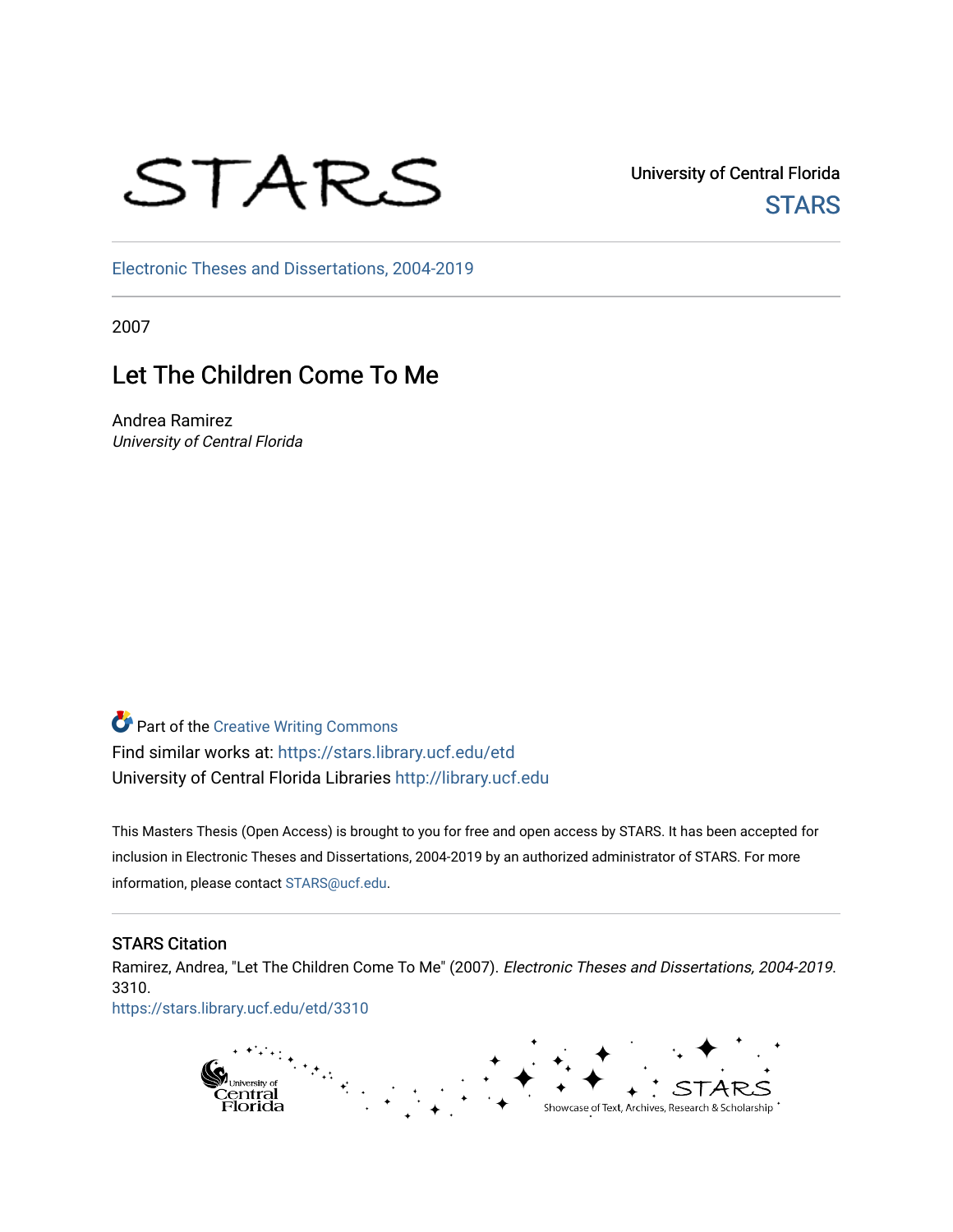## LET THE CHILDREN COME TO ME

by

## ANDREA RAMIREZ B.A. University of Central Florida, 2002

A thesis submitted in partial fulfillment of the requirements for the degree of Master of Arts in the Department of English in the College of Arts and Humanities at the University of Central Florida Orlando, Florida

> Fall Term 2007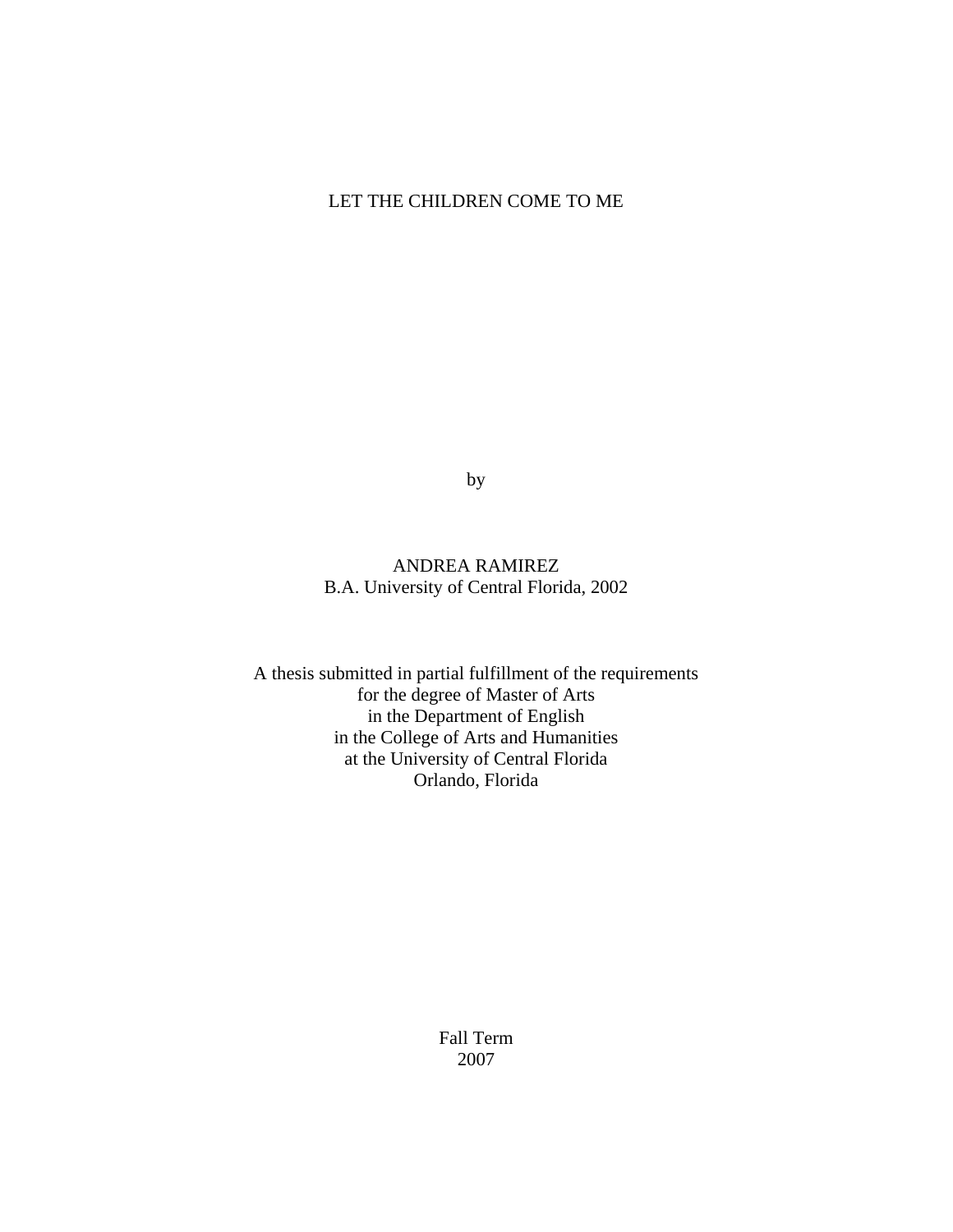© 2007 Andrea Ramirez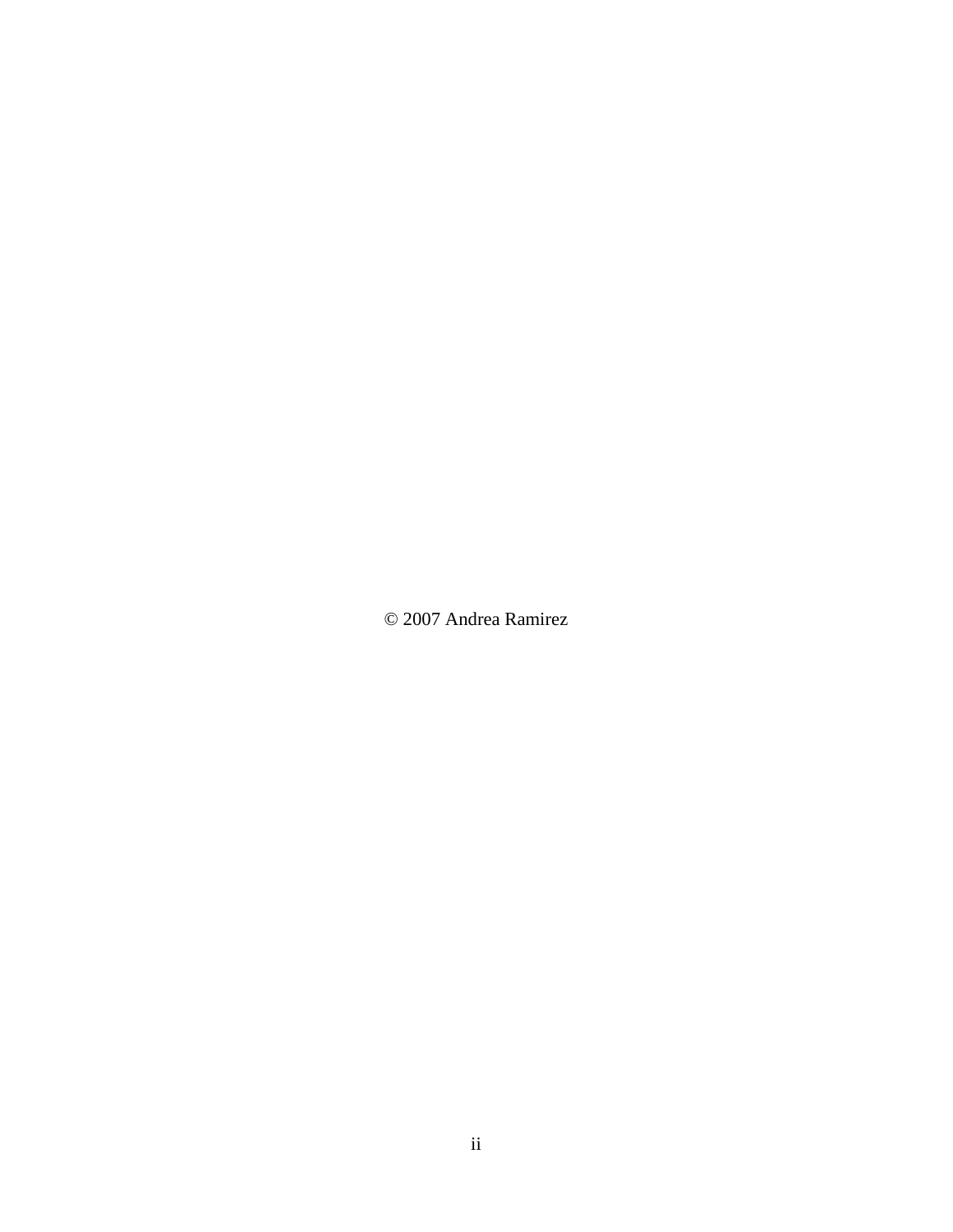#### **ABSTRACT**

My thesis, a collection of personal essays, explores my parents' affinity towards their native Colombia and how this connection to their homeland, through their faith and their customs, affected my definition of self.

When I think about my parents' emigration from Colombia to the States, I picture the illustrations in the Bible I had as a child: the couple running from Sodom and Gomorra, running away from the place they had always known and holding on to each other. My parents, like the couple in the Bible, were in the middle of nowhere when they first set foot on the cold, concrete streets of New York City. In the Bible, the man knew he was in a better place, the cities left behind him becoming more and more of a distant memory. The next picture showed a statue of salt in the shape of the woman. The woman had turned back.

Shortly after they married in Colombia, my mother looked forward to a future in another country. She urged my father to seek a better life for them in the United States. My father was the one who couldn't help but look behind him, despite the consequences.

The thesis chapters explore such issues as the consequences of leaving home; the impact of my father's incarceration upon his Catholic faith and upon the family; how travel to Colombia with my parents revealed new aspects of their personalities and beliefs; and my own efforts to understand and meditate upon my multicultural heritage and surroundings.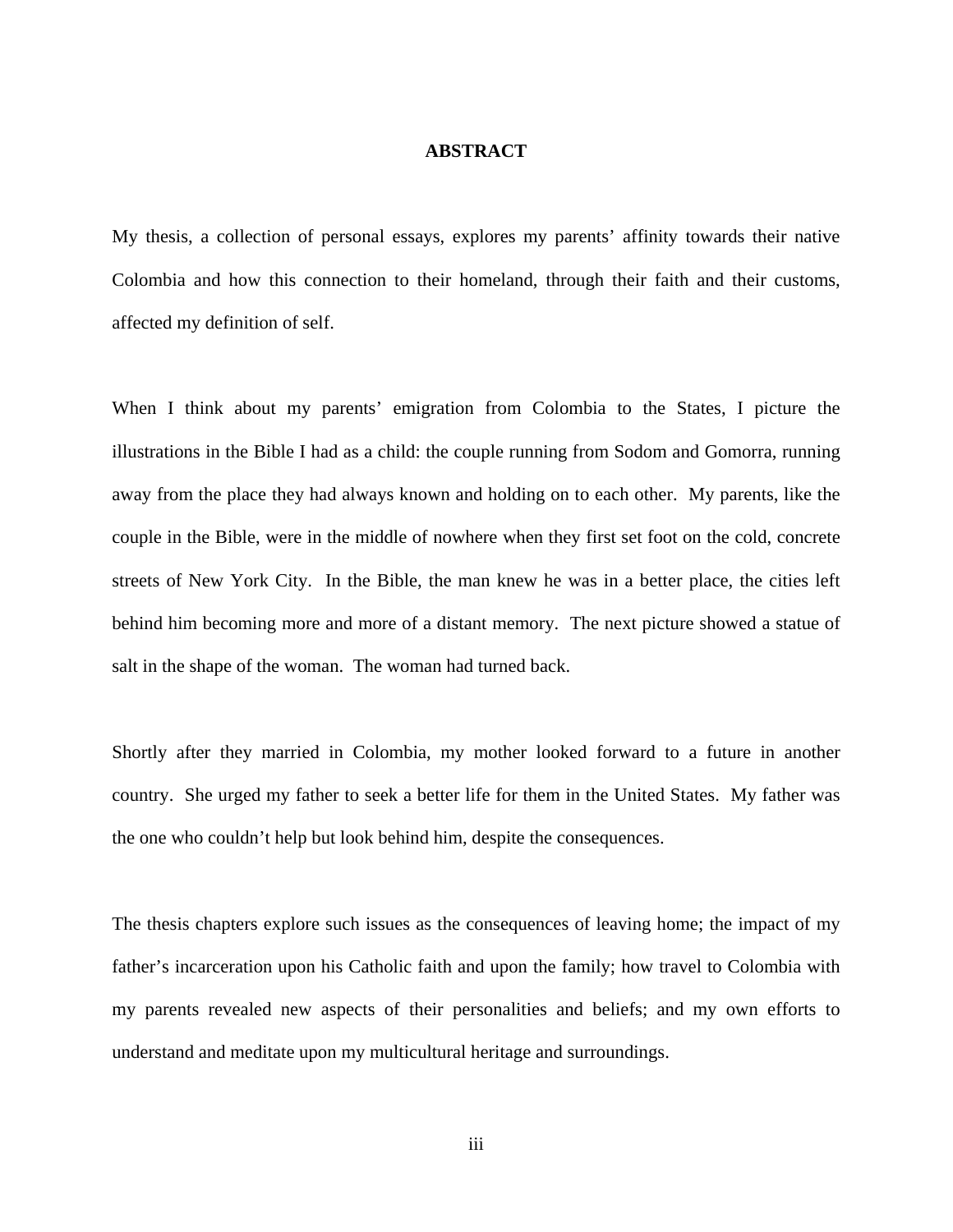To Carlos Andres, Octavio, and Yolanda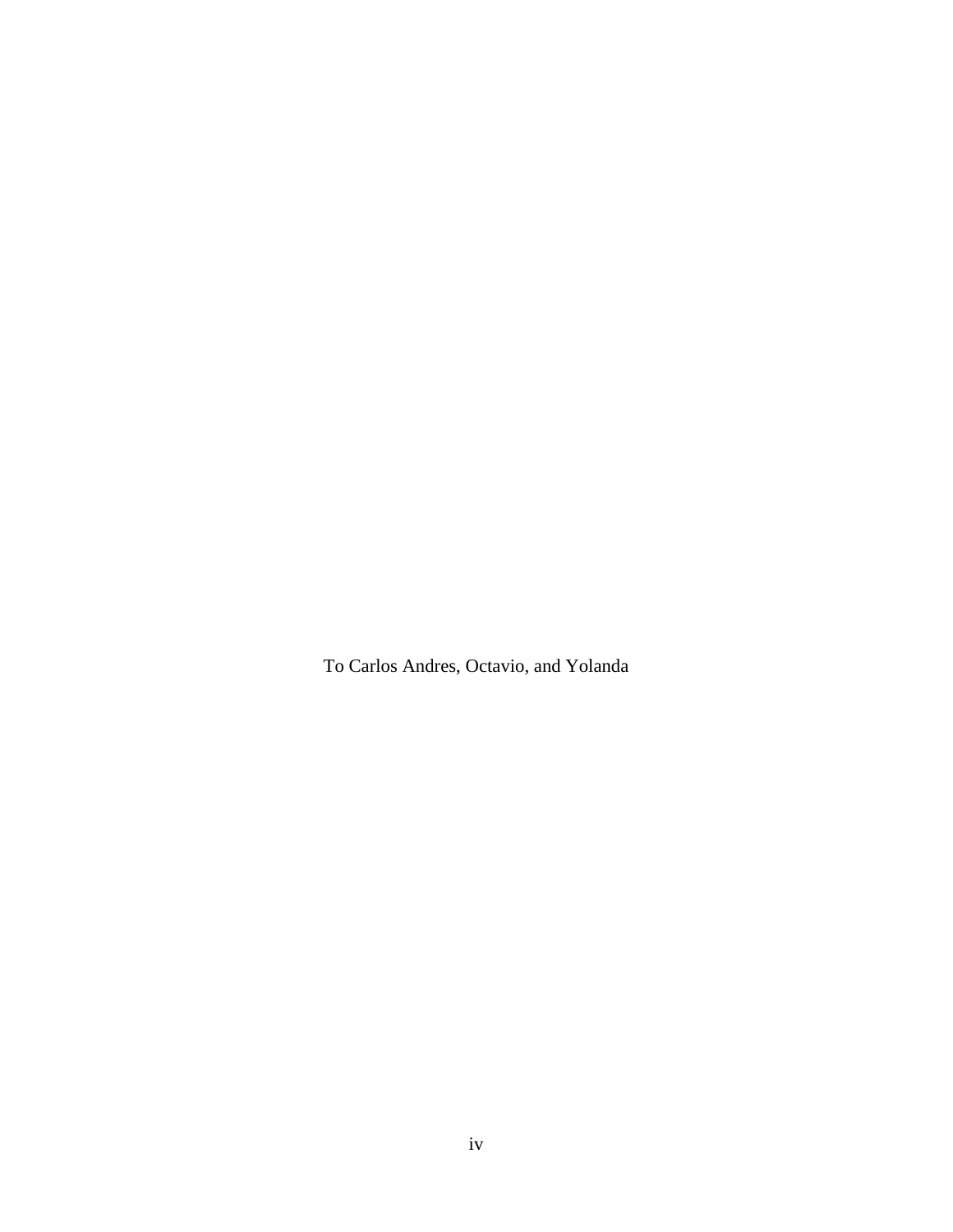## **ACKNOWLEDGMENTS**

I would like to express my appreciation to my advisor, Dr. Jocelyn Bartkevicius, for her direction and encouragement during my study.

I would like to thank my family for their unconditional support.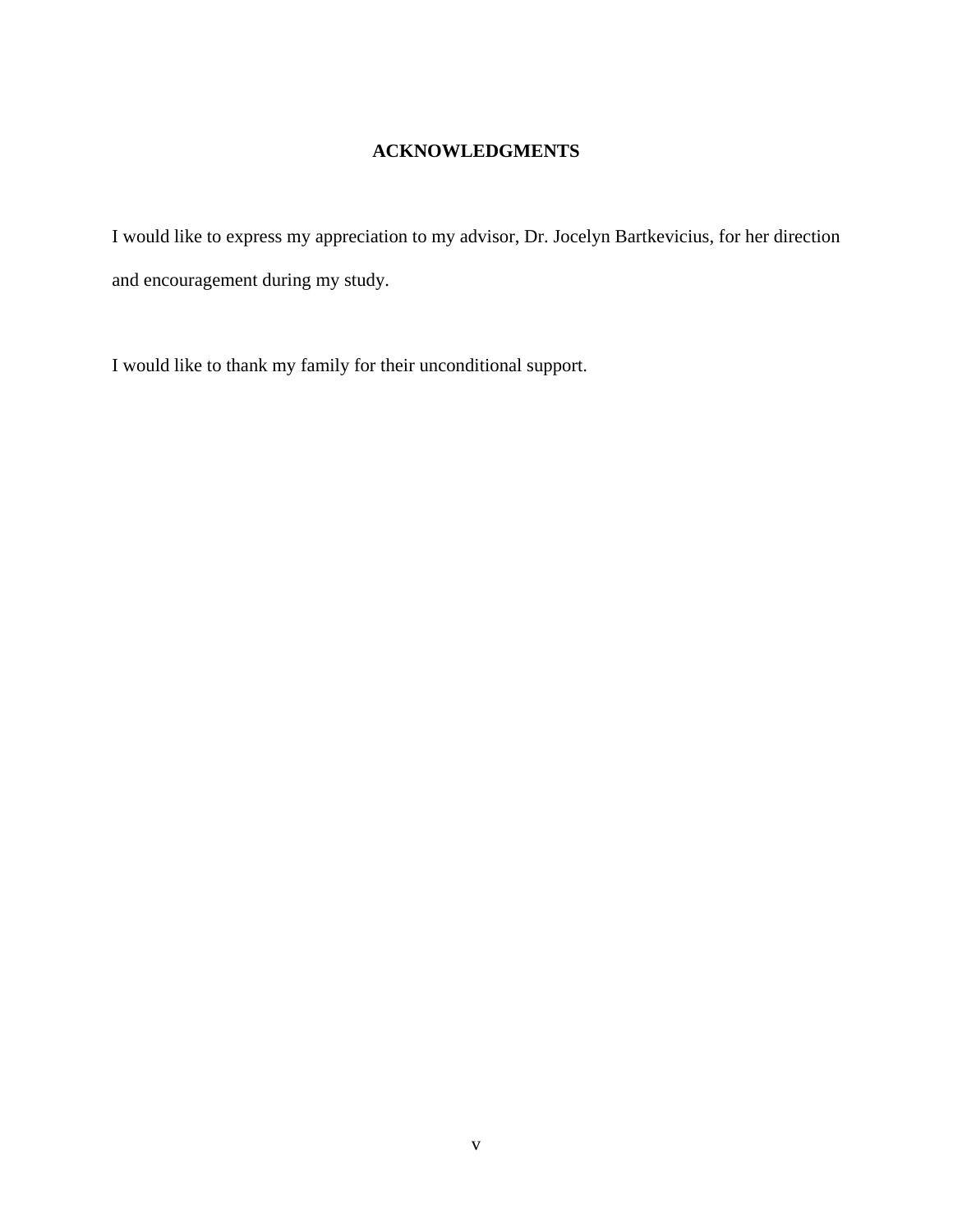## **TABLE OF CONTENTS**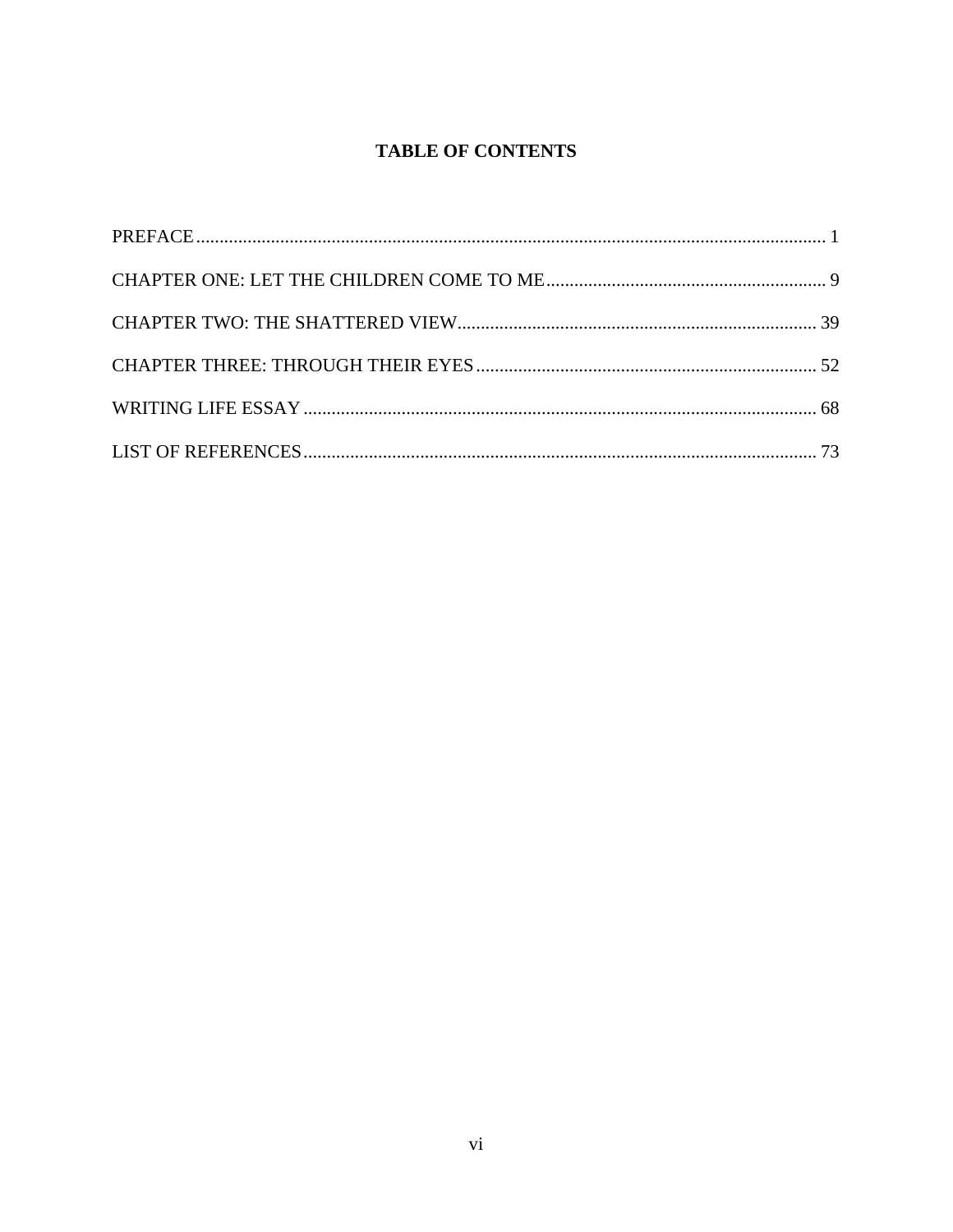#### <span id="page-7-0"></span>**PREFACE**

When I think about my parents' emigration from Colombia to the States, I picture the illustrations in the Bible I had as a child: the couple running from Sodom and Gomorra, running away from the place they had always known and holding on to each other. The couple could count on no one else as they ran. My parents, like the couple in the Bible, were in the middle of nowhere when they first set foot on the cold, concrete streets of New York City. They were in a field devoid of all vegetation.

In the Bible, the man knew he was in a better place, the cities left behind him engulfed in bright orange and red flames and becoming more and more of a distant memory with each step forward he took. He eyed the heavens anxiously, searching for answers, placing his full faith in the goodness of the Lord to provide for them in their uncertain future. Yet his eyes also revealed fear. Fear that his loved one would do the forbidden and turn back.

The next picture showed a statue of salt in the shape of the woman. The man, with body still in running position, was running away from the statue and looking ahead. He looked to the heavens, his furrowed brows and frown signaling his dread for what lay ahead.

The woman had turned back.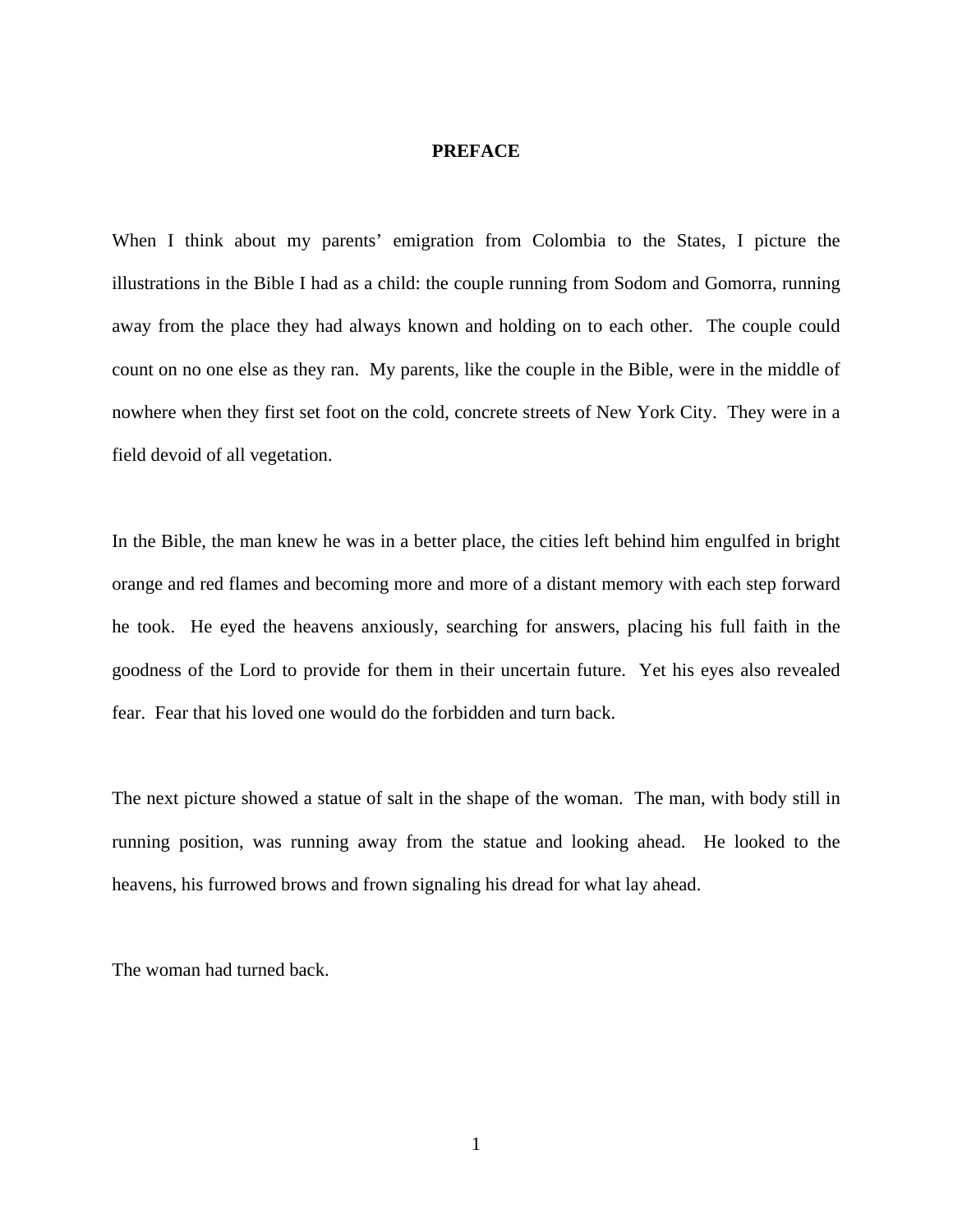In my parents' case, the situation was reversed. Shortly after they married in Colombia, my mother looked forward to a future in another country. She urged my father to look beyond what they currently had and imagine a better life for them in the United States.

I could envision my mother's life before I was born, through the stories she told about that time. She said that her mother was the only one who could convince her to marry my father, as she was afraid to make the life long commitment. My mother was that close to her mother. I could imagine my mother's emptiness as she bid farewell to her friend and confidante when her mother departed for *Los Estados Unidos* permanently.

My father was the one who couldn't help but look behind him, despite the painful consequences. He left his own figurative statue of salt in his mother's house, in the form of a room devoted to him--his clothes and his furniture, his private space. This room contained a boxy twin bed, with a stow away bed underneath. When visiting Colombia, he slept by himself in that room, on the top bed. Such a bed for a married man seemed like a denouncement of everything, and everyone Dad belonged to back in Miami. In Colombia, he returned to a simpler time in his life, a time before he was a husband, a father, and a provider for a family.

In Colombia, my father became the son. Many times, he would disappear from my sight at my grandmother's house. After exhausting all my resources to find him, I chastised myself for once again forgetting to look for him in the first place I should have searched--the balcony. There he was, his massive frame resting on an old, rickety stool, side by side with my grandmother. From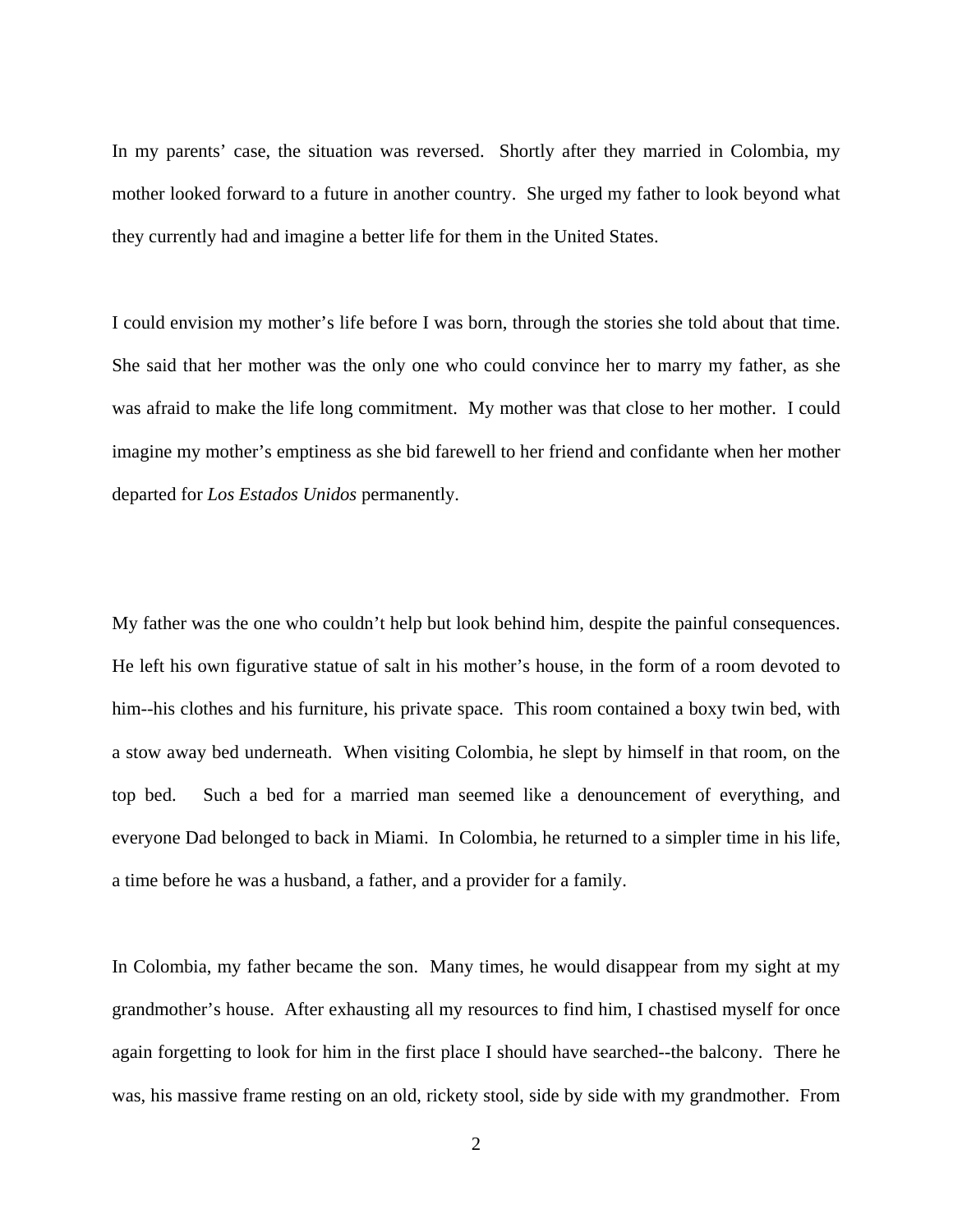behind, they very much resembled each other: their backs hunched and their thin white hair covering their heads. I seldom interrupted them, since I knew my father would call me over if he wanted me to join them in their daily sittings. He rarely did.

*Abuelita* Mercedes, my mother's mother, left two years before my parents decided to leave Colombia and even though my mother didn't admit to it, I knew *Abuelita* had much to do with my parents' decision to emigrate to the States.

My mother's brother, *Tio* Raul, had sent for my grandmother after he settled in New York. My father told me that Mom's nostalgia over her mother grew into the impetus necessary for her to run away from the only home she had ever known--Colombia. She needed to be close to her mother, Mercedes. For my mother, Mercedes was the only person who made anywhere seem like home--even a distant country with an unfamiliar language and culture.

Until the age of six, I lived in a neighborhood just down the road from my grandmother's house in Miami. When I was six years old, my family and I moved into her neighborhood and never left it. Even though my mother was a two minute walk away from her mother's house, they visited and talked on the phone daily, as if they hadn't seen each other in months. I could see how the concept of home for my mother didn't have to do with a place but a state of being close- -mentally and physically--to her mother. I never saw my mother gab to my father the way she did with my grandmother. Nor could anyone make her face light up the way it did when my grandmother stopped by to visit. Mercedes gave my mother a joy that no one else could.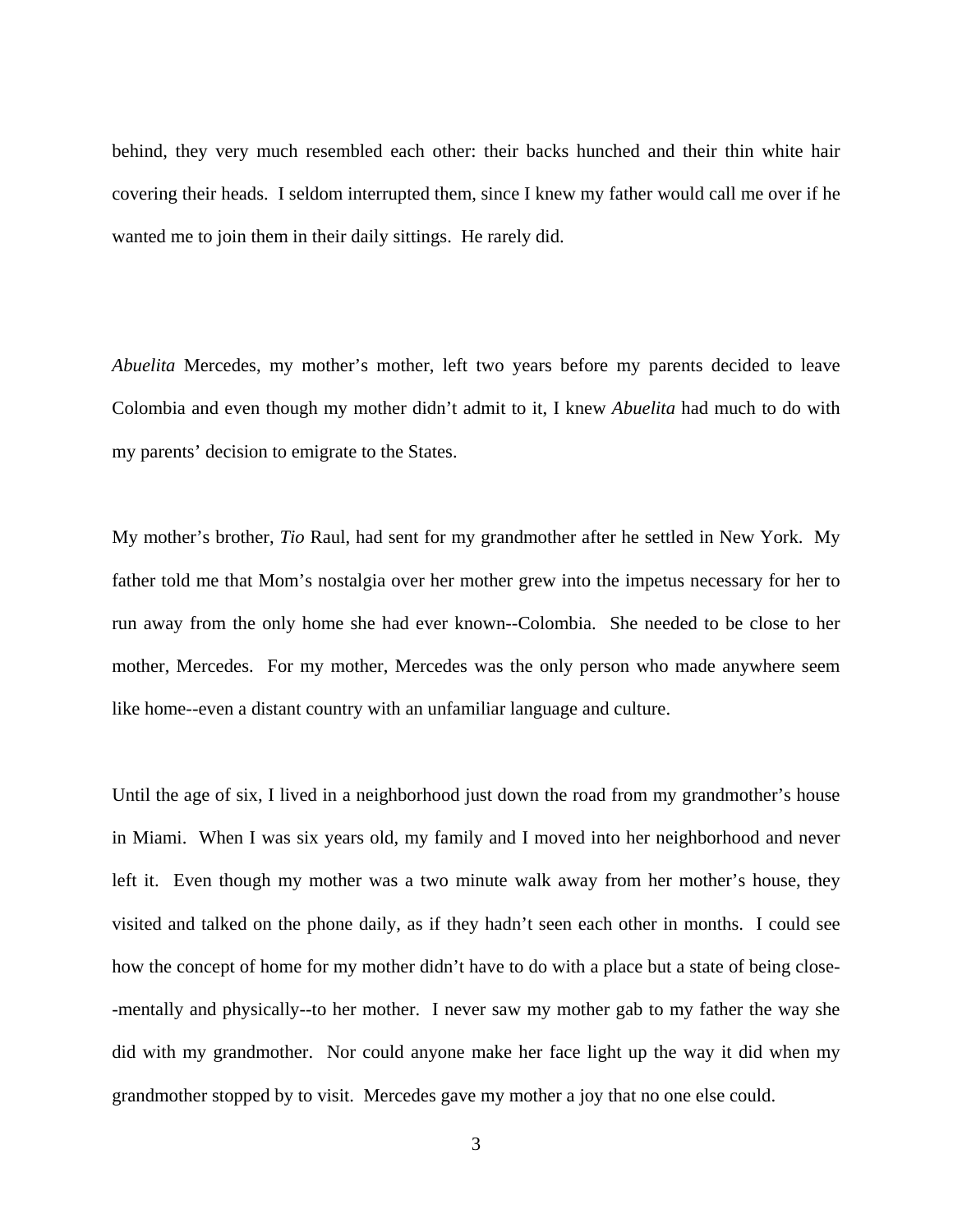Throughout my childhood, my father spent most of each year in Miami planning for our next trip to Colombia. He bought our plane tickets months in advance, saying they were less expensive; but I knew this tangible receipt also helped him get through the rest of the year with the certainty that we would go back to that place he never really wanted to leave.

While going to my grandmother's house in Colombia meant nothing more than a yearly visit for my mother, siblings, and me, to my father it signaled a return to the first place he called home. A return to times of more prosperity when everyone and everything was not only within arm's reach but already in his arms. As a newlywed in Colombia, my father had his new wife and newborn son to provide for, and in keeping with the traditional macho view of the way things should be, enjoyed every minute of it. He was his own boss as the entrepreneur of a successful plastics factory. He provided a good living for his family and was a respected business man. Life in Medellin, Colombia was good to my father.

My mother once confessed to me, when I was old enough to understand, that their life as newlyweds was indeed harmonious, because she, like most new wives, was too concerned with creating the idyllic married life to stand up to my father whenever they disagreed on something. "That would come later," she joked, and winked at me.

As a newlywed and family man, he couldn't have chosen a better neighbor, his mother and two older sisters. They had raised my father together since his father died shortly after my father was born.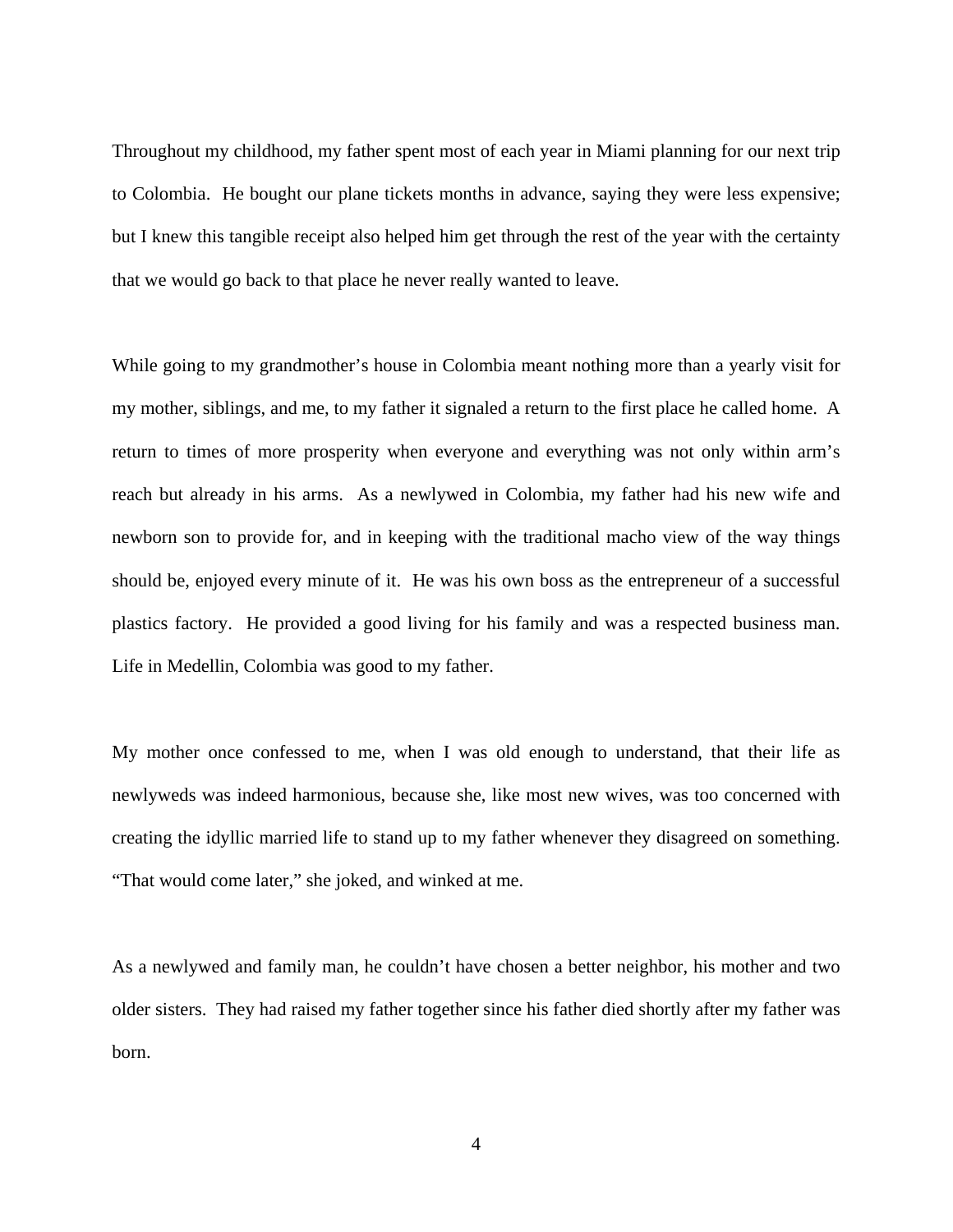It wasn't long however, before my father realized that my mother didn't share his happiness. Dad began to feel the pressure of giving my mother the same contentment he felt at having his mother close by, even if that meant he would have to sacrifice everything he had worked for in the process.

In Miami, life for my father was about working and waiting. During the weekdays, Dad awoke early to get to his blue collar job on time. He switched jobs throughout the years--dishwashing, carpet cleaning, and general hotel maintenance--though they all required intensive labor. Gone were the days of wearing suits and ties to work and telling people what to do. Now he just waited for his orders. All the while, his deteriorating knees became weaker from eight-hour days of moving and lifting.

During the weekends, my mother, siblings, and I tried to get my father to join us in outings and get togethers that my mother's family members had organized--a trip to the beach, a birthday celebration, or First Communion parties.

We took turns going into my father's room and asking him to accompany us, since none of us wanted to face the constant rejection. More often than not, Dad dismissed us. "Go, have fun. I'm just going to stay here and catch up on the news," he'd say. He watched the Colombian news channel every chance he got.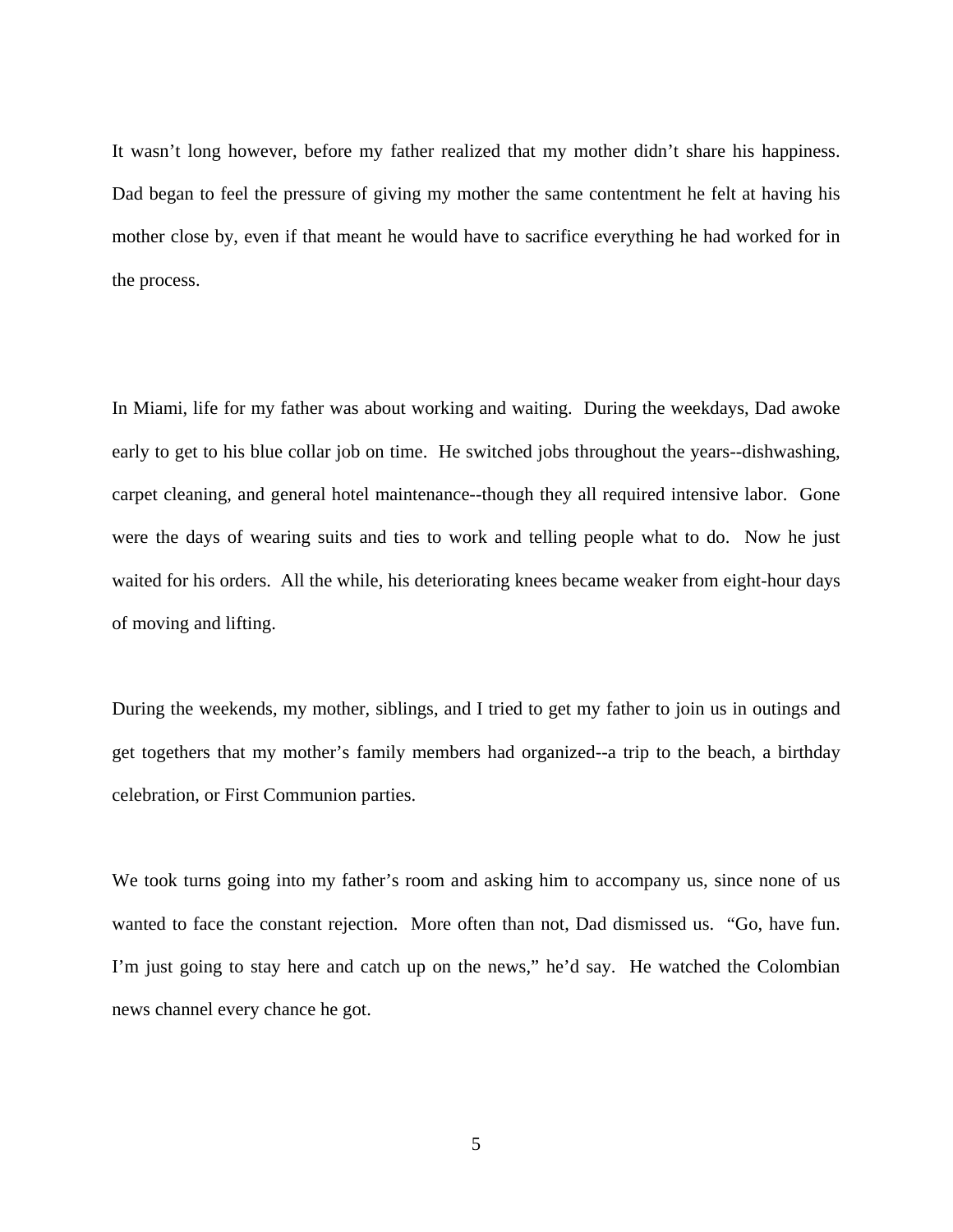We exited the room defeated and silent as he fixed his attention on the Colombian news channel. The news footage was always the same: thin Colombian soldiers running through the jungles and hiding behind mountain cliffs while shooting incessantly at the invisible enemy as the caption read, "The never-ending war against the *guerilla*." Or a *secuestrado* being videotaped as he told his family that he was doing okay and asking the government to make concessions with the leftist groups so that he and the other hostages could be released sooner. Regardless of whether he had seen the same footage at midday, Dad didn't like to be interrupted when watching these news, grim as they were, as if this was all he had of Colombia for the time being.

I often heard my mother declare to her friends, "I think you can make a life for yourself anywhere as long as your family is with you."

She must have repeated these words to herself as a mantra to rationalize her fateful decision to leave for the U.S. in 1969. It must not have been easy for my mother to convince my father to pack up their hard earned possessions in Colombia and make a life from scratch in the bitter cold winters of New York. But after taking a short vacation that year to *Nueva Jersey* to visit her mother, my mother was hooked.

My *Tio* Raul had managed to find her a temporary job cleaning houses during her month long stay. After weeks of scrubbing bathtubs for rich Jewish women, Mom had realized that living over there would require hard work. When Mom returned to Colombia however, these were not the memories she brought back with her. Instead, she recalled her days off, when she and her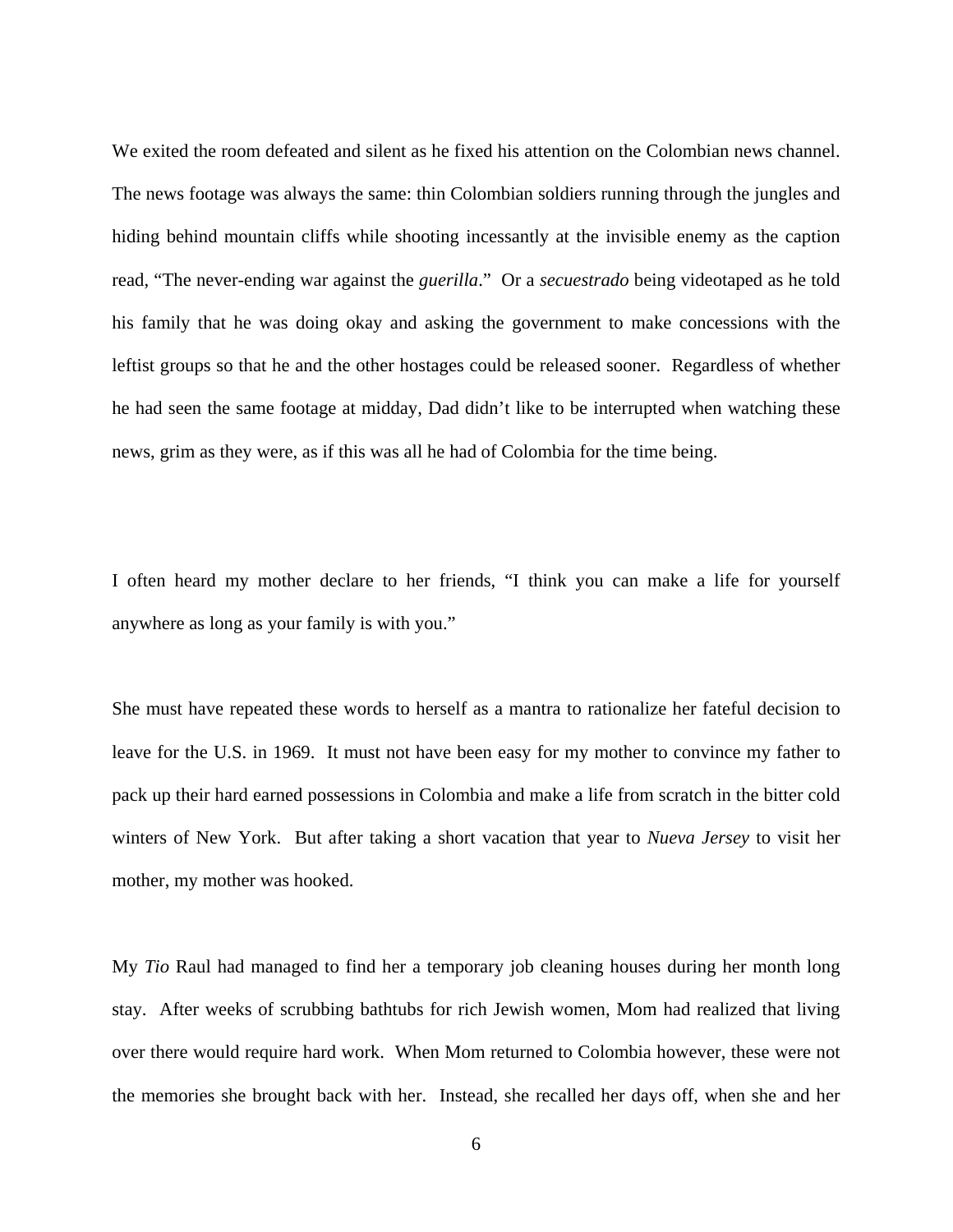mother were once again together and catching the sights in New York's downtown. She recalled the time she saw a blender displayed on a storefront and realized she had made enough money to buy such a modern, elaborate, and, by her standards, luxurious gadget.

My mother once explained her fascination with the U.S. to me in the way she knew best, by saying: "The United States is like a weird tasting gum Andrea. You may not like the taste that much but for some reason, you just keep chewing."

Mom returned to Colombia with her brand-new blender, determined to show my father how many modern things you could purchase with American *dolares*. I can imagine her talking to my father from their kitchen, as she made him his favorite fruit juices in her new blender, telling him about how easy it was a find a job over there even if you didn't know English and how the tallest building in Medellin looked like a shack compared to the skyscrapers that decorated the New York City skyline.

Mom had a way of making everything seem so perfect and positive; it was hard to disagree with her. I'm sure my father also found it impossible to continue disagreeing after months of my mom's insistence that he go see for himself just how well he could do in *Los Estados Unidos.* 

With much the same persistence she used to convince my father to move, my mother made sure to keep his ties with his family alive in between his seasonal visits to Colombia. While Dad focused mainly on planning his trip to Colombia throughout the year, Mom believed it was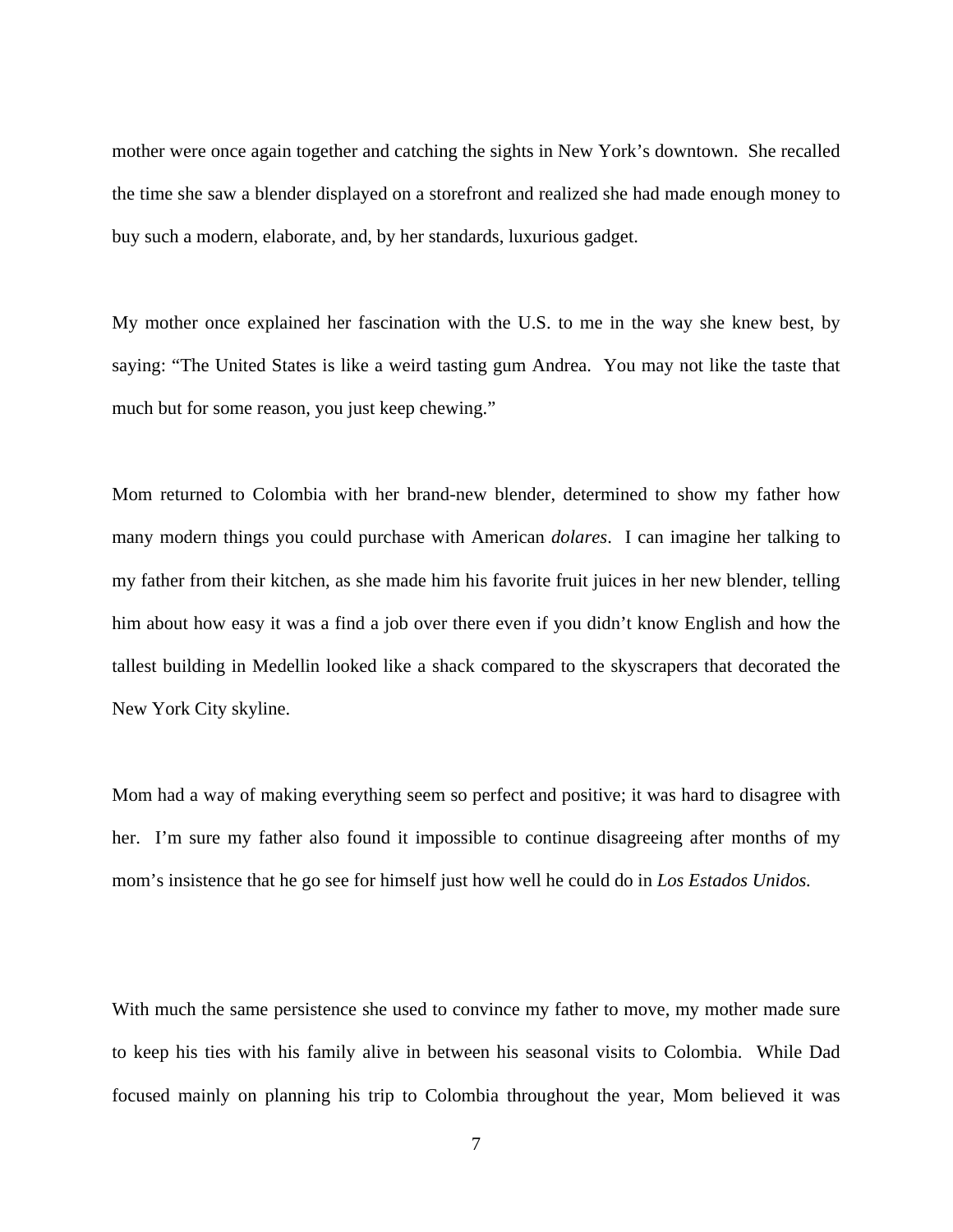equally as important to keep in touch with his family through phone calls and letters. On a random day, she'd pick up the phone and call his mother and sisters in Colombia to make sure he spoke to them. She wrote them lengthy letters and sent them school pictures of my siblings and me.

She even made me write them letters, connecting me from an early age to that place and culture that seemed so far away yet increasingly familiar as the days and years passed.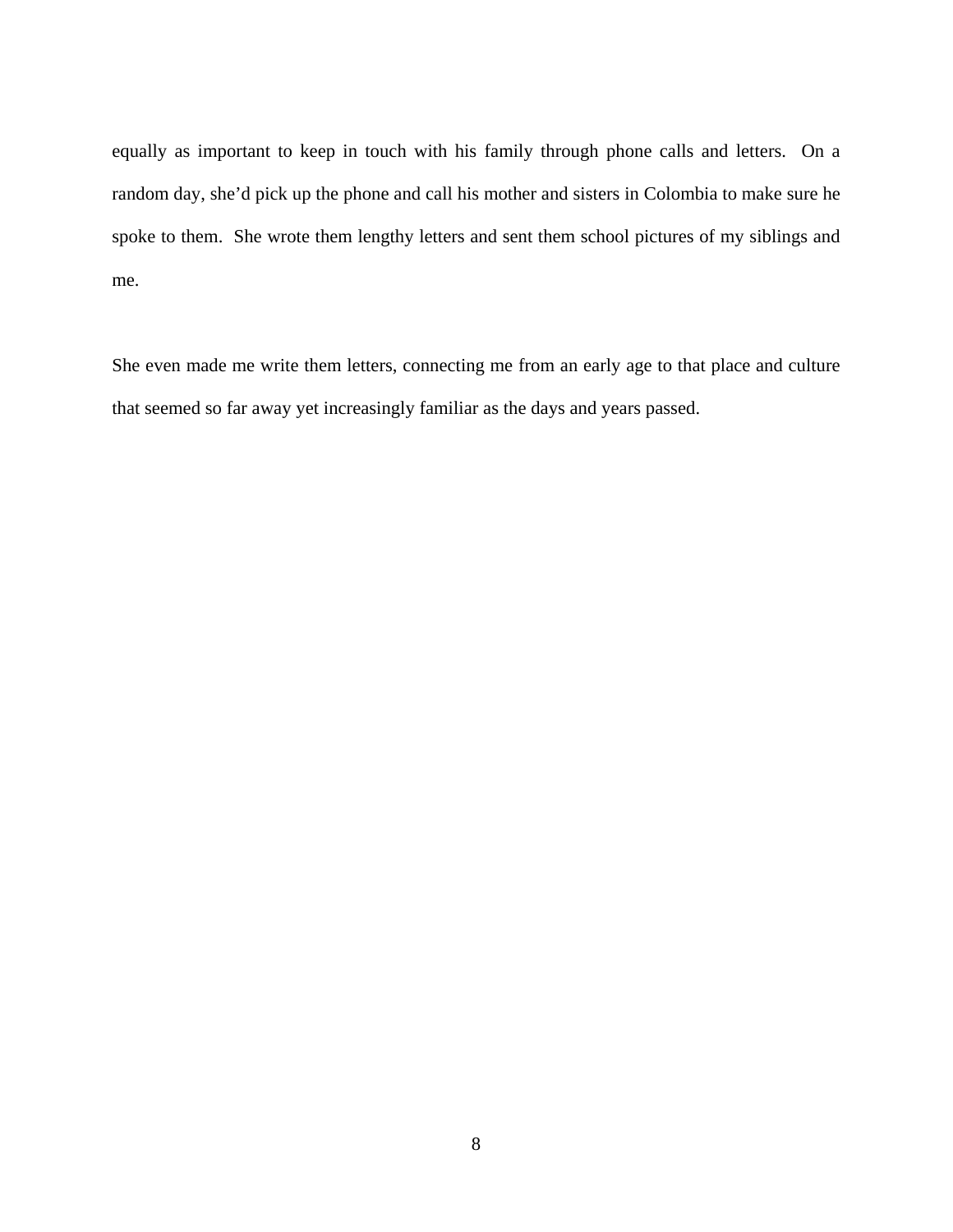#### <span id="page-15-0"></span>**CHAPTER ONE: LET THE CHILDREN COME TO ME**

I can't remember the exact moment my father was picked up and taken away. I was six years old. One minute he was home and the next, he was gone.

Nor can I remember exactly where we were when my mother told my sister, Ale, and me that *Papi* had gone off to the military, even though I know it was just a couple of days after he went missing. She probably decided it was best to say something before we started questioning his whereabouts. Maybe she mentioned it while tucking us into our twin beds in the room we shared in our Miami Lakes home. Perhaps she took advantage of our exhaustion to deliver the news. Whatever the circumstances, I don't remember it causing a stir.

As quiet nights turned into long days without my father's presence however, I began to wonder why Dad had left and not said farewell. What about his brand new export business, Colservice, that place he went to every morning in his sharp suit and striped tie with my mother, his secretary, in tow? He had only recently managed to start his own business after sixteen years of blue collar work. My mother told me the military needed him so he'd had to leave at the last minute. Luckily, I didn't know enough about how the military worked to question my mother's vague explanation.

Up until my father was taken away, we'd always had the latest toys. My brother had just received a Datsun sports car which he asked for on his sixteenth birthday and my sister and I had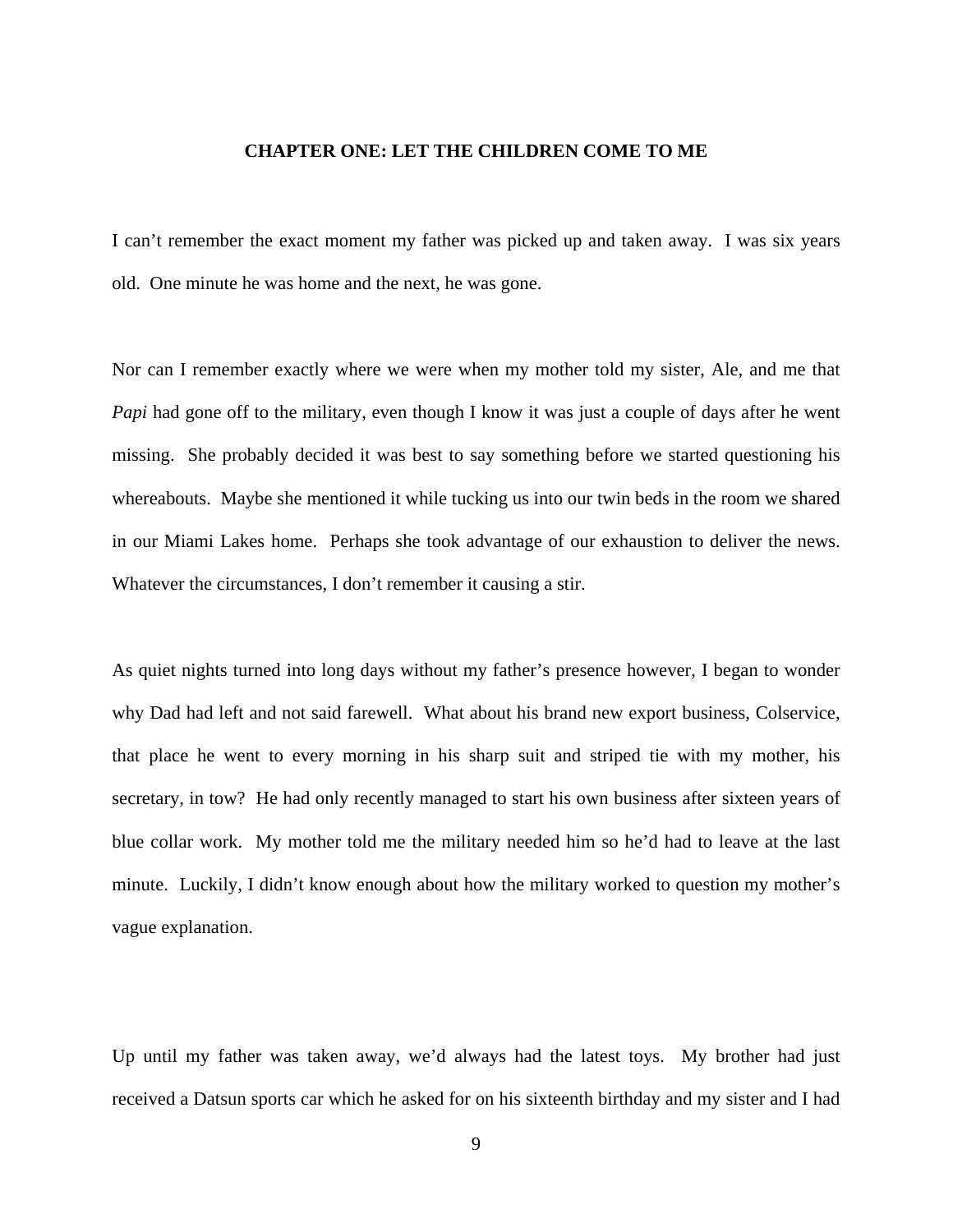the latest collection of dolls from Rainbow Brite to Cabbage Patch. My mother had nicknamed Ale *Necesito* or "I Need" because she constantly "needed" to have the doll she had seen on TV. I, on the other hand, played only with Michelle, the Cabbage Patch Kid that smelled like chocolate, and a lanky stuffed clown.

My favorite place to play was the room I shared with my sister. It was dark, with one small window through which little sunshine entered. I was happiest inside my room. I enjoyed looking at the Smurf sheets that decorated our twin beds. Each Smurf decorated different areas of the comforter: the only girl Smurf, Smurfette, with her white hat and blond hair; Papa Smurf with his white beard; little Baby Smurf; and Gargoyle with his sinister grin and his cat.

Our one story house was rich with playing areas. My father's bar was located at the other end of the house, dark enough to lend itself to a good game of hide and seek. The enclosed patio housed the brightly colored parrot. My father liked to stand in front of the parrot and repeat dirty words in Spanish until the animal learned the word and said it back to him. Dad laughed and laughed each time the parrot learned a new word. The parrot's array of dirty words included *marica* and *cacorro*, terms Dad used only when he told "grown up" jokes to his Colombian friends. I knew, from the context in which Dad used them, that these were derogatory words for Colombians.

He was most proud when he taught the parrot to say "Octo *Hijueputa.*" The first time I heard the parrot call my father a "son of a whore," I didn't know whether to laugh or cover my ears. I had learned from an early age that that word was the absolute dirtiest word one Colombian could call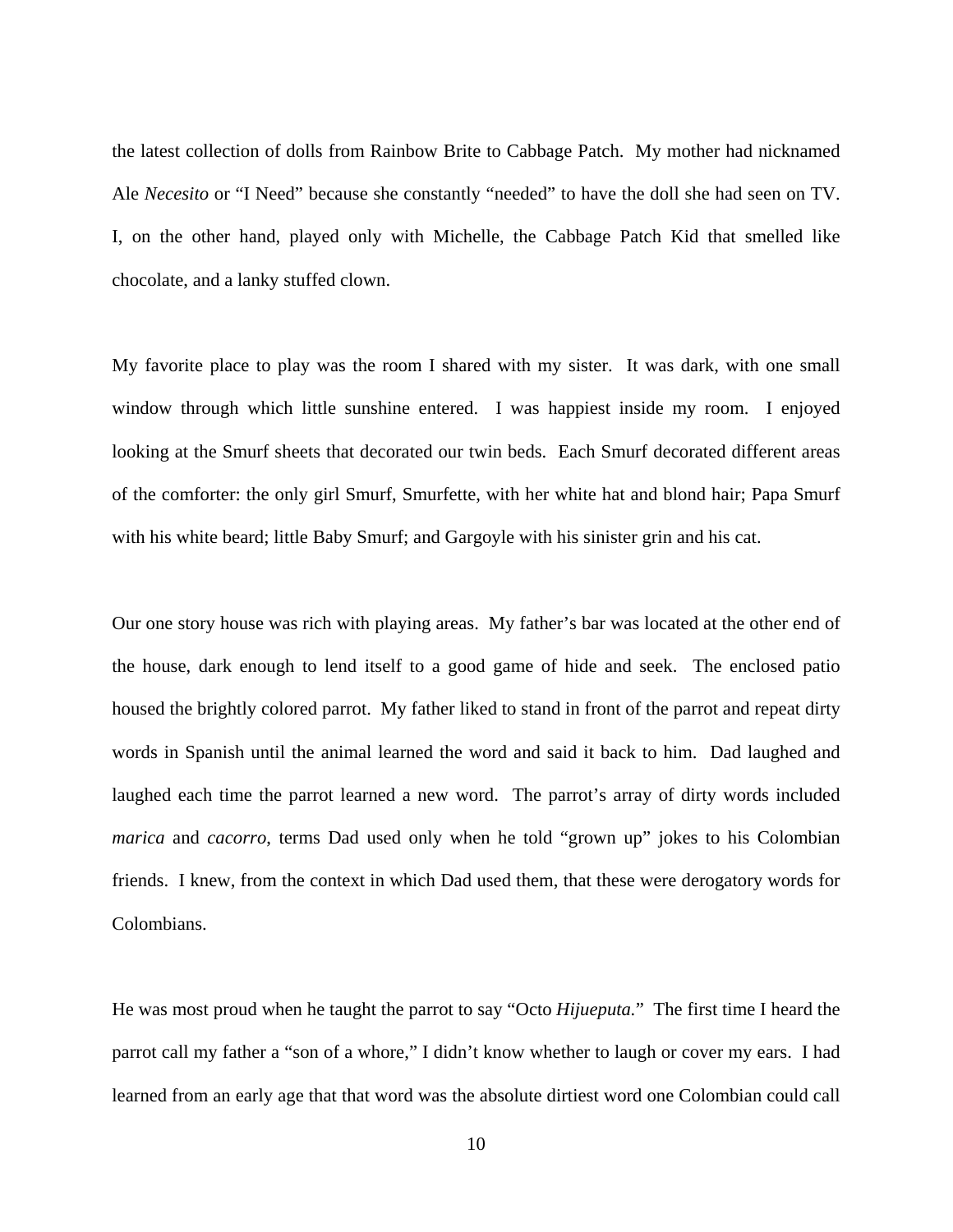another. Since my father couldn't stop laughing however, I decided it was safe to follow his lead. His laugh was loud and strong and his belly moved up and down. Behind the patio was the pool area, Dad's favorite place to lounge on the weekends.

Mom spent a lot of time in the kitchen maneuvering with our live in maid, Alba. Alba stood over the stovetop cooking our dinners while my mother helped her by getting the ingredients from the cupboard and placing them on the counter. The cupboard and countertop were made of imitation wood, the modern décor of the eighties in Miami.

I often took breaks from playing to visit the pantry, which Mom kept loaded with my favorite snacks: Twinkies, Swiss Rolls, and Pop Tarts.

Weeks after my father's departure, Mom announced we were moving in with her mother, *Abuelita* Mercedes. "To keep her company until *Papi* returns," she explained.

Grandma lived in a small, two story townhouse minutes away. Every available space in her house was reserved for practical use and furniture, leaving only the narrow hallway at the entrance and a small space in the Florida room open for playing. I couldn't imagine my sister and I playing hide and seek in Grandma's small house. And it would be hard to spend hours playing in our upstairs room since we would be sharing a room with my mother and brother.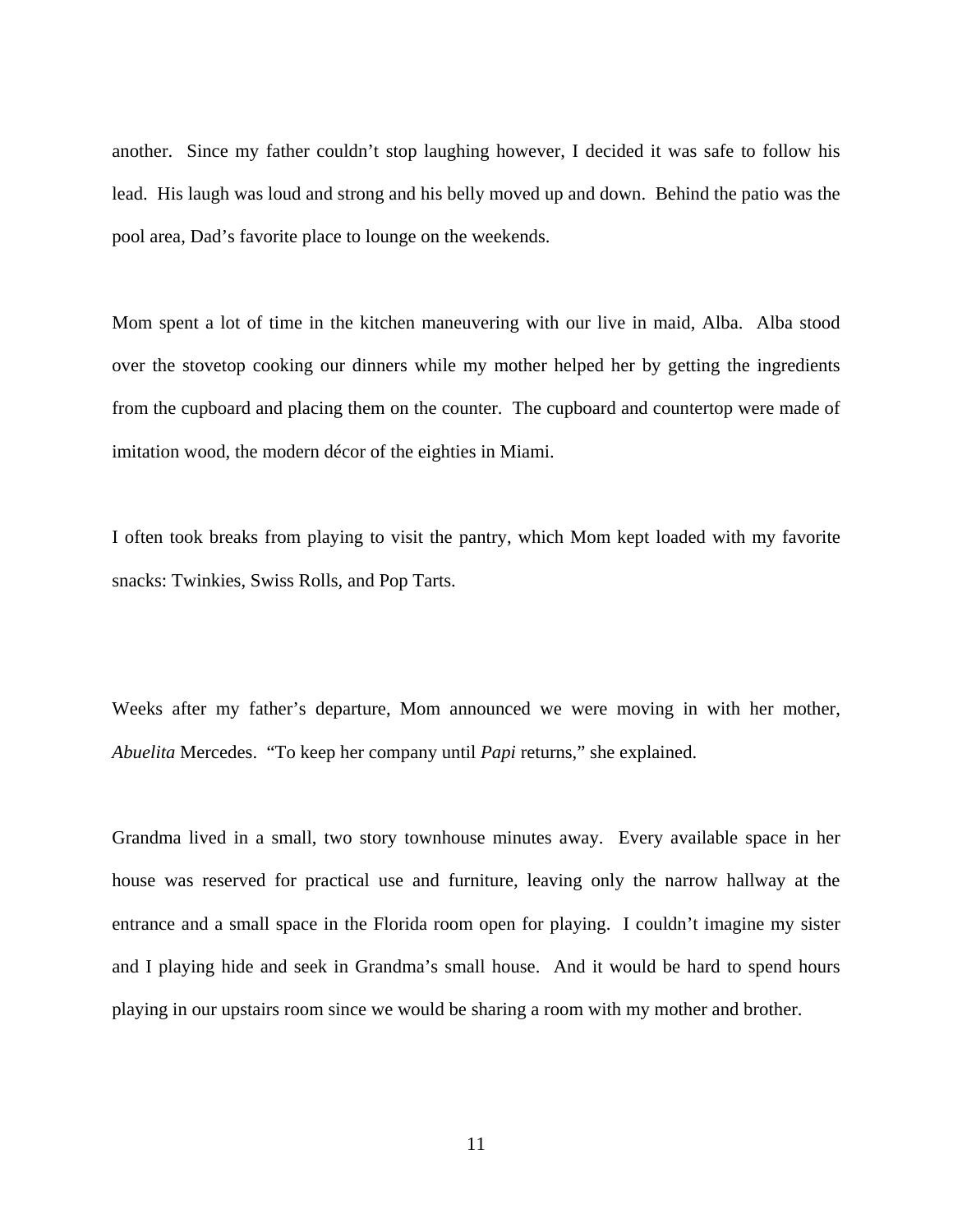I looked around the narrow house and wondered how we were going to make it there. At home, my sister and I took our usual spots in front of the low coffee table and rested our bodies in front of the couch to do our homework every weekday evening. The only place for us to do our homework in Grandma's house was on the kitchen countertop, sitting on the uncomfortable backless bar stools.

One day at Grandma's house, I browsed through her pantry, searching for an afternoon snack. I found plain Cheerios and foods that had to be cooked to be eaten like rice and beans. Suddenly, I missed home and realized life was so much sweeter there. I missed frolicking around the different rooms in my house. I missed being able to grab all kinds of snacks from the full pantry at random. And I missed seeing my father come home from work every day.

I closed the pantry door slowly and knew at that moment, I would not be privy to many luxuries for a long time.

We slept in one of Grandma's spare rooms, my brother in one of the full beds, my mom, Ale, and I in the other. We tucked ourselves into our beds every night and bid ourselves good night, *hasta mañana*, as if nothing had really changed, even though it was clear that it had. I snuggled up close to my mother on those nights, unable to go to sleep unless I felt her body pressed close to mine.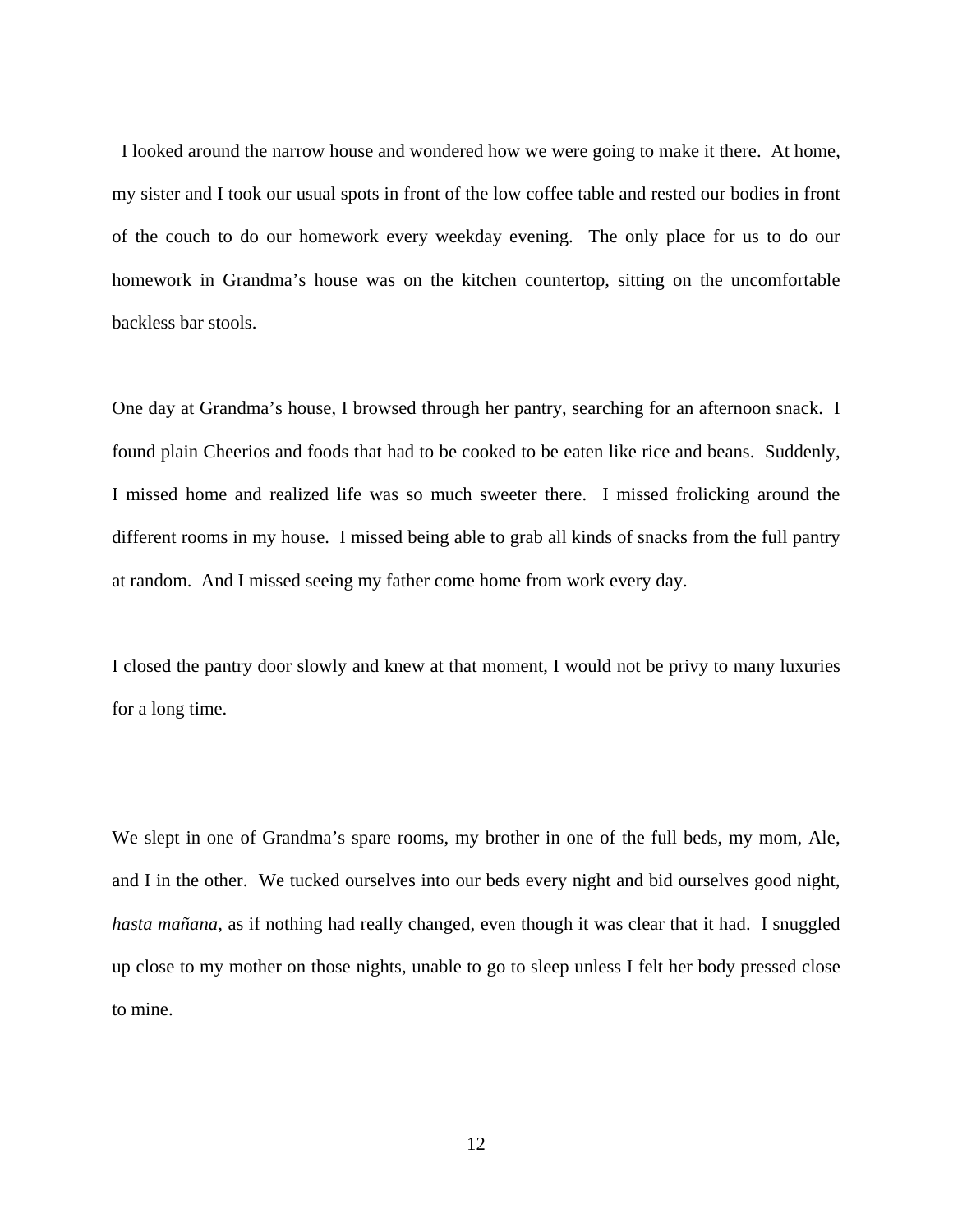In our old home, when I was younger, I couldn't go to sleep in the room I shared with my sister. My mother had tried several times to get me to fall asleep in my bed.

"I'm not going anywhere," she'd whisper in Spanish as she patiently sat on the edge of the bed, waiting for me to stop looking at her and close my eyes in exhaustion

"It's okay, Ale's right here," she'd say a couple of minutes later, as my blinks became fewer and farther.

I'd eventually keep my eyes closed, feigning sleep. After a while, my mother tiptoed away. I didn't call out for her, wanting to make myself believe that I could go to sleep without her. A couple of minutes later however, I'd open my eyes to the terror of the dark, motherless room and whisper to my sister, "Ale, I'm sorry, I can't go to sleep, I'm going to Mom and Dad's room."

She'd call after me as I walked out of the room. "Andre, it's okay, I'm here with you."

"Sorry Ale. I can't," I'd whisper back. I grimaced at her silhouette and scurried out of the room. In my parents' room, I'd curl up besides my mother in the king sized bed she shared with my father and quickly fell asleep.

In Grandma's house, I suddenly felt out of place and smothered in the bed I shared with my mother and sister. It seemed to me as if we were spending our nights in a temporary hotel room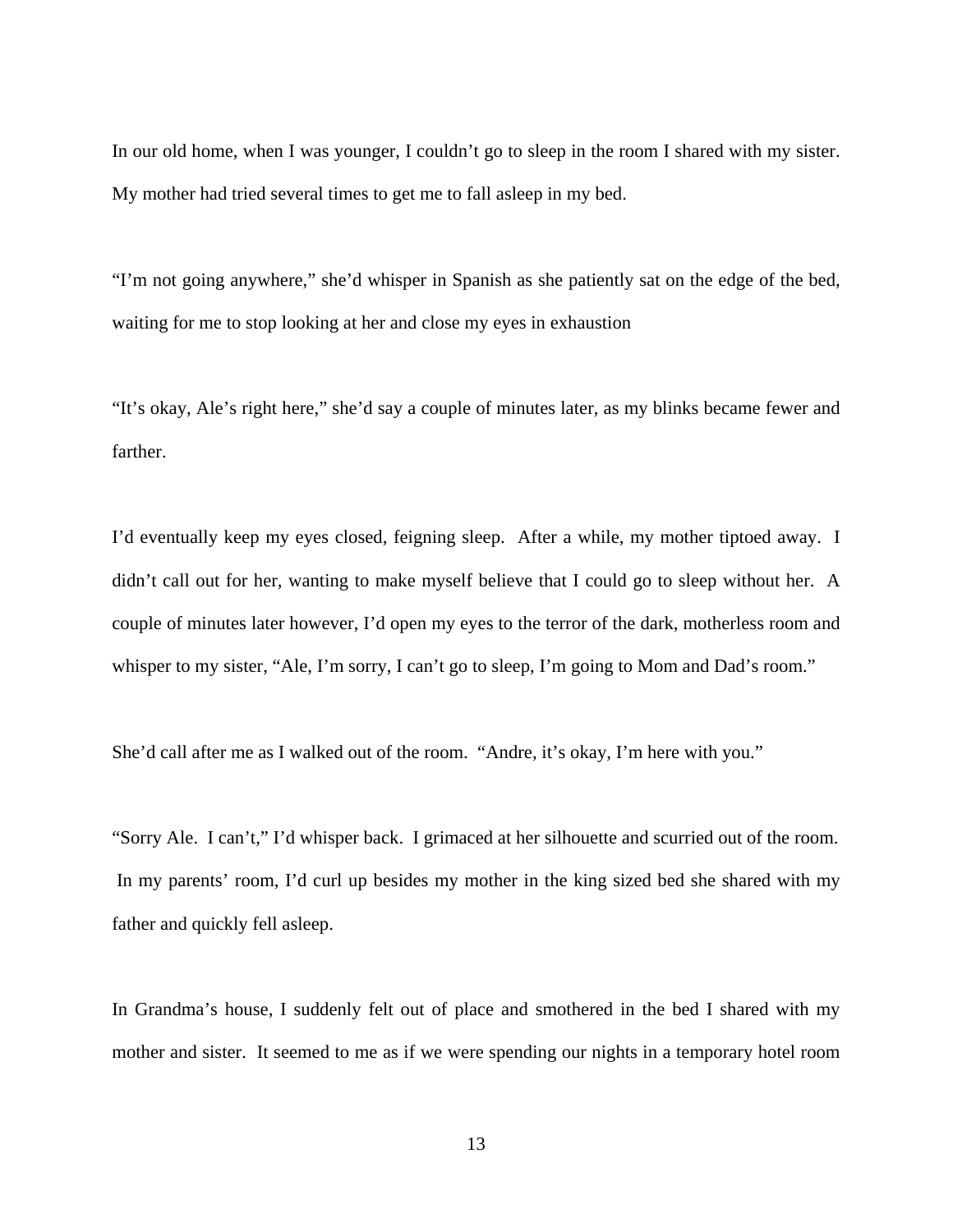instead of our new home, with only the basic furniture for sleeping--a night table with an alarm clock and phone, and bare walls.

As we lay in our beds, I questioned both *Mami's* reassurance that all was fine and *Papi's* happygo-lucky tone in the letters he sent me from the military*.* Each reassurance and letter comforted me less and less. *Papi* never expressly mentioned that he was in the military and *Mami* had never told me when he was coming back. These thoughts whirled through my head and exhausted me, and I fell asleep.

I was no longer the kid who spent hours swimming back and forth in her backyard pool on the weekends. I was no longer the baby in the pictures who giggled as she made splashes in the half full bath. Every morning in Grandma's house, I was determined to put up a fight when my mother woke me up. When she whispered in my ear, telling me to take a shower, I said no.

My mother smiled at me. But I woke up in a rage that I carried with me as I shuffled to the bathroom. "I'm not taking a shower. I'm not taking a shower," I said.

I didn't utter a word to my mother as we walked side by side to the bus stop. I wasn't used to walking. In our old home, my sister and I simply had to walk up to our mailbox in our front lawn where a private bus would pick us up, our friends eagerly waiting for the Ramirez sisters.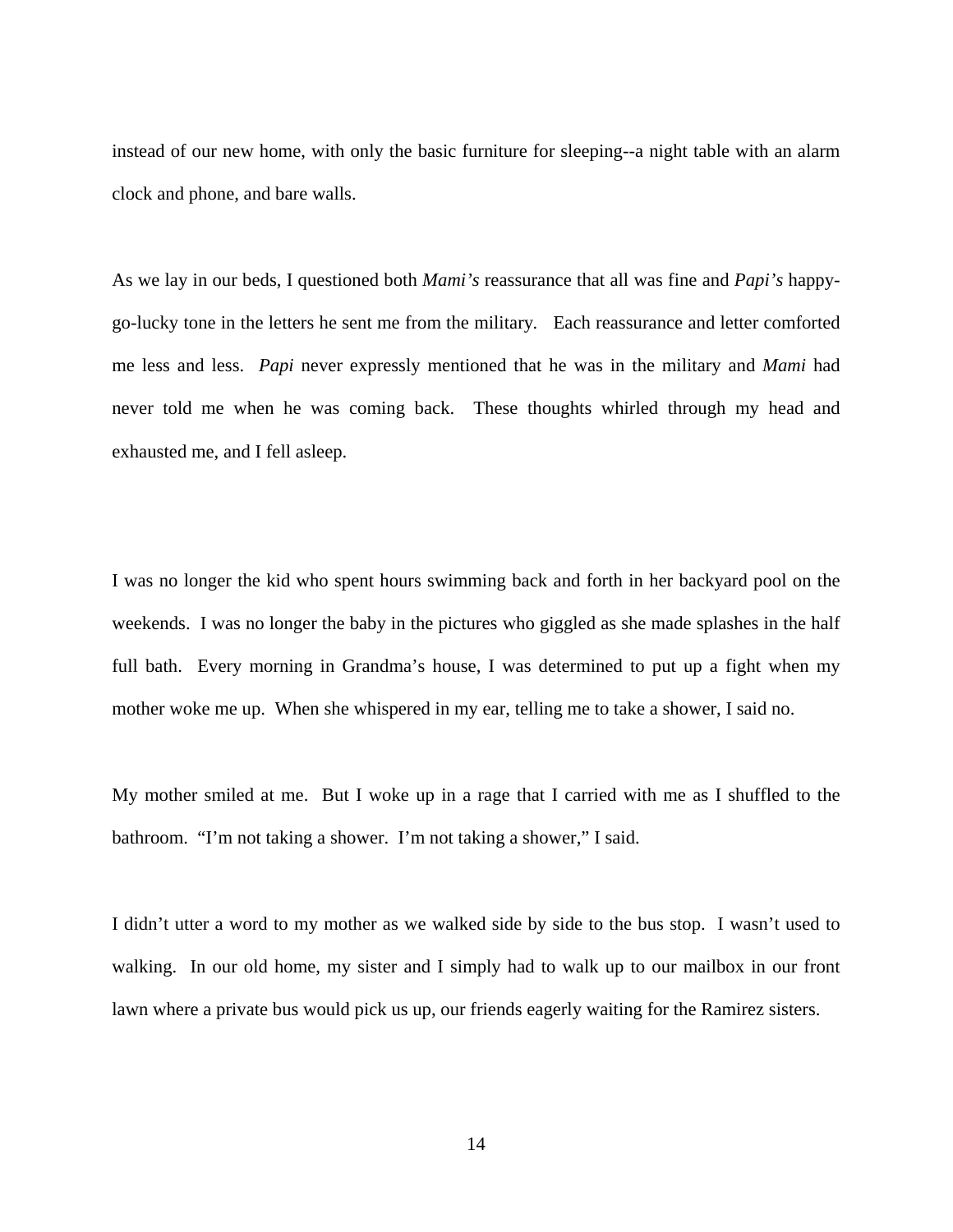The cars in the busy two way lane raced past my mother and me as we walked up to the bus stop, intensifying my ill humor. No longer did I look in front of me and find houses like my old house, with green gardens and rosebushes decorating the walkways to the front doors. I was surrounded by low income housing, blocks of apartment buildings with dilapidated walls in need of paint jobs.

At the bus stop, my mother said to me, "*Que tenga un buen dia, mi amor.*" Have a good day, my love. I didn't respond. Her smile was forced.

As soon as I sat down in the bus, I cried. I sat by myself, facing the window, partly to conceal my tears from the other kids but most important, to let my mother see me.

As the bus drove by, she smiled and waved frantically at me. I gave her my widest smile possible, stopping my tears in their tracks, and frantically waved back. I wondered if from down there she could see that I was sad too, and why. In those last fleeting seconds of contact with my mother until evening time, I needed her to notice how remorseful I suddenly felt for making her plead with me that morning and every other morning at Grandma's house.

We went to visit my father for the first time soon after he was taken away. As my mother drove on the Florida Turnpike, I stared out the back seat window and watched the palm trees lining the highway flash past me in what seemed like an eternity on the road.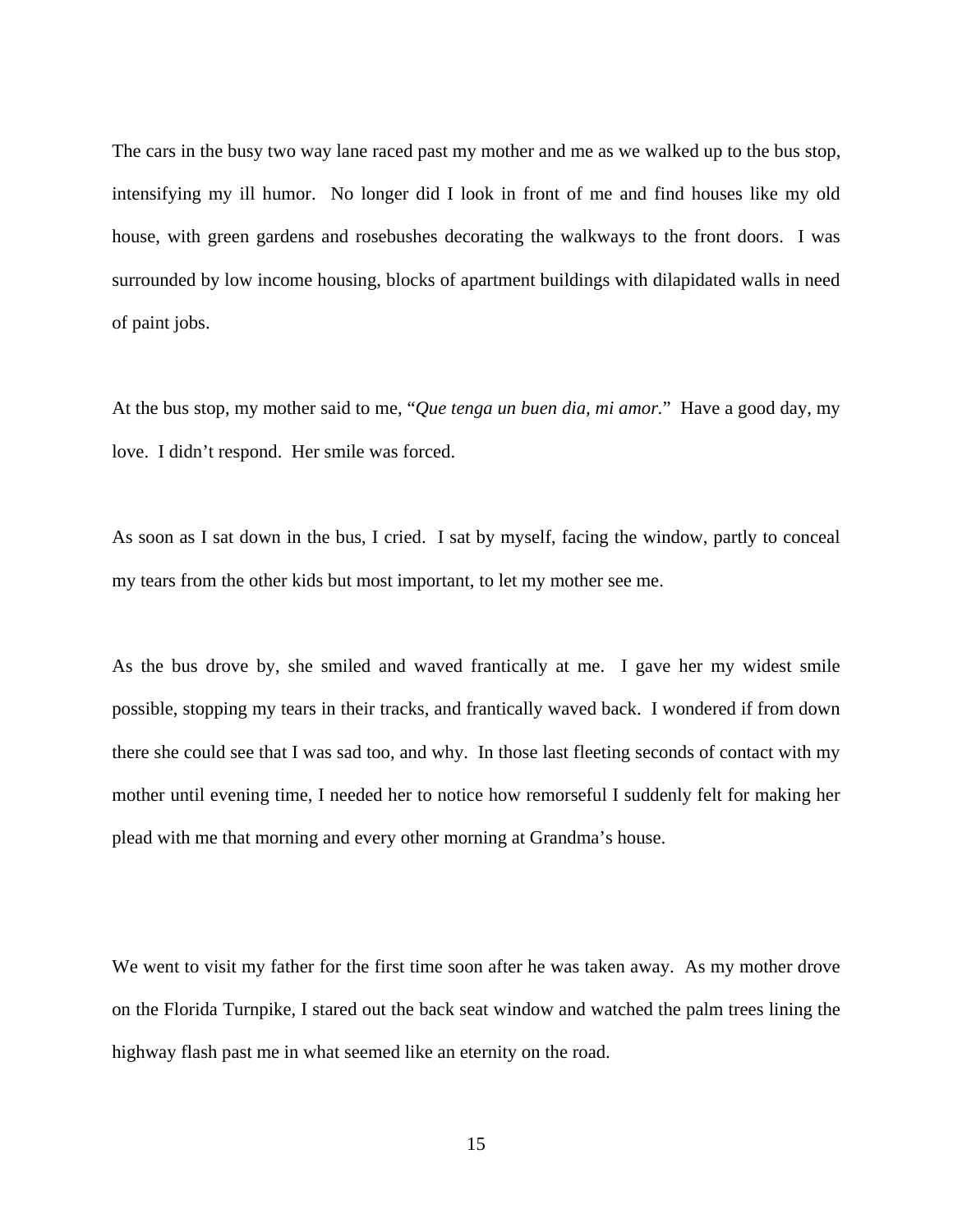We arrived at a desolate parking lot surrounding a simple square building. The building entrance was preceded by two long rows of stadium benches on both sides of the front doors. An inexplicable calm came over me as I walked past the benches. At that moment, nothing seemed to move but me. There was no drone from the cars in the highway behind us and no activity in the parking lot. I wanted to stop and sit at one of the benches, surrounding myself with that peaceful silence. But I had to keep up with my mother and sister.

We opened the doors and walked into a dimly lit room surrounded by gray chairs. Most of the chairs were occupied with families that mirrored ours: a mother and two or more young children, Hispanic and African-American.

The mothers in the room clutched their purses tightly and kept them close while their children ran around the narrow hall or played with the toys scattered about the room. They all wore the same expression: eyes at half mast and straight lips. Their eyes followed their children's movements, yet they seemed to be staring through them, not at them, to some figure of their imagination.

One by one, each family was called and led out of the waiting area. When our name was called, we were led by one of the security guards through an outside walkway to a smaller building. After going through a series of metal detectors, we entered the visiting area.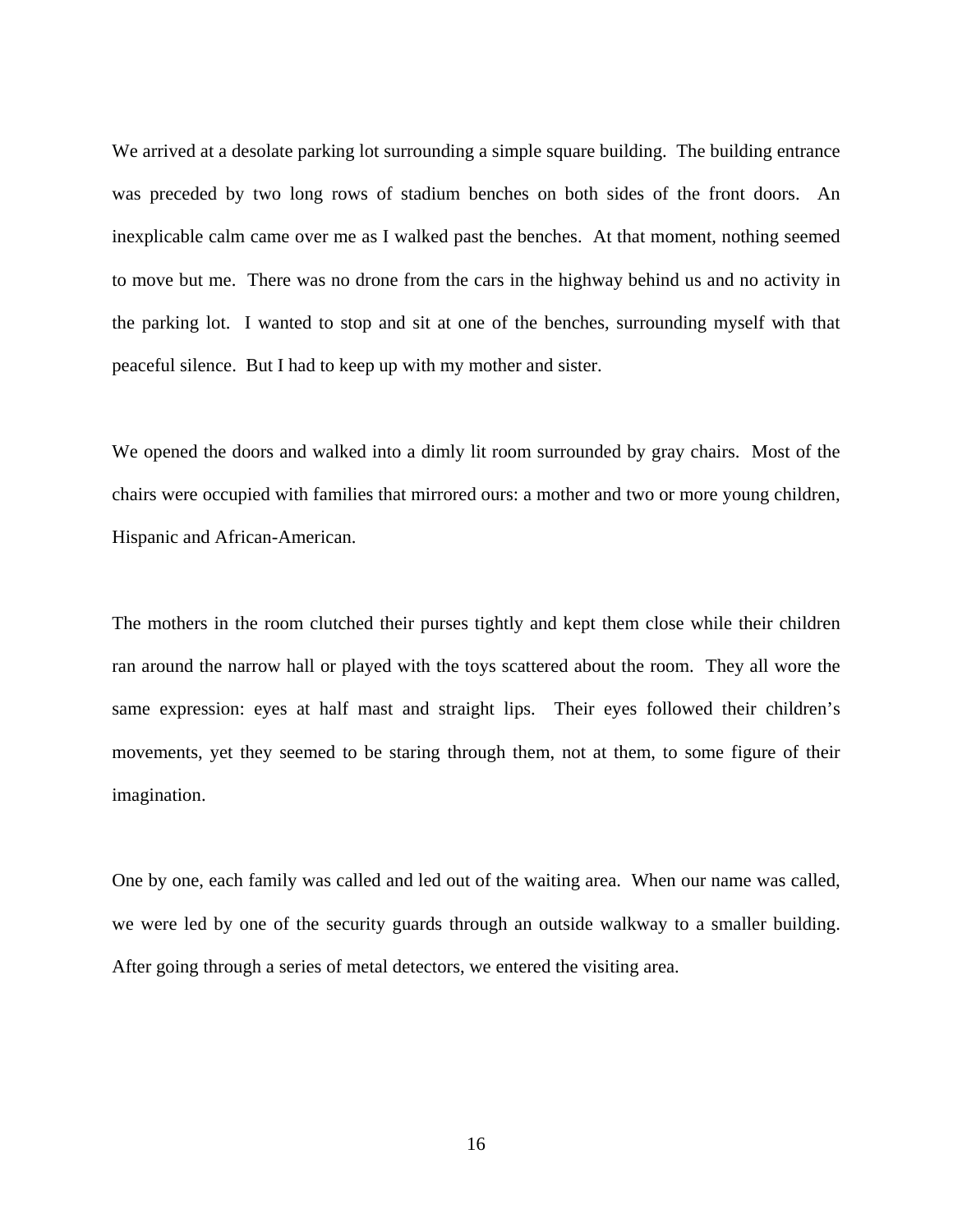It was a large, simple room washed over in beige: beige empty walls, beige wooden round tables, four beige plastic chairs at each table, and beige one piece jumpers on the military men. My family and I looked for a table.

We fidgeted in our chairs, our eyes glued to the back door on the corner of the back wall where the other men were coming through. Upon spotting their families, their grim faces expressed sheer joy. They walked with arms outstretched, ready to embrace their long awaited visitors. No one in my family said a word.

When he finally appeared, Dad wasn't as expressive as the other men. He simply smiled when he saw us and calmly walked over to our table. I hugged my father tightly and held on for a few seconds.

He didn't feel the same. My dad was suddenly half the man I once knew him to be. I could no longer rest my head on his soft round belly when I hugged him. I could wrap my arms around my father's waist; he had lost so much weight. The fabric of my father's uniform shirt felt rough on my face as I embraced him. I missed feeling the soft cotton of his maroon cardigan when I cuddled next to him after his long day of work.

He didn't look the same either. Cheekbones replaced his chubby cheeks, a crop cut replaced his shaggy hair, and he now had a pronounced jaw line. Dad didn't seem as sweet without his characteristic look and weight. Instead, he seemed like a stranger in his brown uniform and shiny black shoes. He noticed me staring at him and smiled meekly. I smiled back.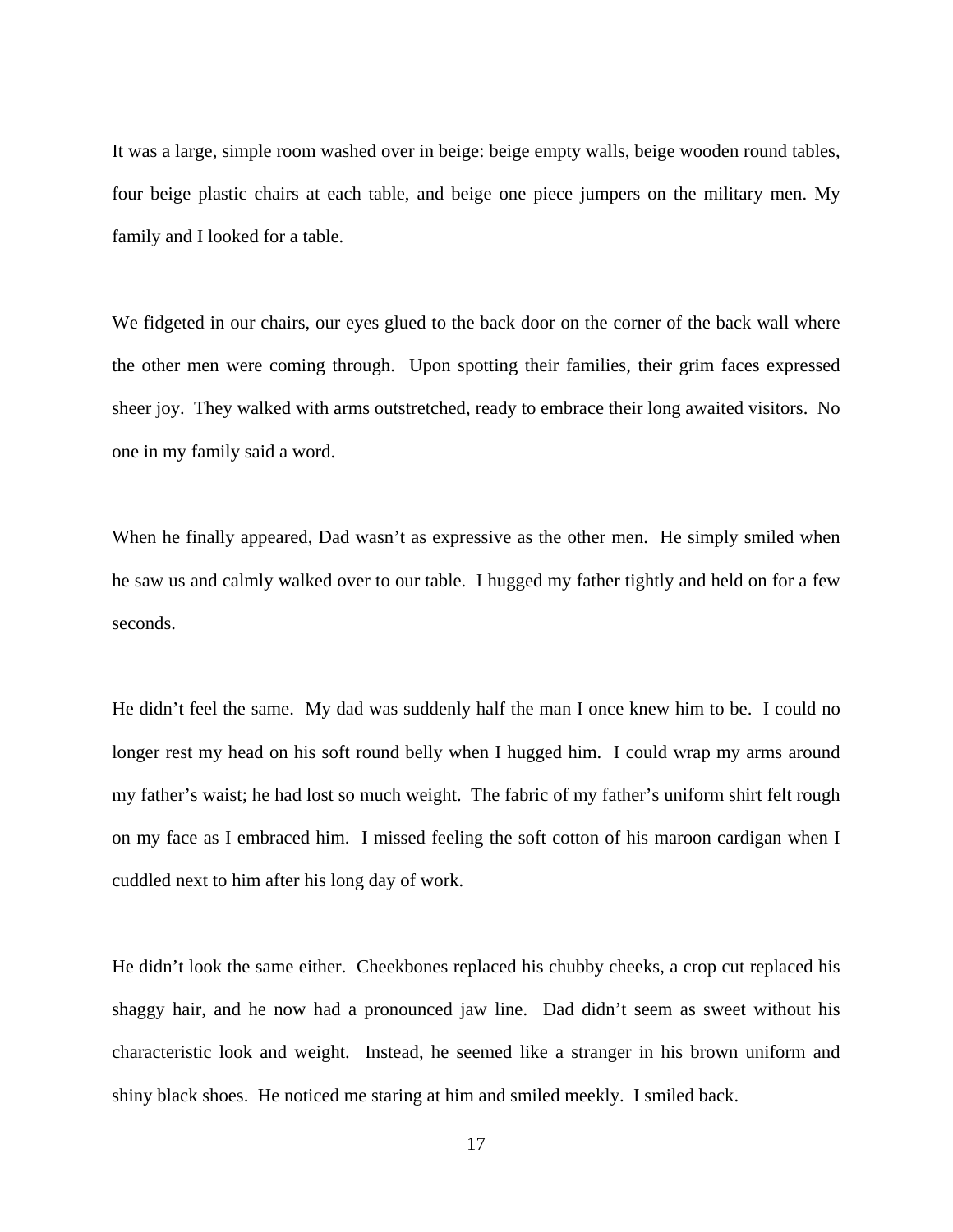Dad then turned to my brother and asked him how his new part time job at UPS was going and how he was doing as a freshman in college. Ivan was short with his answers at first. "UPS is okay…and so is school." But he spoke more about his soccer team. "So *Papi*, did *Mami* tell you I was chosen as the team captain?" Ivan had received a soccer scholarship for college. Dad smiled.

Dad asked Ale about school as well. "School's good," she said. But then she went into detail about how she was doing in cheerleading and how much she really enjoyed it. Dad nodded as she spoke but didn't seem as happy as he did when Ivan spoke about soccer. He didn't understand my sister's choice in sport, since cheerleading wasn't considered a sport in Colombia.

Finally, Dad turned to me and asked about school. Unlike my brother and sister, I wasn't involved in any sports and loved talking about school. I mentioned every important detail about school I could remember. "*Papi*, last week I was named Citizen of the Week and I don't know if *Mami* already told you, but I got straight A's on my last report card!" Dad seemed most content when I talked to him about school. He and my mother always reminded us that doing well in school was the best thing we could do to make them proud of us.

Dad's birthday came only two months after he went away. I wondered how special this birthday could possibly be for him. Birthday cake and gifts were not allowed in the military center.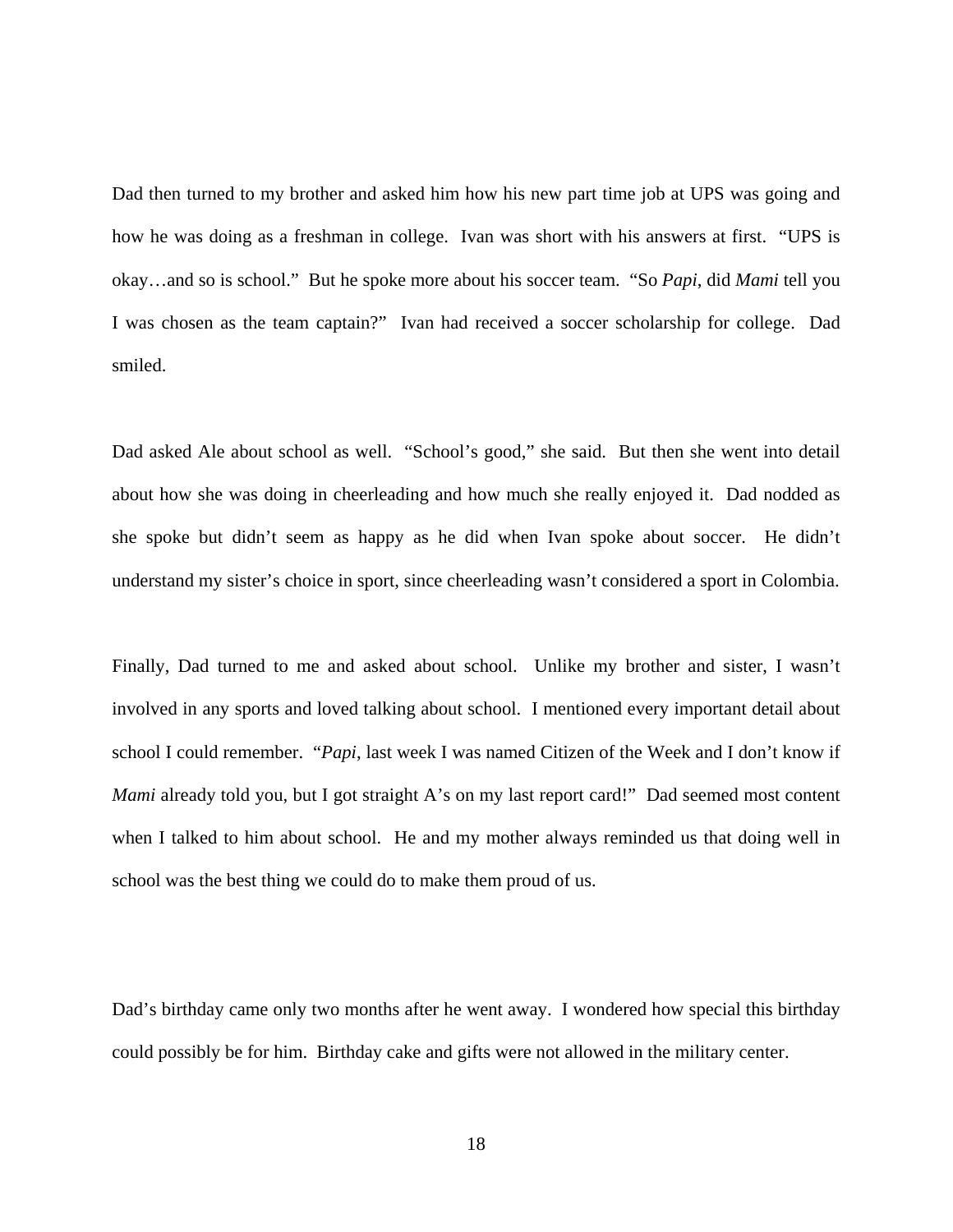I wished we could celebrate my father's birthday on a grand scale, like we had done for my fifth birthday, in the family's *finca*, our summer home in Colombia. In one of my birthday pictures, I stared at my giant white birthday cake while surrounded by cousins and friends at a large elegant dining table. My father had named the *finca Villa Alegre* or Joyous Villa and to him, it was just that. *Villa Alegre* had a pool area, three smaller guest *fincas,* a racquet ball court, and a private chapel. It was the first *finca* of its kind, especially with its very own *capilla*.

I never understood why my father had built a small church in our backyard. The family pictures showed him more corpulent, his salt and pepper hair in heavy contrast to his full head of gray years later. He was walking hand in hand with my grandmother, both looking down, as a group of young men followed them, carrying a statue of the Virgin Mary with Baby Jesus in a shrine. A crowd of people, most of whom I couldn't recall, followed the men holding the shrine into the whitewashed chapel.

I was in the far corner of the picture, a couple of steps away from the others who looked down towards the muddy ground or up towards the shrine. I was never told what the special occasion was, just to follow the crowd. In the picture, I was looking up at my father, following him from a distance.

We went to visit my father the Saturday before his first birthday away, just as we'd done every other Saturday since his departure. I knew we were getting close to *Papi's* temporary home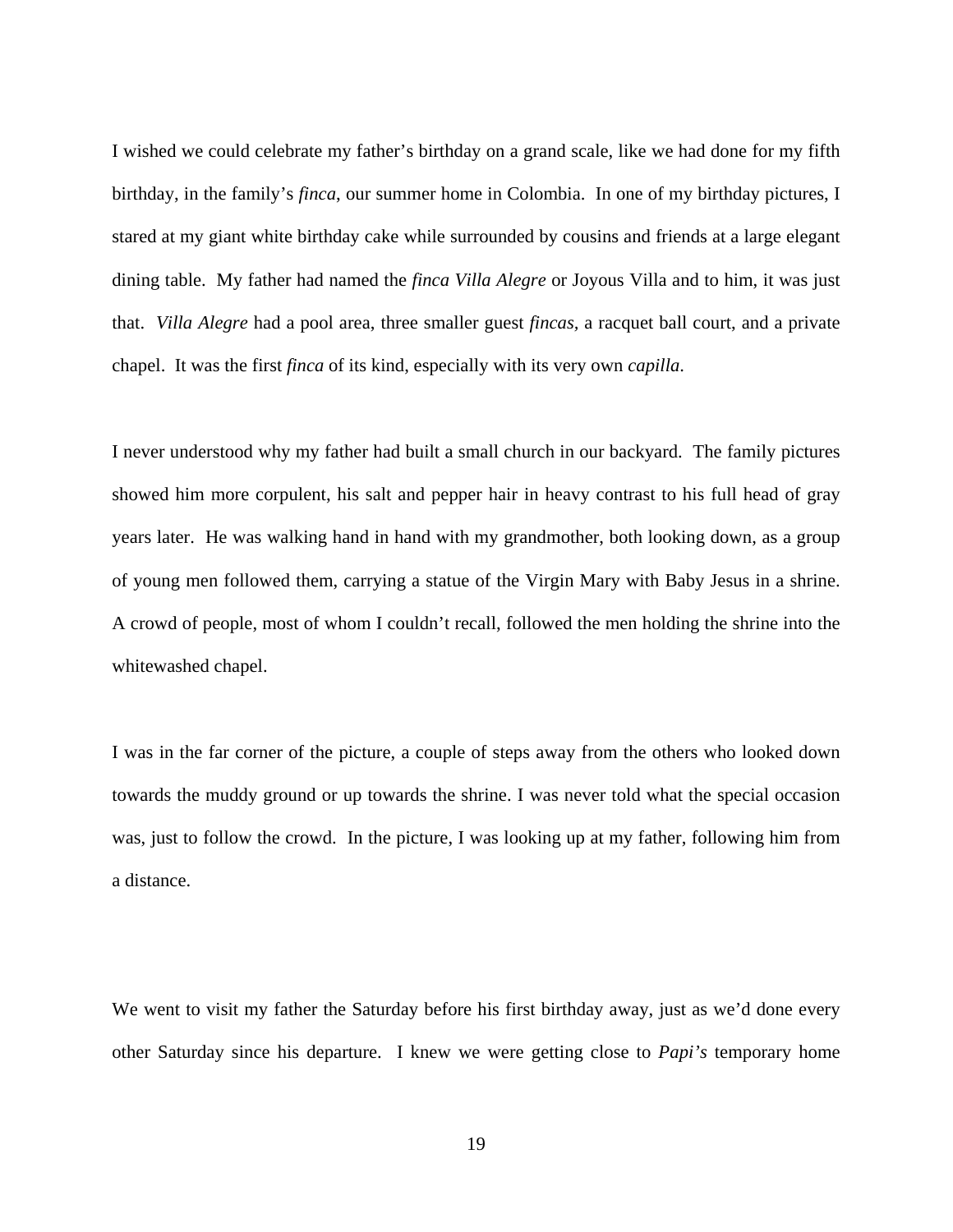whenever we drove by the Miami Metro Zoo. I fantasized about my mother stopping one day and taking us on a spontaneous trip to the zoo. However, she always drove right past it.

Soon after passing the zoo, I forgot all about it. Saturdays I awoke with one objective: to see my father.

To visit my father on his birthday, I wore the knitted top and skirt set his sister, Aunt Lucy, had made for me, even though the thick fabric wasn't fashionable and guaranteed that my plump body would be sweating in the South Florida sun. This was the least I could do for him since I couldn't bring him an actual gift or cake. He had always greeted us with a smile on the previous visits, told us corny jokes and asked us to tell him good news about our school and extra curricular activities. I wasn't so sure he'd be in such a good mood today.

That day started off like every other Saturday in the visiting area. Dad finally appeared through the door, greeted us, and immediately sat down to listen to the recap of the week in the Ramirez household.

We hadn't chatted for long however, when Dad interrupted the conversation and gave me some coins. "Go to the vending machine and get two of those little chocolate cakes they sell," he said. He winked at me.

Instead of doing as he said, I cocked my head and stared at him. We didn't have the luxury of using the vending machines.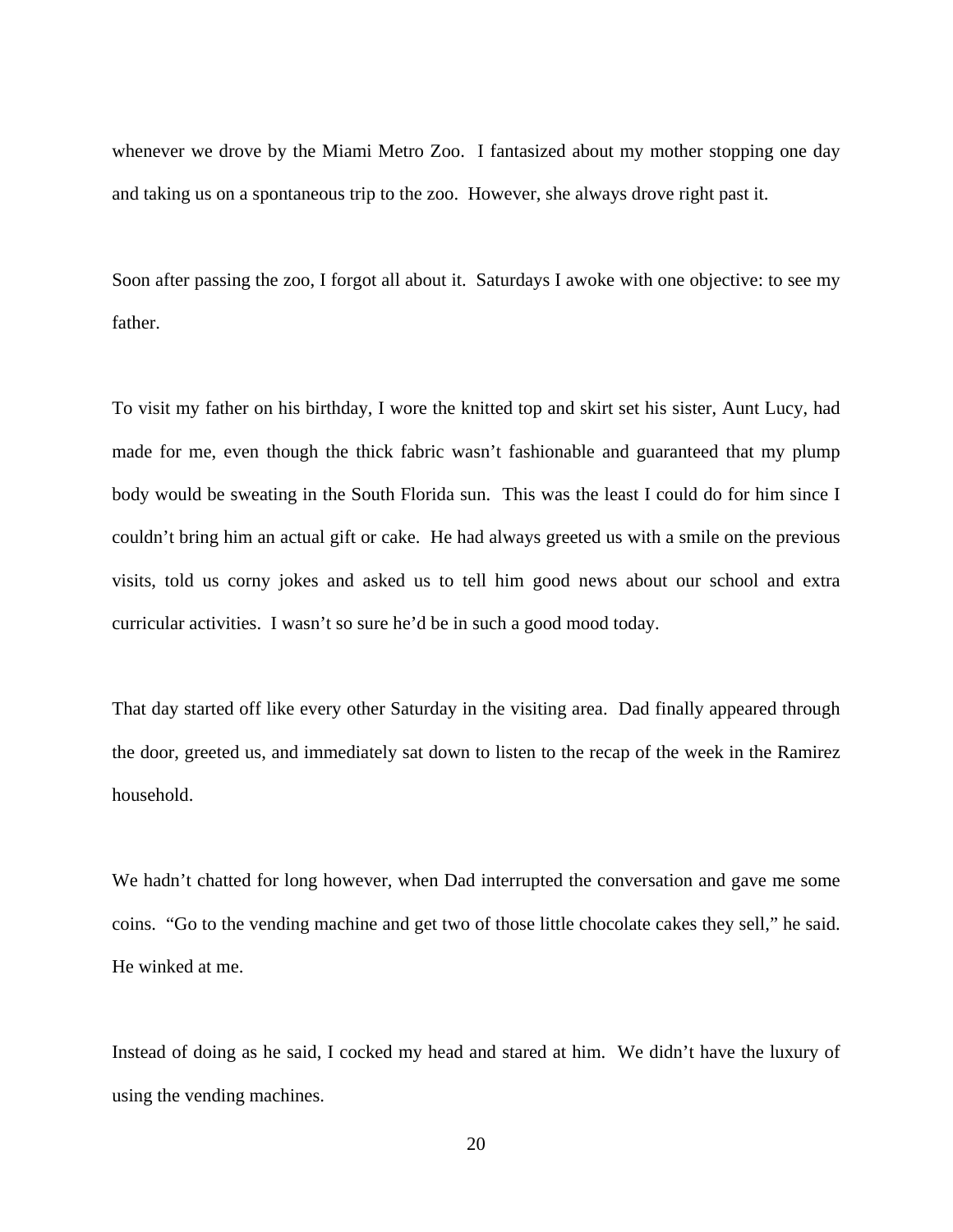"*Vaya,*" he said.

I did as he said and quickly returned.

 "Okay everyone, Andrea has brought us my *torta*," he said. "Now everyone can sing me my Happy Birthday."

He winked at me again and I took that as my cue to lead the singing. Gradually, my mother, brother, and sister chimed in for a soft yet soulful rendition of "Happy Birthday."

As we nibbled on our cakes and continued telling Dad about our week, it seemed that whatever we had endured didn't matter, just this moment, sitting across from Dad and working on our piece of *torta* from the vending machine.

Dad's being sent away forced the closing of his business, Colservice. Every detail about his selfoperated business was a source of pride for my father, down to the name. Colservice was an import and export business to Colombia. Mom had told me that we moved to Miami Beach right before I was born and lived there until I was around four years old, in a small apartment for the five of us. While in Miami Beach, Dad discovered there was a demand for businesses to cater to the needs of the ever growing Colombian population. Thus, Colservice was born and we moved to our lush suburban home in Miami Lakes.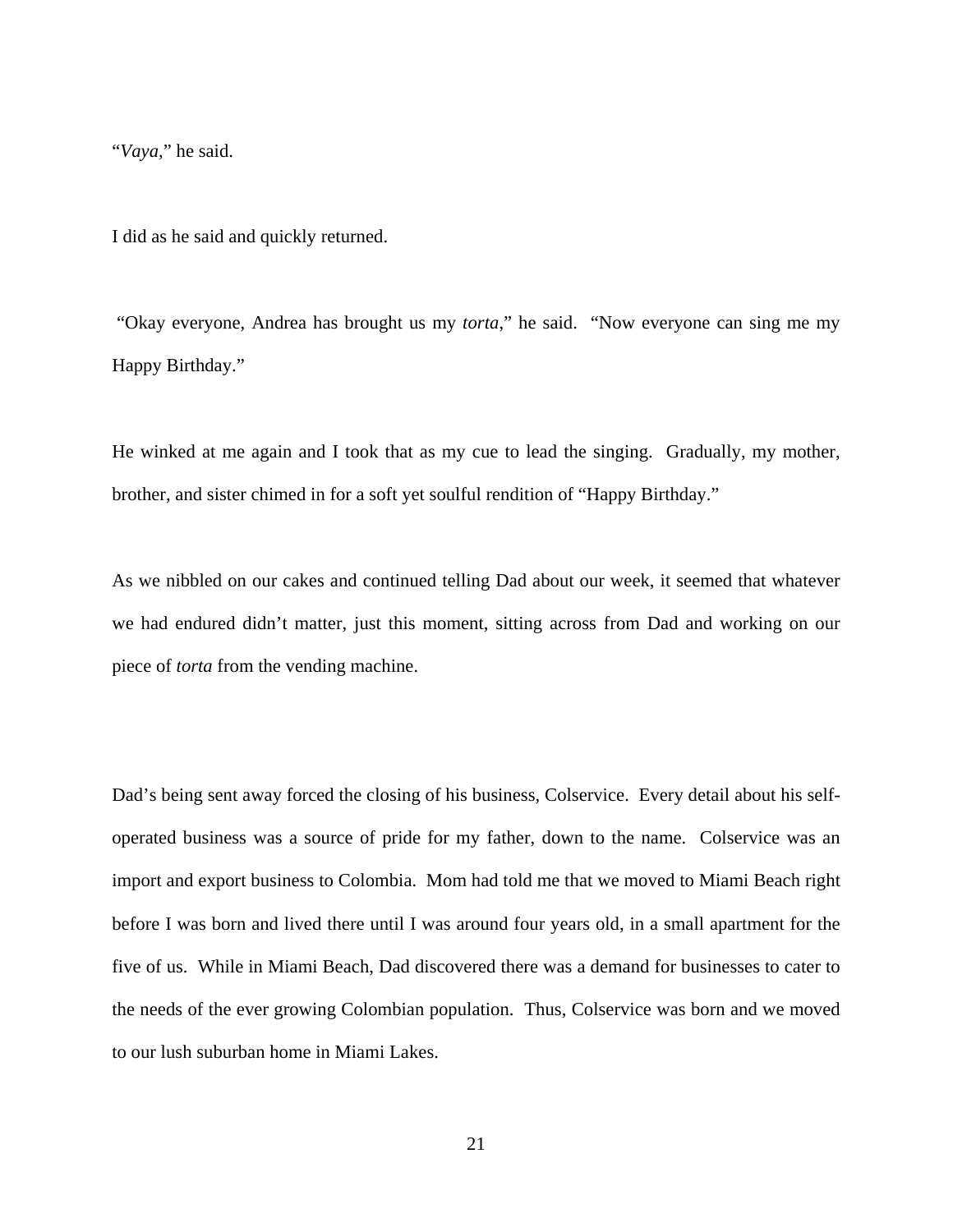After my father went away, Colservice was never mentioned again. Not on the phone. Not when we visited. I wrongly assumed that they decided to close it down since it would be too difficult for my mother to manage that giant warehouse by herself. I'd been overwhelmed by the massive warehouse that resembled a giant garage—full of stacked boxes and bustling with workers moving back and forth, lifting boxes, taping boxes, and operating equipment to move the boxes around.

I knew my mother was no longer working at Colservice when she stopped walking through our front door in her silky skirt suits and sassy high heels. Instead, she worked as an assistant manager at a bakery and left for work by four a.m. in jeans and tee shirt, in frazzled curls instead of the blow dried do of months earlier. She came home carrying bakery sandwiches instead of a briefcase.

I anxiously waited for my mother to come home every weekday evening and give my sister and me our sandwiches for dinner. The Cuban sandwiches, with melted cheese and ham on flattened Cuban bread, tasted so delicious to me that I didn't even miss the elaborate home cooked meals Alba had prepared for us in our old home. Mom told us she made them especially for us before leaving from work. I scarfed down my sandwich and thanked her in between bites. She would tell me, "Take your time *Andreita*, that sandwich isn't going anywhere," and we'd laugh.

Mom also brought *pastelitos* for dessert. At first, she would bring different types of *pastelitos*, some with meat, others with guava or cheese, and some with both. After a while, my sister and I had chosen our favorites. Hers was the guava *pastel* and mine was the cheese.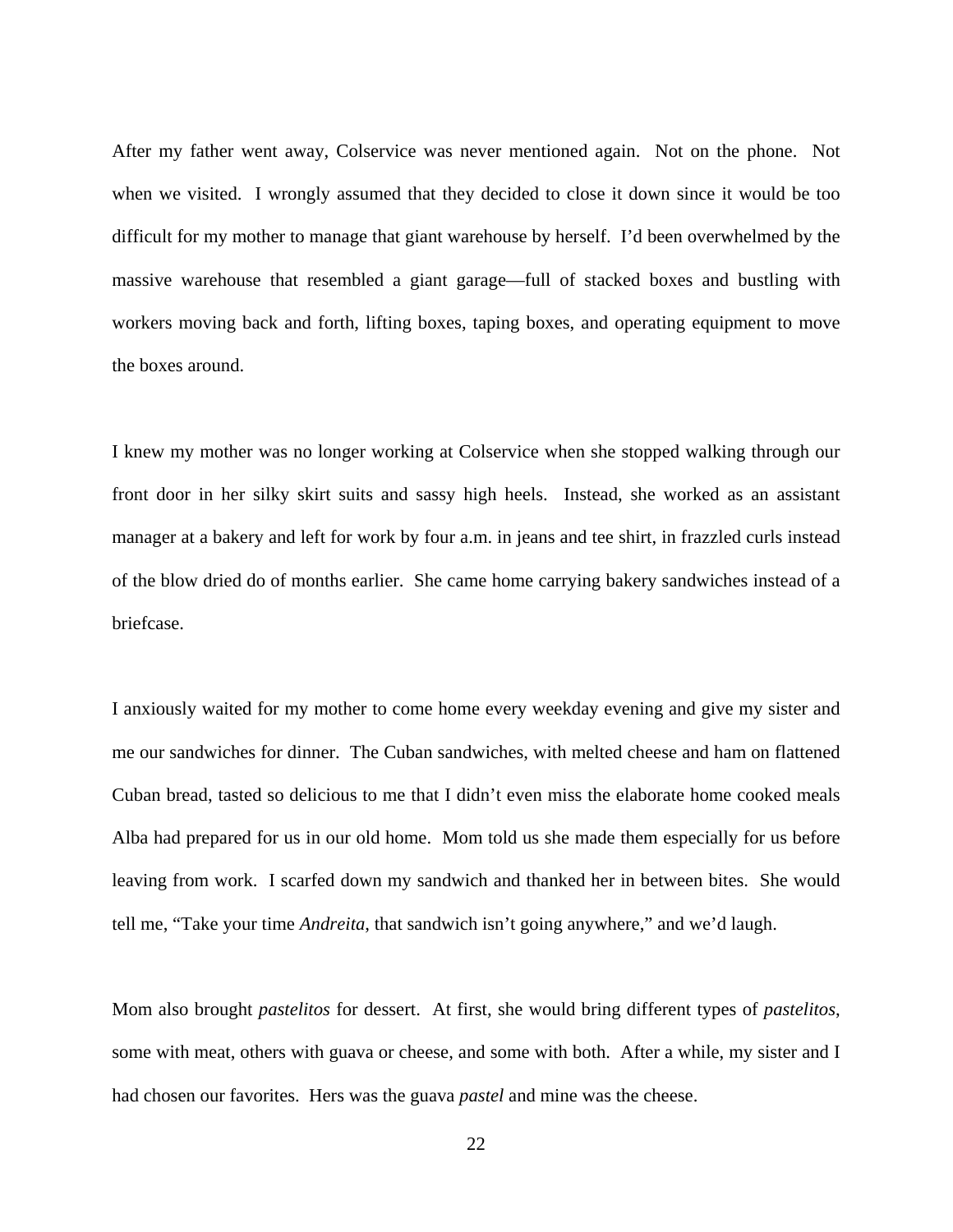One day, Mom bought home three *pasteles* only--a cheese one, a guava one, and another. After our dinner, Ale grabbed the guava *pastel* and I grabbed the cheese one. After that day, I noticed she only bought home three *pasteles*. One was always cheese, the other guava, and the third one varied. After our sandwiches, Mom, Ale, and I knew the routine. We grabbed our respective pastel and talked about our day over the sounds coming from the TV, which remained on throughout the evening.

My father, who used to walk through the door of our Miami Lakes home every weeknight in a suit and tie, now arrived in the form of a weekly letter. I anxiously awaited these letters in which he wrote me *about* me, how he heard that I was named Citizen of the Week, had earned straight A's on my report card, or had placed third in the Spelling Bee and how proud it made him. He ended his letters with "*Dios te bendiga*," God bless you.

My father wrote in his large straight lettering, reminiscent of his commanding, intimidating personality. This was the father who took us on weekend trips to Disney World, leading the way through the parks by briskly walking in front of us with a park map in hand. This was the father who took center stage every evening in our living room with memorized prayers the rest of us contributed to only by chiming in for the final "Amen."

Each time I wrote him back, I asked him what he did during the day, what his room looked like, and whether he got to go outside. Most of the time my father didn't answer my questions. But it didn't matter. The way he addressed each of his letters to me directly, "Andrea Ramirez," made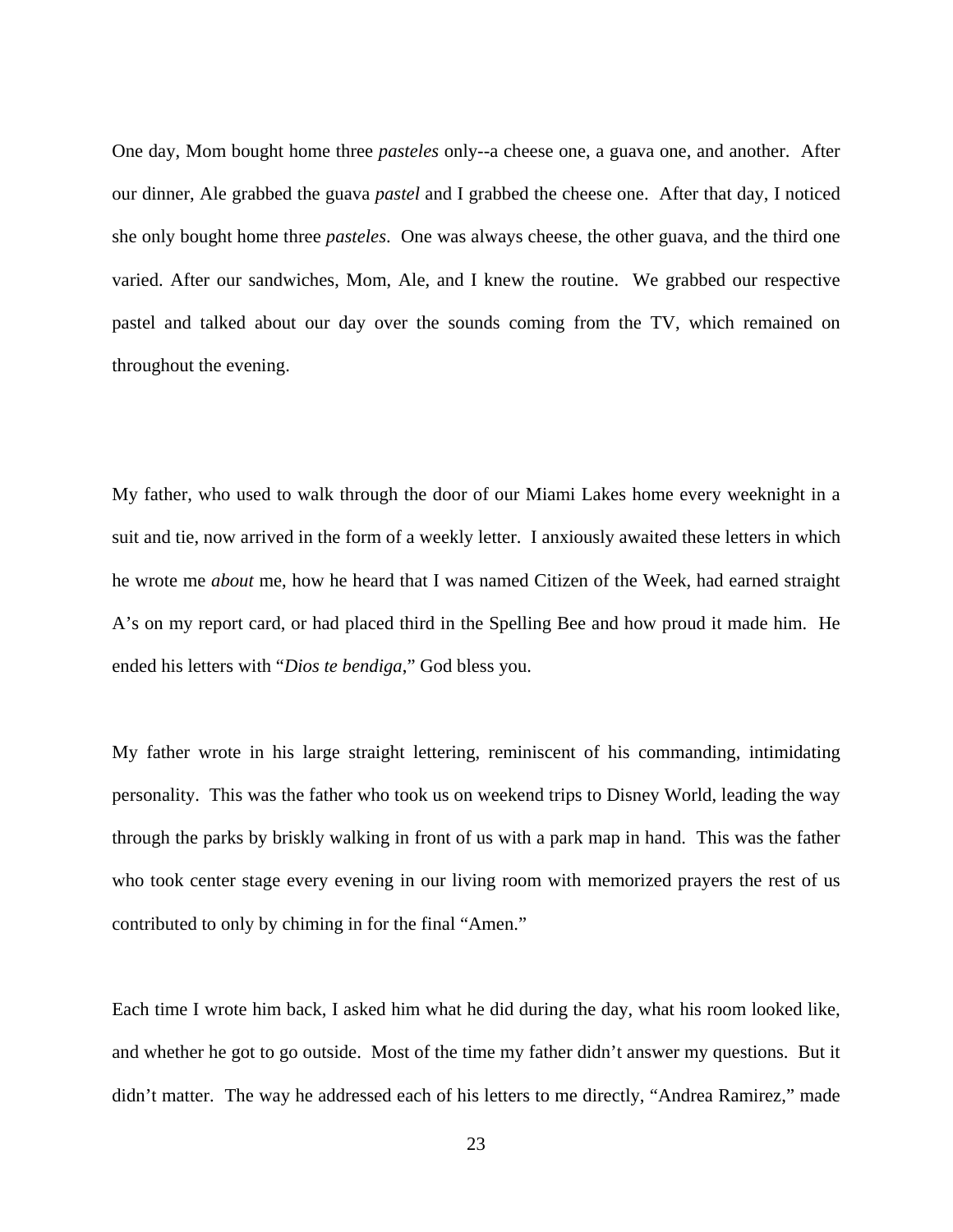me view myself as all grown up, and I secretly thanked him. I cherished the days I received a letter addressed to me, even though I knew who it was from and that once I opened the letter, I would be sure to find the only references to me as *mi amor* or *Andreita*. I stored them in the envelopes in which they came, since these were equally as important.

My name on those envelopes read like some kind of secret code. His letters urged me to continue being a good girl and reminded me that soon we would be together again. Yet my name as the sole addressee on his envelopes told me that even though I was without him and on my own, I had to be strong and accept my destiny, just as he was accepting his. I had to stand strong as Andrea Ramirez.

"*El Papa* wrote a poem," my mother announced to my sister and me the first time my father sent one about six months after he'd gone away. She had just come back from picking up the mail and sat with my sister and me in the living room. She read the poem out loud:

> *En tu nombre Señor hoy me levanto y te alabo Señor y te bendigo y doy gracias Señor de tener tanto cuando puedo hoy vivir y estar contigo.*

After that day, Dad continued to send poems frequently with instructions for my mother to save them. And more and more, the poems talked about God. He wrote about waking up each day and seeing the sacred in the routine. He wrote a prayer to give God thanks for the day which had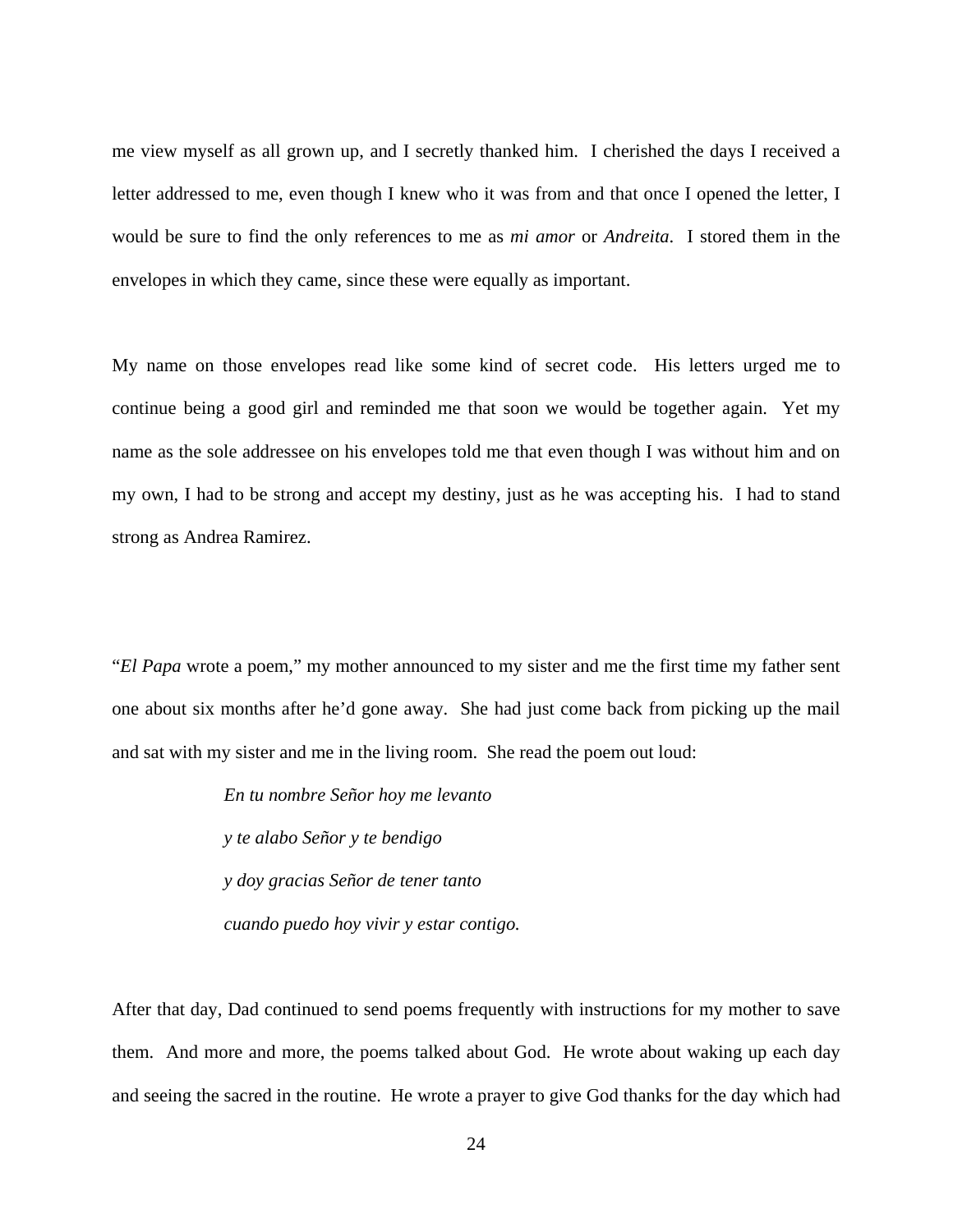passed and the night which awaited. God was the one he questioned and called upon to relieve his sorrow upon missing his family and coping with the rest of his days away.

For as long as I could remember, Dad had gathered the family every night to pray the rosary and several prayers he had memorized, which began with an invocation of the Blessed Virgin or Divine Baby Jesus. Before praying, he closed his eyes and lifted his head. He recited each prayer back to back, so fast that I sometimes missed when he ended one and started the other. Over time, I had memorized some of them and tried to keep up, but it was impossible to utter such complicated religious tongue twisters at the age of five. I couldn't explain what each prayer was exactly about, but I knew Dad was praying to God and the saints to take care of us and help us to be good.

I was glad that my father had taken up poetry. Finally I could understand what my father was talking to God about. His short verses and simpler Spanish words were easier for me to understand than the long, drawn out prayers he uttered when he was home. When I read his poems out loud, I heard his voice and felt as if he was home again, praying to God. In most of his poems however, he wasn't praying to God for us but for himself. I had never heard my father pray for himself so much until I read his poetry.

I knew how my Dad was doing by reading his poems. His darker, gloomier poems showed me how sad he was upon being locked away and galvanized me to write him a sunny letter in which I mustered up every positive detail I could about school, home, and current events. His lighter, more carefree poems put me at ease.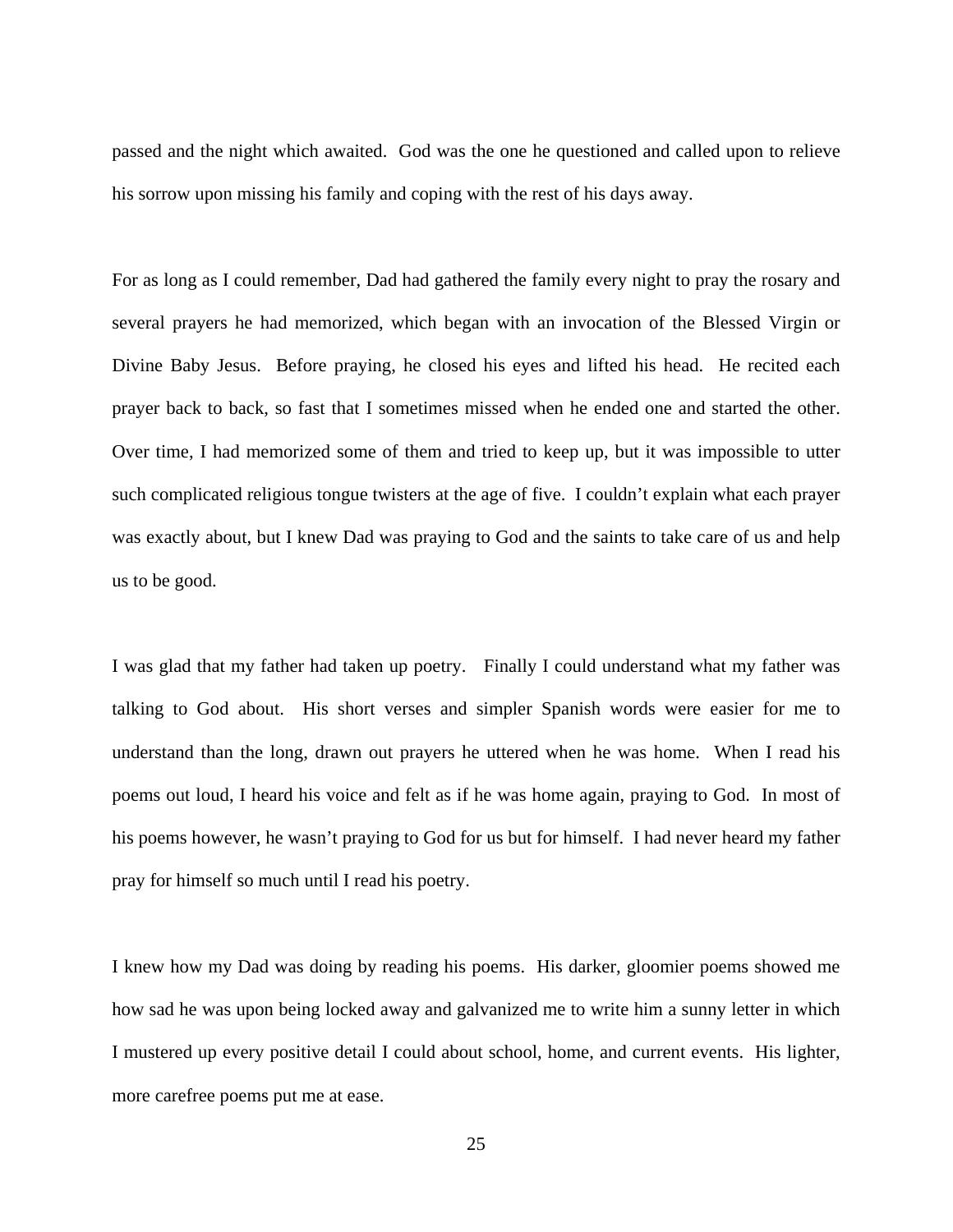After Dad left, we ended the tradition of nightly prayers. Maybe Mom's long work hours prevented her from gathering us together to pray *el rosario.* Maybe Mom preferred to leave these memories untouched. I felt awkward going to bed without performing our nightly ritual. I started speaking to God on my own every night, as I lay in bed and before going to sleep, asking Him to take care of my father, the way he told me he asked God to take care of me in his letters. I felt I was being a good girl and making my father proud each time I had a one on one conversation with *El Señor,* as my father called God in his poetry.

After one year of being away, Dad seemed to be doing okay. He sent my mother an 8x10 picture of himself with several men wearing identical maroon sweaters and khaki pants. They stood close to each other, their bodies touching, smiling, in a wooden chapel with a humble altar and small cross in the center of the back wall. My father stood in front of them, signaling his place as the leader. "Your father's the director of the church group," my mother said, when she showed me the picture.

By then, my mother, siblings, and I were also in a better situation. We'd moved out of my grandmother's house and into our own townhouse right next door, thanks to my mother's sister who owned it and rented it out to my mother. I finally heard what happened to our old house in Miami Lakes. I overhead my mother tell a friend it had been sold. The news didn't affect me at all however. Our past in the old house seemed distant and it had gotten easier for me to focus on the present and even the future, when my father would return.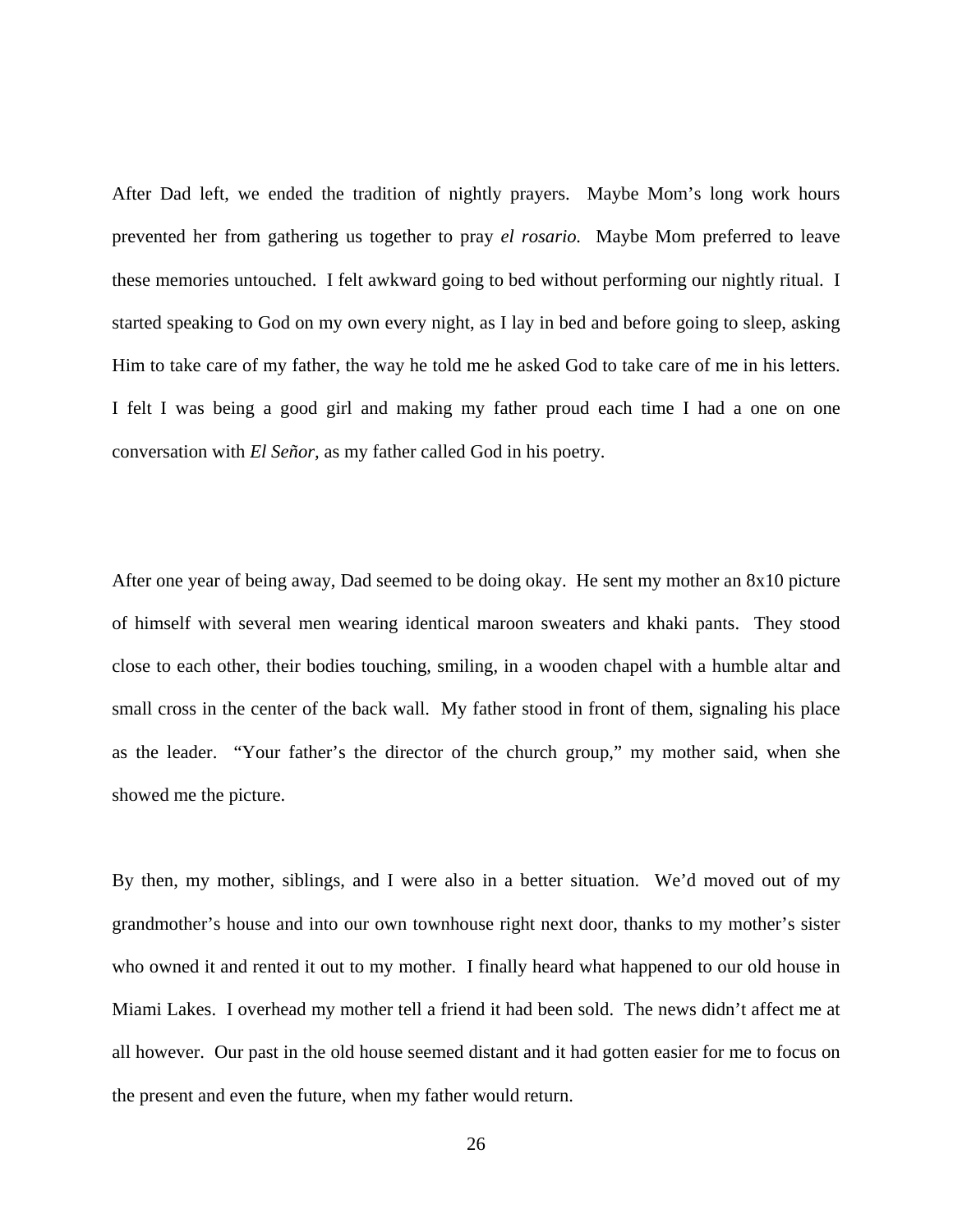Even though Ale and I had our own room in our new place, we decided to sleep with my mother in my parents' room. Sharing the same bed for months had bought us closer together physically and emotionally, which helped fill the void of our absent father.

Around the time we moved, I became less convinced that my father was in the military. I didn't know much about the military and how it worked, but his brown uniform and the tight security measures we had to go through to visit him were familiar from TV shows about jail, and I began to contemplate the remote possibility that he could be in such a place. But how? How could my father, the man who had gathered us to pray every night and made sure we had all our homework done, do a bad thing? I debated with myself in my usual introverted way. Little did I know that my extroverted sister was thinking these same things but actually putting two and two together.

I lay on my twin bed in the room I shared with Ale, head at the front of the bed, watching TV.

Ale casually walked into the room and plopped herself on her bed. "Andre," she said softly, "I think *Papi's* in jail."

I immediately sat up.

"Yeah," she said. She looked frightened. "You know how Dad always wears the same one piece brown suit and black shoes when we go visit him? Well, I saw a guy wearing that same outfit in a movie and he was in *jail*." I stared at her blankly, unable to swallow the information she had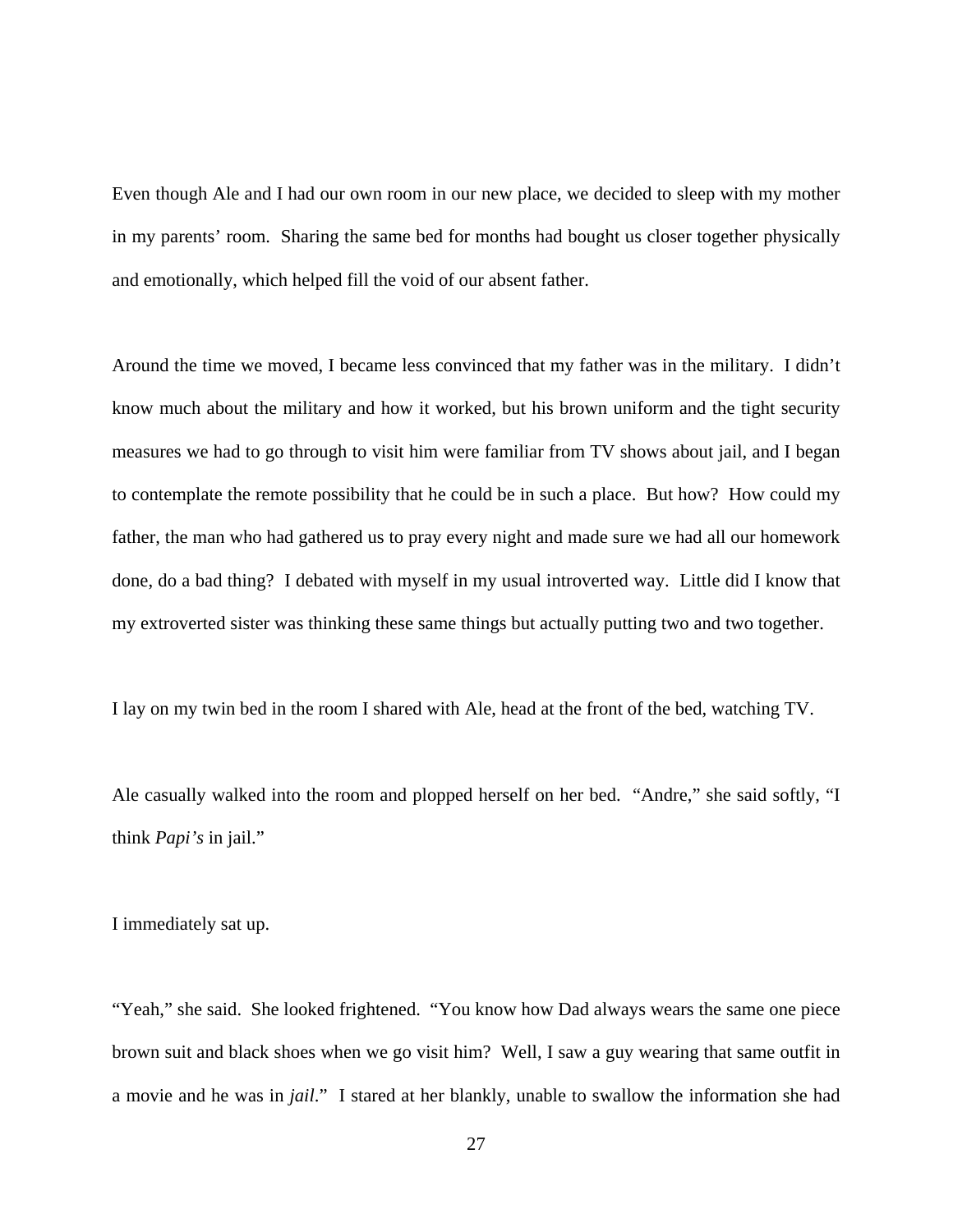just given me. I couldn't disprove her because it all made sense, yet I couldn't put the words jail and *Papi* in one phrase. My eyes watered.

"But don't worry," Ale said. She put her hands on my shoulders. "*Papi's* not a bad guy. He's not in a jail with bars or anything, he's just in a detention center and that's why we get to visit him whenever we want." I nodded to let her know I trusted her as always. I wished she knew why he was being punished though. I knew she didn't know, otherwise she would have told me. If I could just have the missing piece of information, I could be sure that Dad was as benign as I always knew him to be. Ale bounced off her bed and scurried out of the room, leaving me all alone to stare at the T.V. with its talking heads who said everything and nothing to me at the same time.

Seeing how Ale waited until we were alone to break the news, I knew that questions about my dad's whereabouts were not topics we could just casually bring up at the dinner table. No one talked about it. Not my mother, nor my brother who, eleven years older and doing adult things, was a father figure to me. After my father was sent away, he enrolled in college full time, joined the college soccer team, and landed a part-time job at UPS.

I never saw him much except the occasional late night when I managed to stay awake and saw him walk through the front door wearing his brown UPS uniform and toting a large soccer bag. He walked in with his head facing down, the crumpled uniform hanging off his frail body. "*Mami*, what's for dinner?" he asked.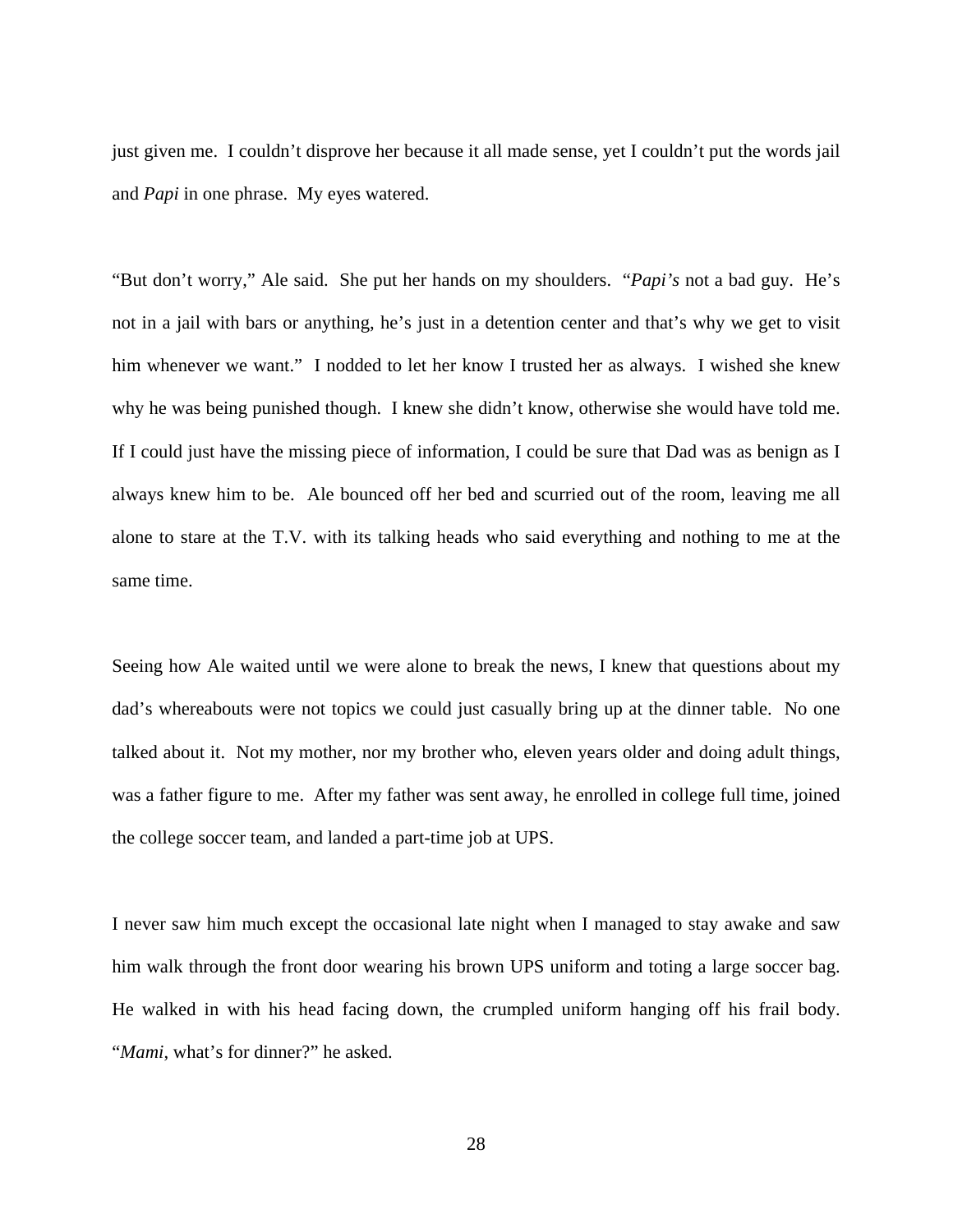My mother meandered around the kitchen, finally placing a little rice, a small portion of beans, a small piece of meat, and some mixed vegetables on a plate.

Ivan sat at the table and looked over his humble dinner. His face turned sour. "*Mami*, what's this? Why so little?"

My mother grimaced and spoke softly, "I'm sorry Ivan. Would you like some ham? Can I make you more rice?"

My brother rejected the offers with a nod and slowly finished his plate. He cleared his plate in minutes.

I felt as if questioning my mother about my father would only cause her pain, like the one she obviously felt when my brother questioned her about his dinner. When the time was right, I trusted my parents would explain the details of my father's time away. Until then, I preferred to be the quiet and unobtrusive bystander.

Since my mom couldn't read in English and because I loved to read, I read to her every night in her king sized bed. Mostly I read her the Bearstein Bears books. I was drawn to the brother and sister bears' funny antics and how their parents turned their use of bad judgment into valuable lessons through compassion and love. Each time my mom dozed off, I tapped her softly and asked, "*Mami*, did you get the last part?"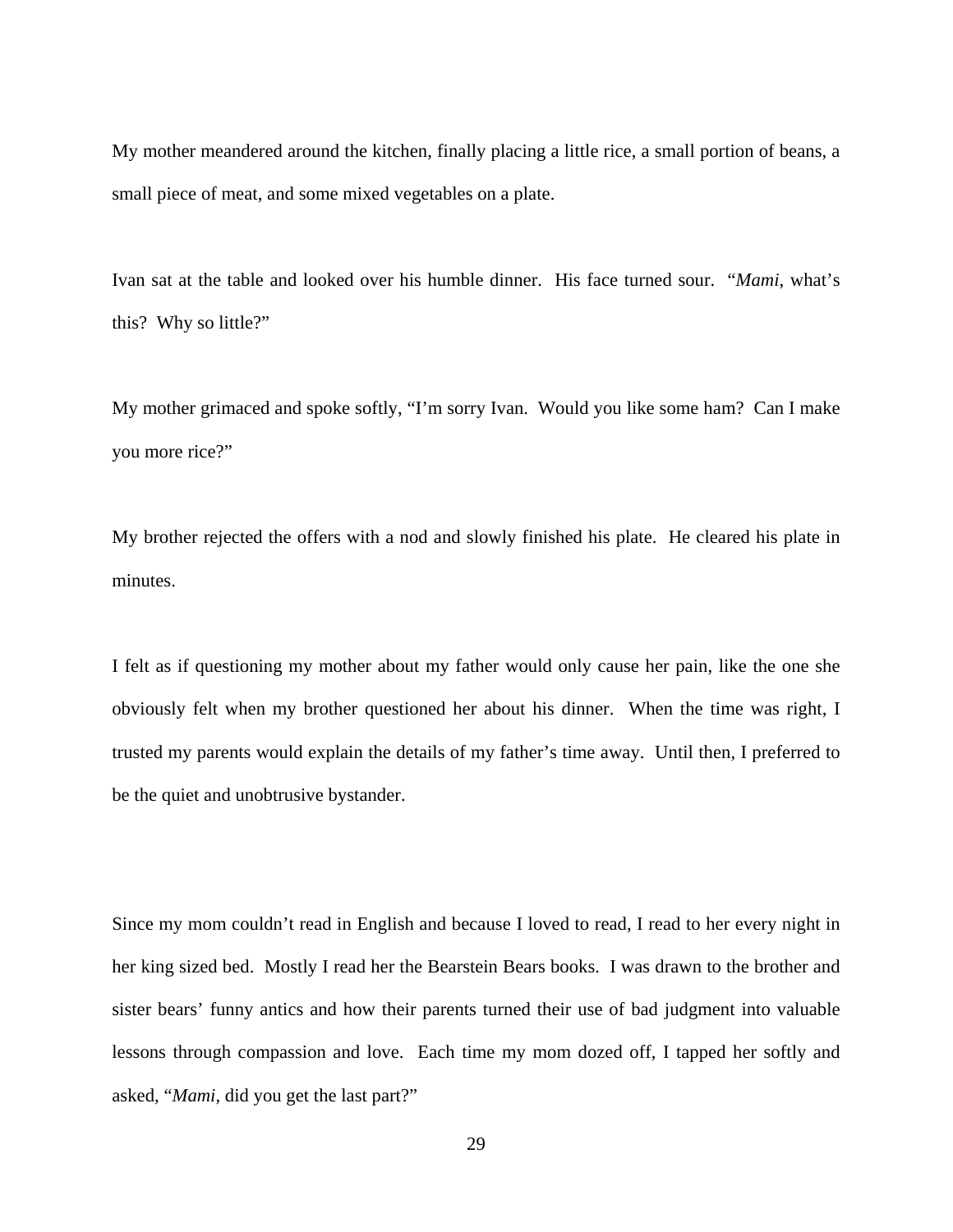"Sorry, continue *mi amor*," she said and smiled. I eventually finished the story between continuous taps and nudges at my mother's shoulder. At seven years old, I didn't understand that my mother repeatedly dozed off in sheer exhaustion from long days of work and short nights of sleep.

One Saturday night, at a family party in my grandmother's house, a friend of the family asked my mother to dance. The dining room furniture had been moved to convert the dining room area into a dance floor. I sat on the staircase and watched my mother dance the salsa number with the gentleman. The mirrored walls which surrounded them made the four dancing couples seem like twice as many.

I stared down the gentleman, mad at him for taking my mother away from my side, even if only for an innocent four minute dance. He leaned into her as they danced and whispered something in her ear. She laughed. Then he backed away some and smiled at her as they continued dancing. He leaned in again to tell her something else. Mom giggled again. The music was blaring from the home stereo in one corner of the room. My cousins kept running past me in a fun game of freeze tag. But all I could focus on was my mother and that guy dancing. I wished he would stop trying to make her laugh. I wished he would stop thinking he could take my father's place.

I couldn't take it anymore, even though the party had just begun. I stomped up to my mother and the gentleman. "*Mami*, can we go home now? I'm tired," I said.

30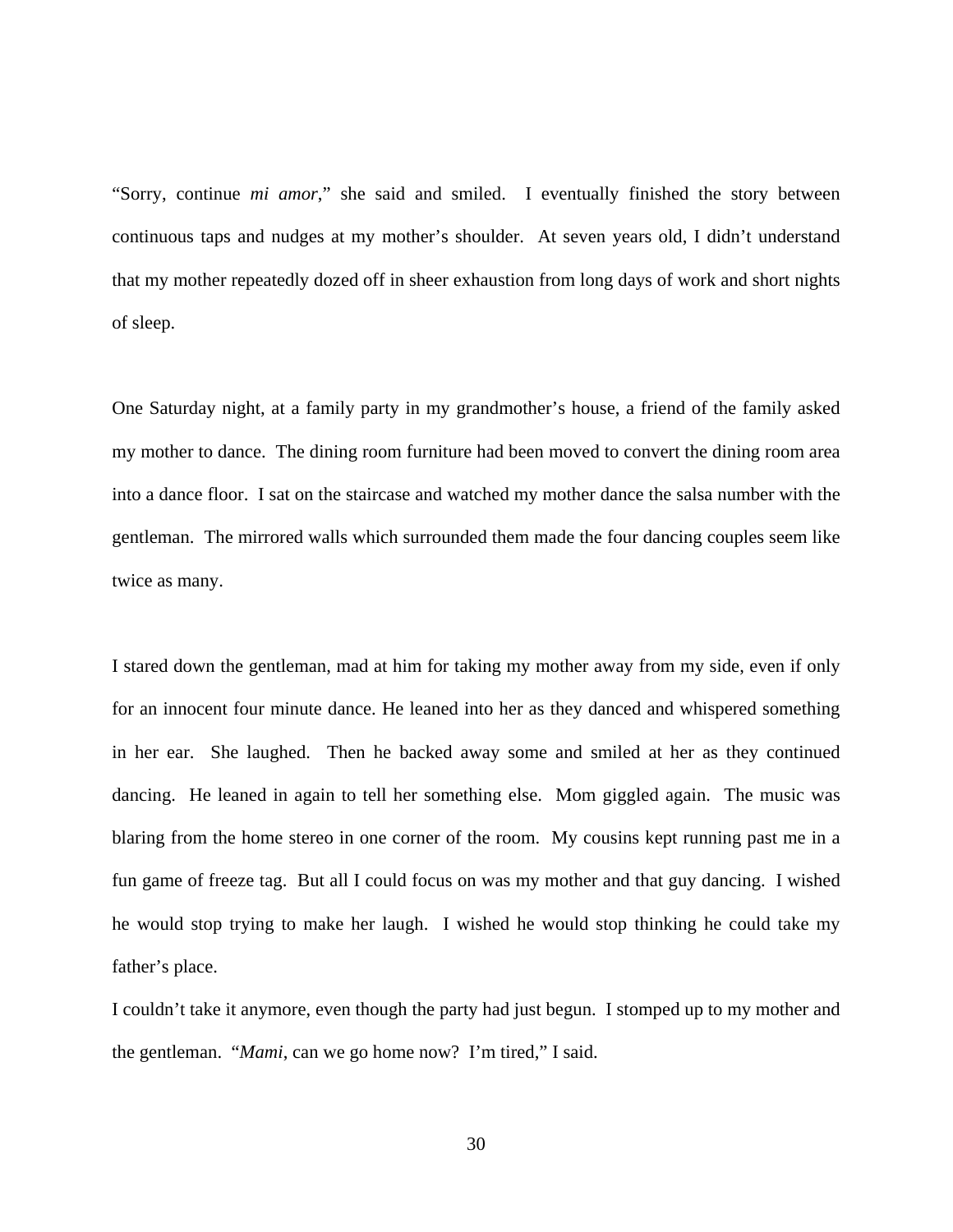My mother released one hand from the gentleman's grasp and patted me on the head. "In a minute, *mi amor*," she said as she kept dancing.

"*Mami*, I'm really tired."

Mom stopped dancing and gave the gentleman a forced smile. "I'm sorry, you know how it is," she said. The gentleman smiled back.

My mother didn't say a word to me as we walked home. But she wasn't mad either. She never was. I knew what I'd done hadn't been right but I didn't think I was wrong either. I just wanted to get ready for bed as quickly as possible and get to one of our favorite activities, reading.

I didn't realize how attached I had become to my mother until the first time I was forced to be without her, on a summer vacation trip to my Aunt Piedad's condo in Medellin. It was our second summer without Dad at home and my mother's sister, Piedad, invited my brother, sister, and me to spend the summer at her home in Colombia, with our cousins.

I happily accepted the offer and soon began preparing for the trip. I had recently received a small black purse as a gift and decided I wouldn't use it until the day of my trip. On the day of the trip, I stuffed useless trinkets into my shiny new purse just to make it seem full, like my mother's, and was the first one who was dressed and ready to go to the airport.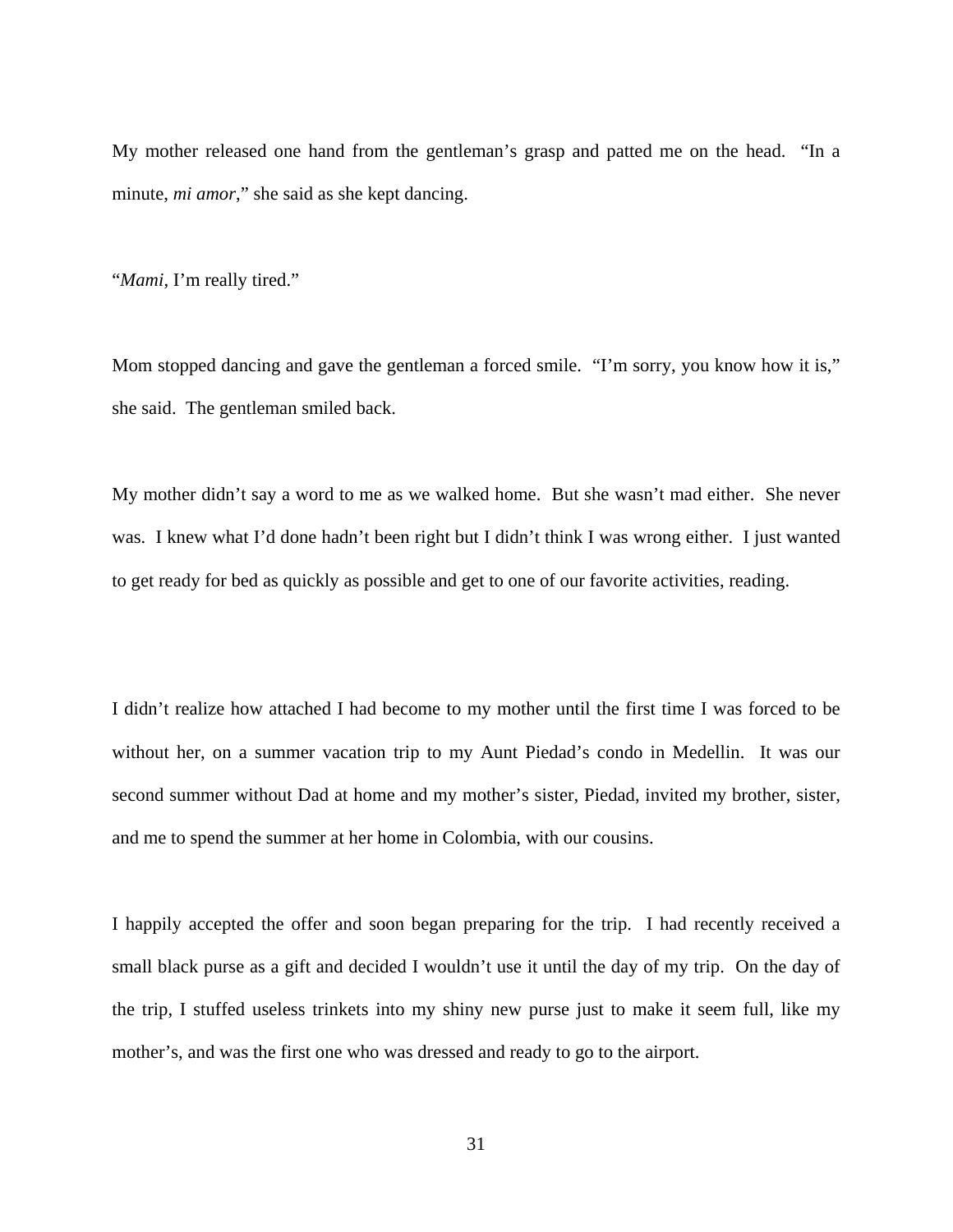When we arrived at my aunt's condo, I looked around in awe at the many chandeliers, fancy sculptures, and swank furniture. I had never seen anything like it. She lived in a sort of condomansion.

After a long day of traveling, it was time to go to bed. As I lay in my bed, in the stillness of the night and the darkness of the room, reality set in. I was in another continent and neither one of my parents were anywhere nearby. I stared at the ceiling, my mind racing with images of my mother eating her bakery sandwich, getting ready for bed--alone. A headache started to set in as it always did when I tried to fight my tears from coming. Minutes later, I got up and went to the living room, tears welling down my face. My aunt was sitting on the couch and pouted as soon as she saw me while extending her arms. "What's wrong *Andreita*?" she asked.

I wasn't that close to my *Tia Piedad* since she and her family lived in Colombia, but that night, I knew I wouldn't be able to go to sleep without a caressing touch like the ones my mother gave me every night before putting me to bed. I carelessly lay my head on Piedad's lap and told her, between sobs, "My mother told me that if I ever missed her too much while I was here, that I could just pretend like you're her." My aunt, who of all my mother's sisters, resembled her most with her curly black hair and large eyes, smiled at me and said, "She's absolutely right. You could pretend I'm her."

Days after returning home from Colombia, I received a letter from my father which included an elaborate drawing. I stared in wonder at the picture he drew for me, wondering if he had always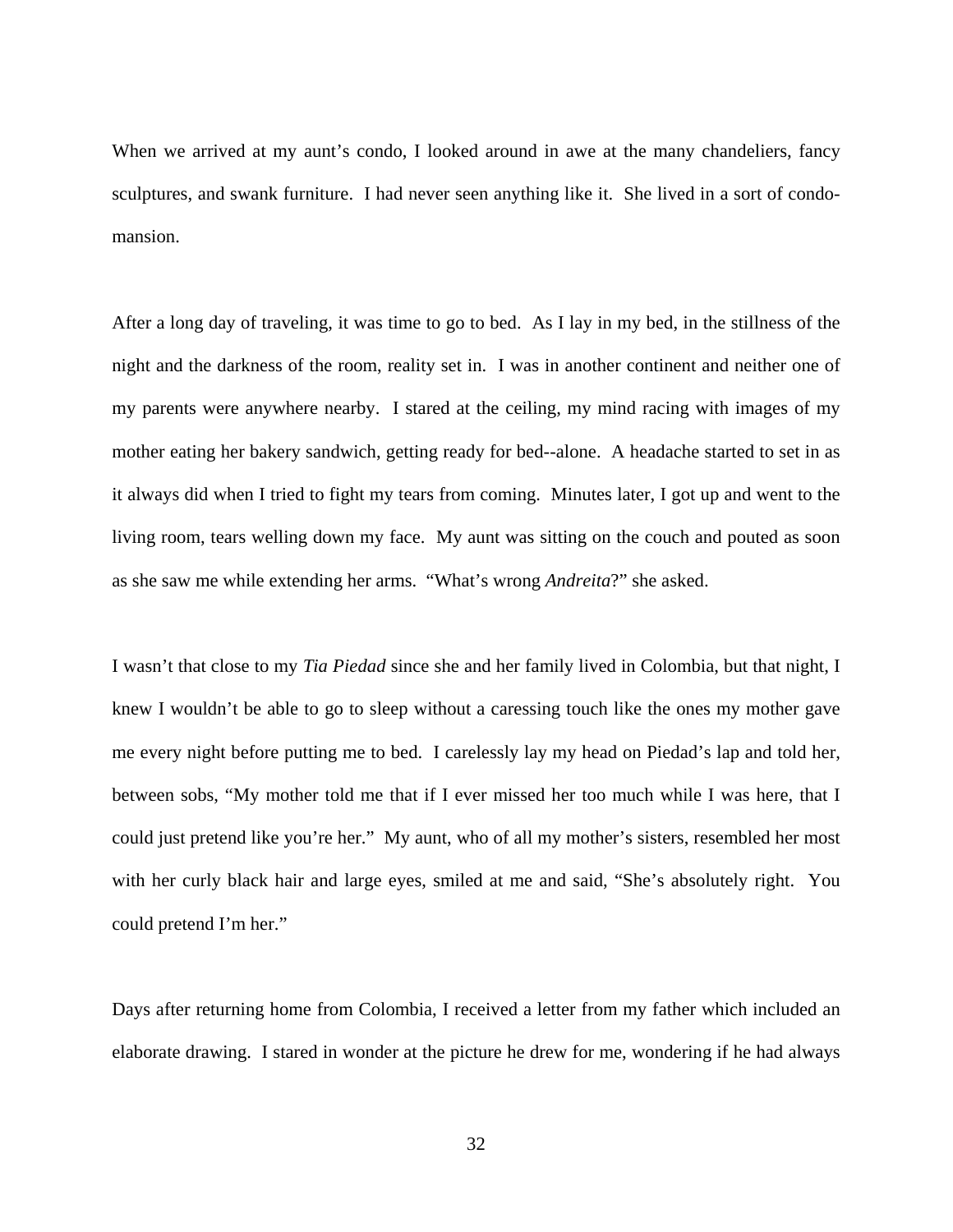been such a good painter and I'd just never known it. Later I found out he had a friend do the painting for him.

The drawing was of my sister and me in front of a giant red and white plane with the word "Avianca" on it, just like the plane we'd flown home on. The plane on the drawing had tiny windows painted on it with the occasional head peaking through some, the faces all smiling at us. My sister and I were also smiling as we walked through a large banner which stood over our heads and had "Welcome Home" painted in yellow. Each of our striped skirt sets, mine orange and Ale's green, were drawn exactly like the outfits we wore to fly home.

I felt sorry for my father since he couldn't be present to see our return. But I was as happy to receive the letter as I was to be home in Miami and back with my mom.

A few weeks later, I received a large manila envelope from my father. I locked myself in the room I shared with my sister, emptied the contents onto my bed, and discovered an assortment of pamphlets about Jesus's life and the parables He told His disciples. I immediately grabbed one, curious to see if it was true I could learn about God through comic strips.

I learned about the Good Samaritan, the day Jesus made 500 fish out of a loaf of bread, and the parable of the prodigal son. There was also one about the parents who were bringing their children to Jesus for His blessing, but the disciples objected. Jesus turned to them, with His perfect golden waves of hair, chiseled face, blue eyes, and long flowing green robe, and said, "Let the children come to me. Do not stop them, for the kingdom of heaven belongs to such as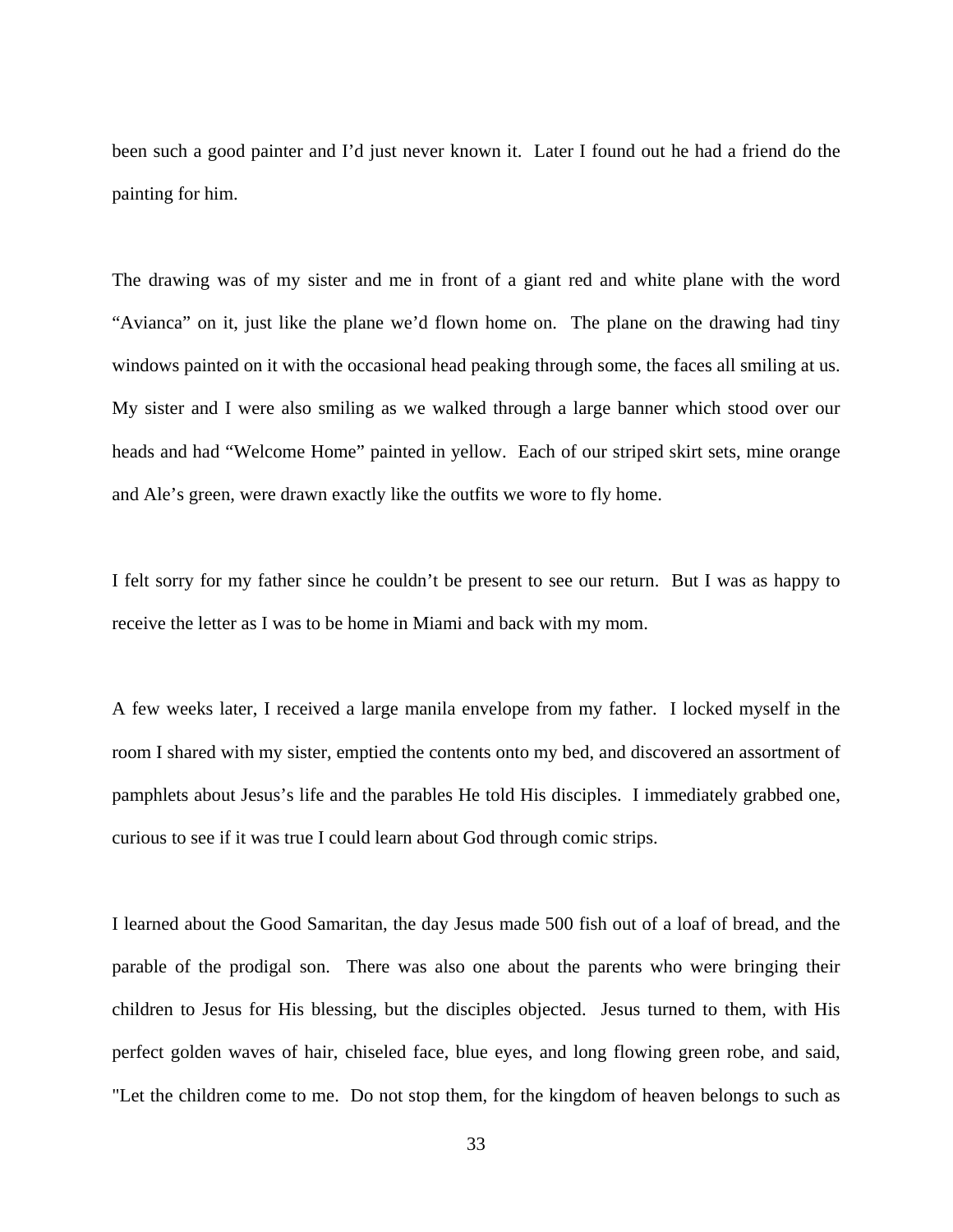these." The next page showed Jesus seated at the front of the temple, the ends of His robe bunched at His feet with two gleeful children on His lap. He smiled at them tenderly.

For the next couple of weeks, I read that pamphlet and gazed at the picture of Jesus with the children every day. Jesus was suddenly my hero for being a defender of the children. I wished to be one of those children sitting on Jesus's lap and caught in the joy of the moment as I looked into His majestic blue eyes and knew that here was Someone who would always protect me and never leave my side. I told myself I would have to thank my father for giving me such a wonderful gift. I would have to tell him how much I had enjoyed it. I knew that would make him happy.

Two years after my father was detained, he was allowed a three day home visit in which he could stay at the house with us. He had been granted this special visitation for good behavior, he told us.

The second day of my father's home visit, he told Ale and me to get ready; we were going for a walk. We hurried upstairs to change into our t-shirts, shorts, and sneakers. My father had never been the walking type and I figured this was his way of ensuring we spent "quality time" before he had to leave again. We were ready to go within five minutes and went downstairs to meet with my father who was dressed in a maroon sweat suit and sneakers. When I saw him in clothes other than his dull brown uniform, I smiled. Dad was indeed home.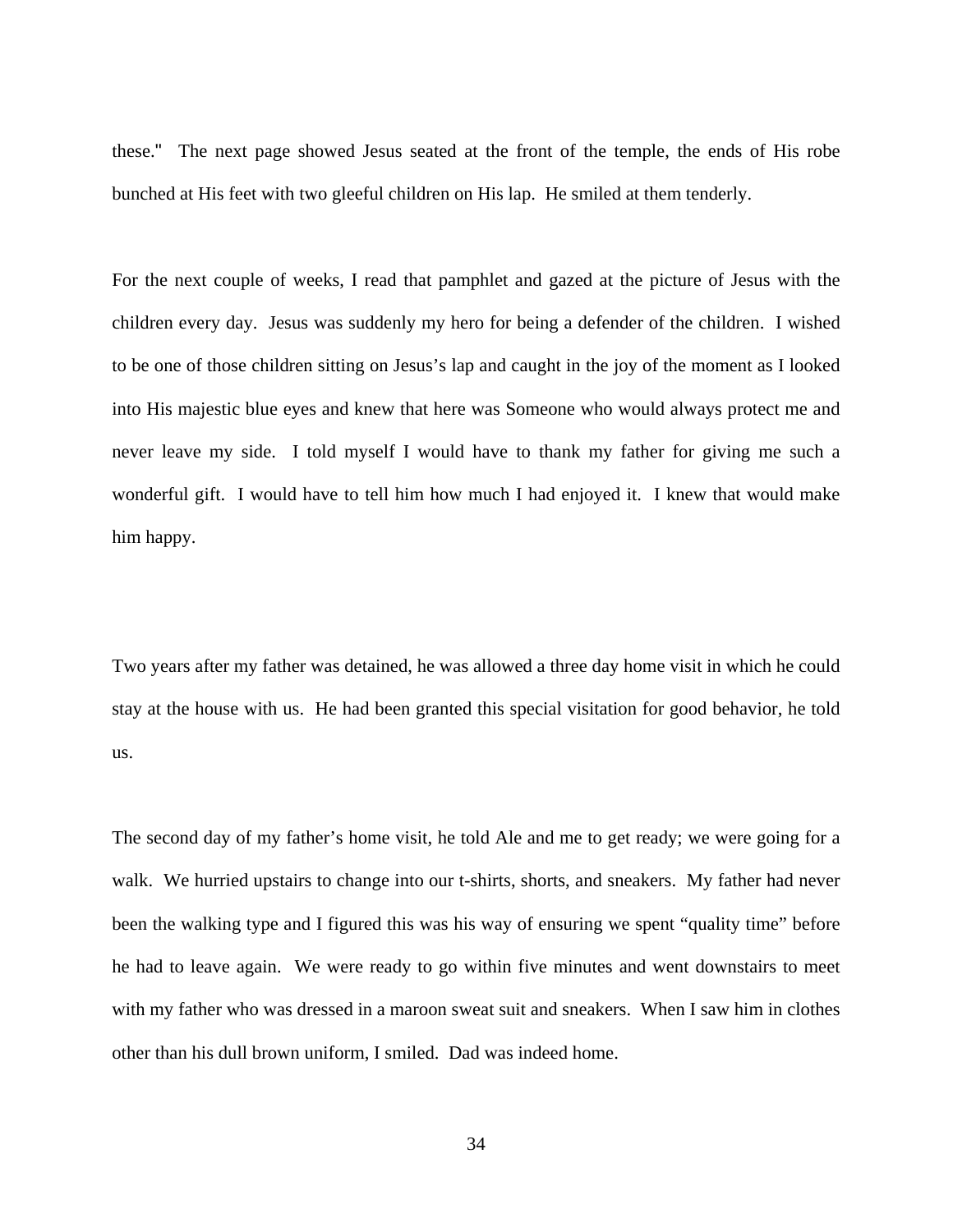It was a hot and muggy day in South Florida. My thighs rubbed together and sweat drops fell off my forehead. But none of this bothered me. I felt as if I was walking on air as we made small talk. Within a few minutes, Dad looked down at Ale, then at me. "*Mis amores*, I want to talk to you about something. I want to explain to you the reason why I was sent to jail."

Jail. The last time I had heard that word was when Ale had said it. But my father had mentioned it casually.

Dad spent the next half hour explaining why he was found guilty of a crime and sent away. His voice remained calm. He walked slowly, his arms over our shoulders. "Colservice was making me lots of money and I deposited it under several different bank accounts without declaring it," he said. Dad then explained that he was confused about his rights and his actual crime but his fear of the legal authorities made him extremely nervous. He'd answered questions from the accusing party, the State of Florida, clumsily and without requesting help from his legal counsel. His fear heightened when they mentioned something about convicting my mother and older brother of being involved in his activities.

"That is," he said and paused, "why I signed a document agreeing to a conviction as long as they agreed not to involve your mother or brother."

I pulled in closer to my newly lean father. I had heard all I needed to hear. As far as I could tell, he had just made some bad business decisions. I was relieved to have my beliefs about my father confirmed: that he would never do something so blatantly wrong against God, like sell drugs, steal, or hurt anyone.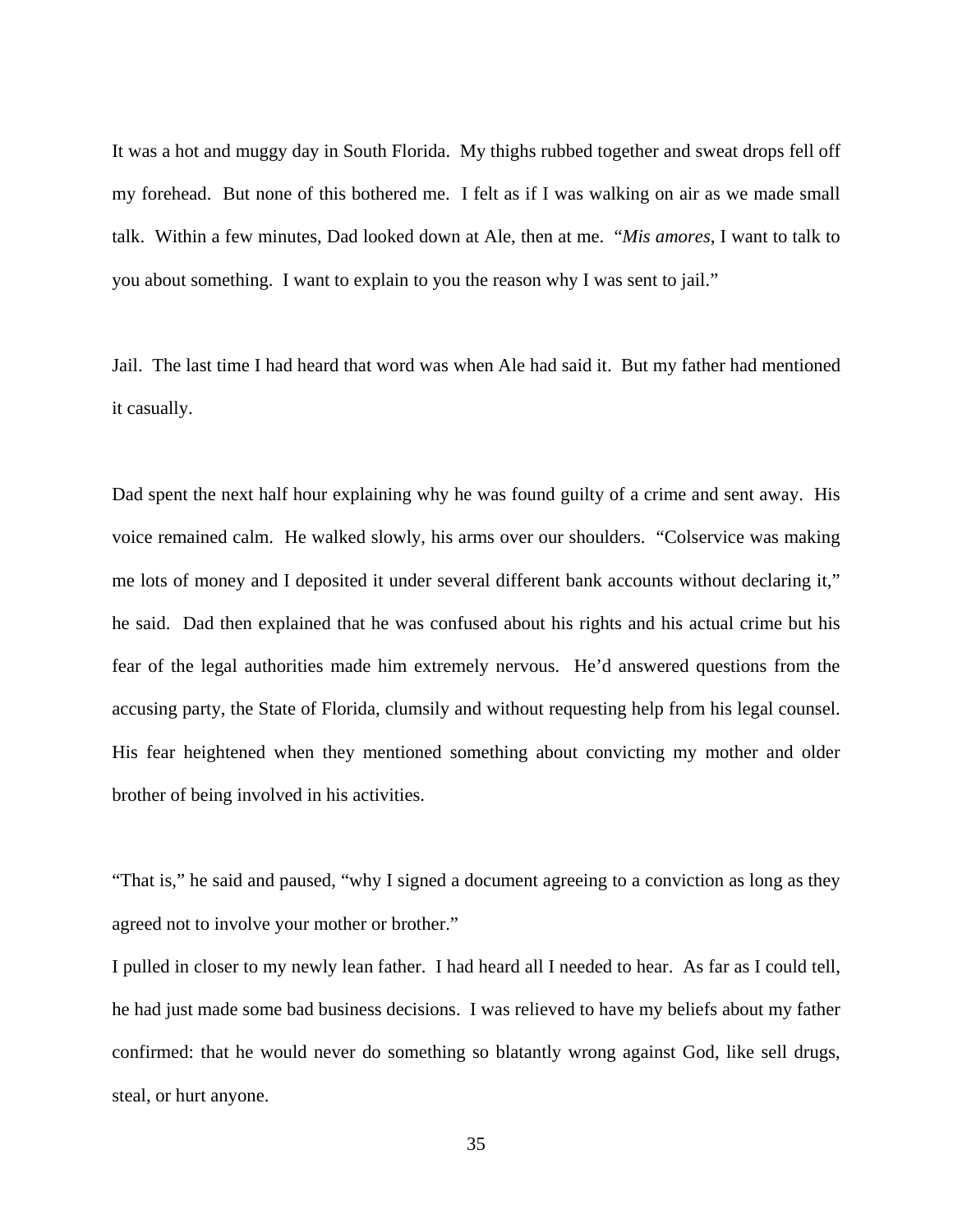"So they officially sent me away for money laundering. That is what I was accused of," he said. He had done something illegal. But he had also come to terms with his wrong doing and had learned from his mistake.

Before we returned home, I wanted to let him know I wasn't upset. "Dad, thanks for the explanation. And thanks for the walk. I really enjoyed it," I said.

"Bueno *mi amor*," Dad replied. He smiled, his eyes slightly watery. "I'm glad you enjoyed it." My mother seemed shocked that I reacted so casually to my father's revelation about why he was sent away. I was shocked that they thought I would have reacted any differently.

She used to tell her sisters, "Andrea walked into the house and her cheeks were as red as tomatoes. She ran up to me, smiling from ear and ear, and said, 'Mami, guess what! Dad told us everything!' Then, just like that, she turned around and ran out to play with her sister."

In one of our final visits with my father, right before he completed his two and a half years away, I was left alone with him at the entrance to the detention center. My mother had accompanied Ale to the restroom. The strong Florida sun stung our faces and my father's thin gray hairs danced in the breeze.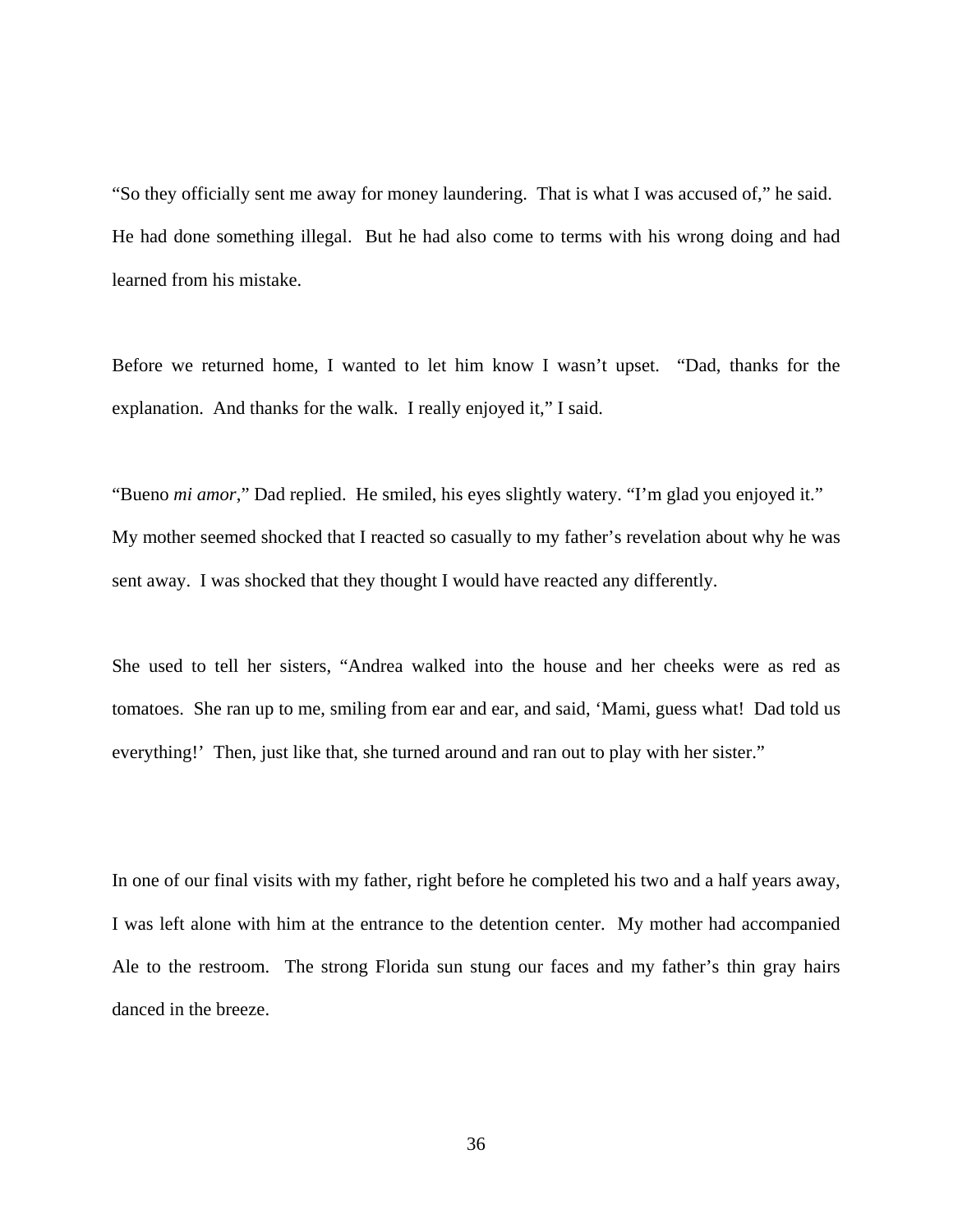"You know," Dad said slowly "one of the guys in the church group, a much younger guy, he came up to me and said, 'Don Octavio, I want to know, if you would do me the favor of explaining to me, what is God? Define Him for me.'" He looked me intensely in the eyes. I smiled at him to show him I enjoyed the story and couldn't wait to hear the rest. Instead, he said, "*Que es Dios, Andrea*?" I scrambled to provide an intelligent answer. I knew I couldn't fool my father.

"*Dios es*," I began. I couldn't continue. I knew that my father was looking for something more than "the Guy who lives in the sky and rules over everyone and everything." I knew He was Someone more than that but simply couldn't put it into words.

"Andrea," he finally continued. "*Dios es amor*."

God is love. *That was it?*

"That's it," he responded and startled me with his out loud response to my thought. "God is love," my father repeated. "All that is love is God's work and is God working for you. All that is not done in love is not a part of God. That's all you have to remember."

I heard my mother's and Ale's footsteps. I didn't want this moment to be interrupted. My father had just answered a question I only then realized I had never gotten a straight answer to: What is God?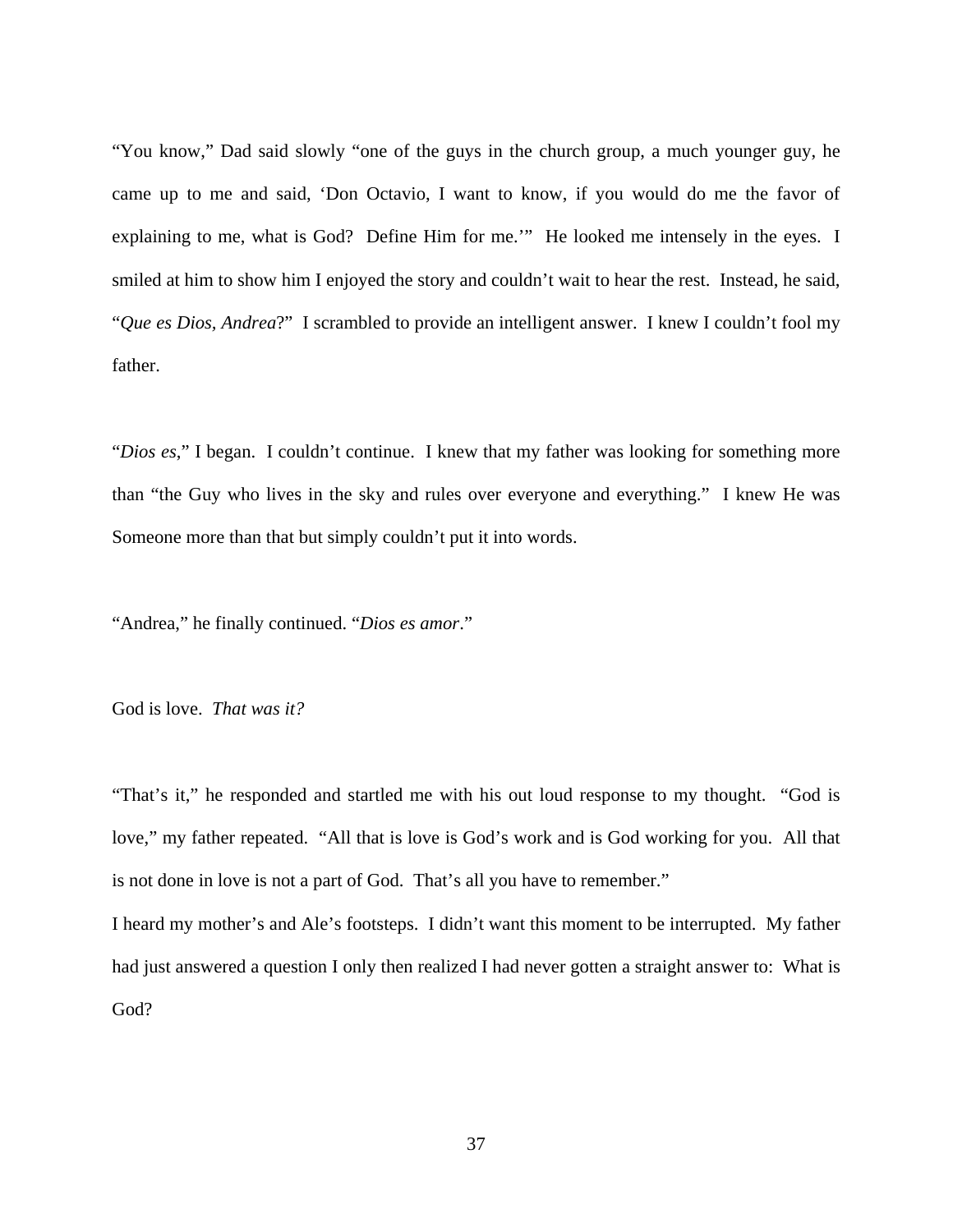I became consumed with an overwhelming sense of calm. I was no longer saddened by the fleeting nature of our visits with Dad. Instead I realized that the more and more we visited with him, the more I came away enlightened.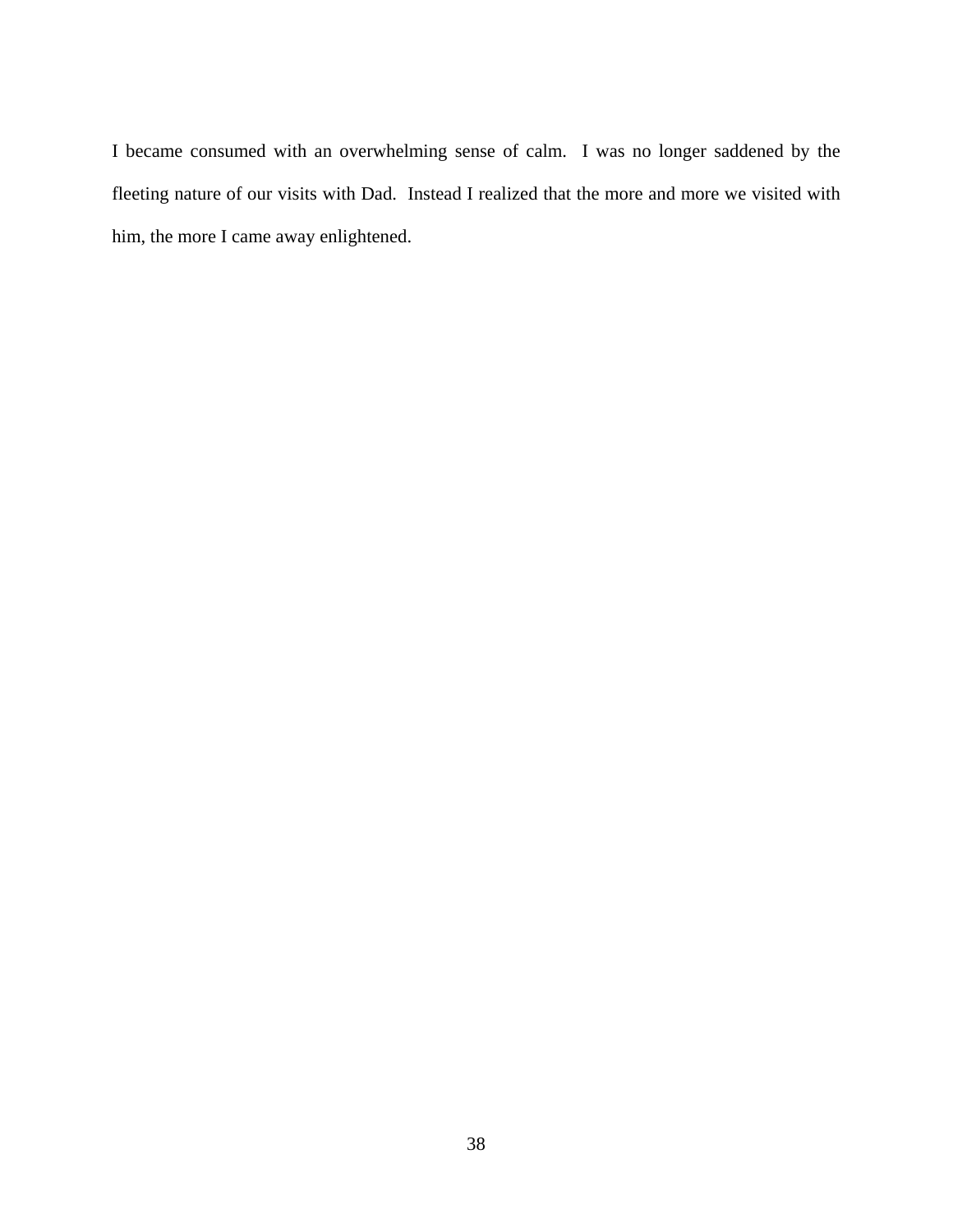## **CHAPTER TWO: THE SHATTERED VIEW**

When I was in grade school, my father always traveled to Colombia in a suit and tie.

As soon as we arrived at the Medellin airport, taxi drivers flocked to him. As they stood next to him and offered their services, I noticed the disparity. Most were slim men in their middle age, wearing worn polo shirts and faded jeans. My dad exuded wealth and health. He had shiny white hair, light green eyes, naturally rosy cheeks, and a belly that filled his suit nicely.

The competitive taxi drivers each tried to grab onto a piece of luggage to store in his cab. My father's corpulent figure meant that not only did he have money to feed his family, but he had more than enough food to put on the table. In contrast, they worked long hours just to make ends meet. My father's white hair, rosy cheeks, and gray suit translated into one color for them- green. American dollars meant he would be able to tip nicely. So they pursued, each grabbing onto a handle of one of our suitcases and asking my father, "*Señor, lo llevo*?" or "Sir, can we take you?" until my father turned his white head towards the designated one and ordered, "You sir, take us to Medellin please."

My father wanted my sister Ale and me to be neatly dressed when we traveled. My mother primped us from head to toe, securing our hair with plastic clips in the shape of ribbons. We wore identical outfits, except in different colors, like all pairs of little sisters in Colombia. Our clothes were of exceptional quality, made of thick cottons that made us sweat anytime we weren't around air conditioning.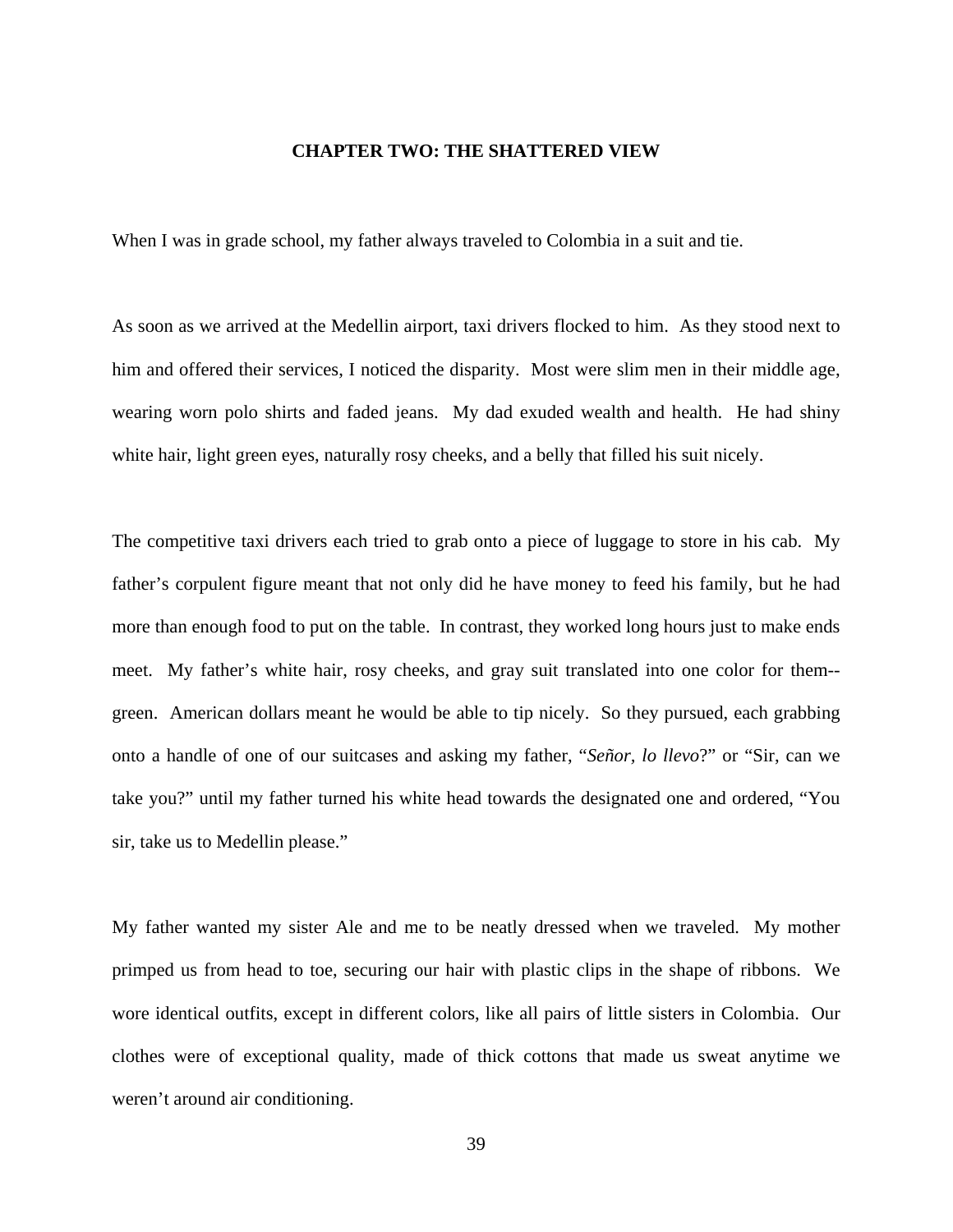I might wear an aquamarine skirt outfit with alternating light and dark stripes on top and a solid print skirt. Ale's was the same pattern in orange.

These outfits were made by my aunt in Colombia by hand and sent to my mother. Nonetheless, we stood out as foreigners in our full travel regalia as soon as we stepped out of the airport and into the streets of Medellin.

As I got older, my father began to dress more casually to travel to Colombia, but his final destination remained the same—his mother's house. As I became a teenager, my parents simultaneously entered a new phase in their relationship. My father had been released from jail several years back and he and my mom had both secured blue collar and office jobs which gave them just enough money to pay the bills and make occasional visits to Colombia. For reasons unknown to me however, they began traveling to Colombia separately, sometimes inviting me, sometimes going alone.

When I visited Colombia alone with my father, we didn't go much farther than the front steps of my grandmother's house. Visiting his mother was his sole reason for traveling annually to his native home.

My father's mother, *Abuelita* Herminia, lived with her two single daughters: Ines, the nun, and Teresita. Teresita was my grandmother's main caretaker since Ines spent much time away in her convent.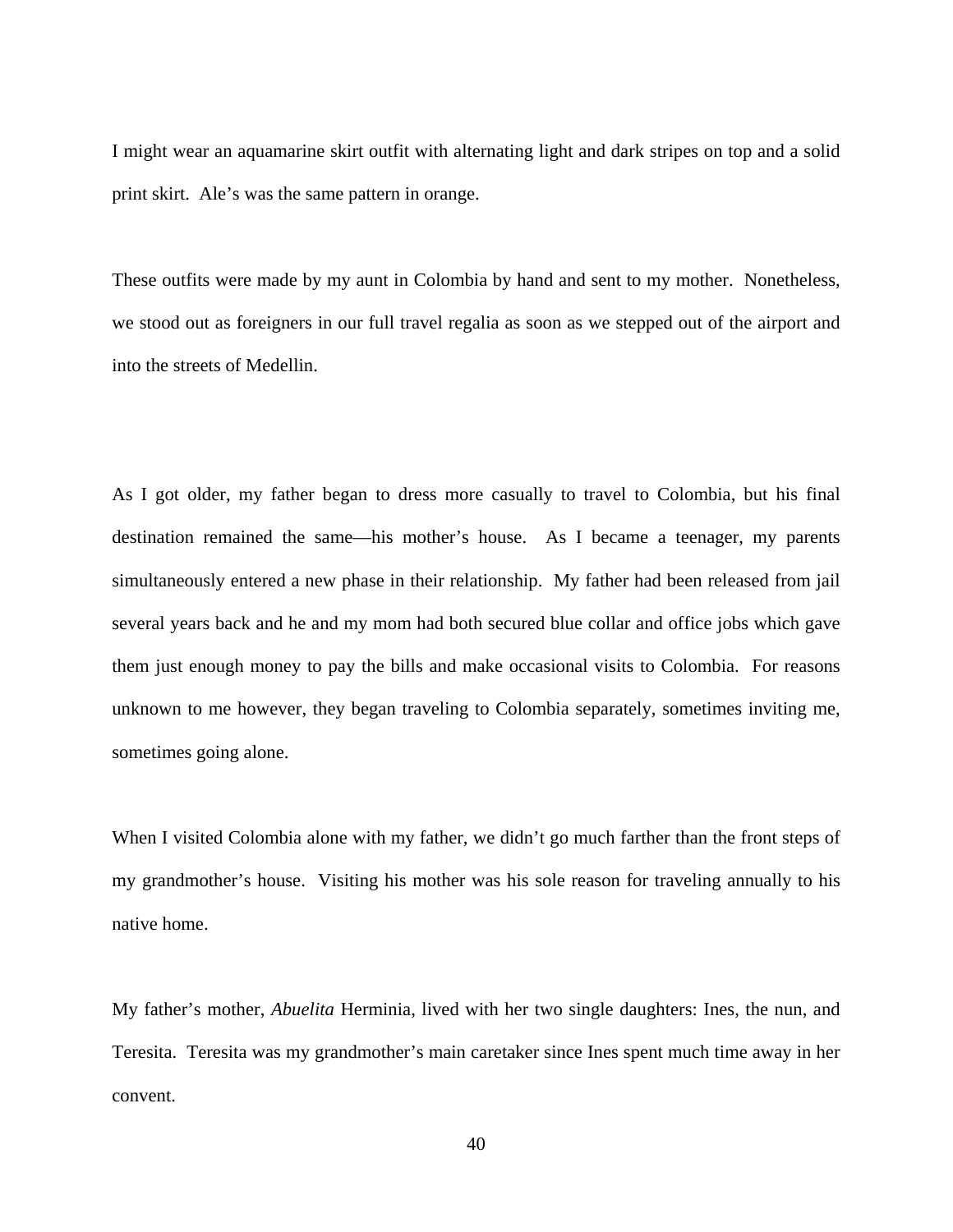Everyone in the family called Ines *la monjita* or the little nun. She wore a long sleeve cream colored habit with a brown cross stitched in the middle of the chest and a brown head covering. Every time I saw her, *la monjita*'s head was covered. I never saw her hair except for the salt and pepper tufts that crept out from underneath the border of her head covering.

When I was younger, *la monjita* wrote me letters which said, "You have to be a good girl for your parents and continue doing well in school like you always have because God smiles upon girls who obey their parents."

At six years old, I'd read those letters and envisioned my aunt as the image of purity, perfection, and devotion. In her letters, my aunt reminded me that "God likes little girls who pray to Him every night" and that "if you are a good girl, God will answer your prayers." I was smitten by her devotion to her "job."

One day I confronted my mom. "*Mami,* I want to be a nun."

I imagined my aunt's life as one of peacefulness and contentment, in convent and prayer sessions. All those letters she had sent me about being obedient to God and staying within His good graces made me believe those values were of utmost importance and I knew I could embrace these values by becoming a nun like her.

When I announced to my mother my desire to be a nun, Mom patted my head and said, "That's great, *mi amor.*" Then she shifted her attention to something else, as if she knew this phase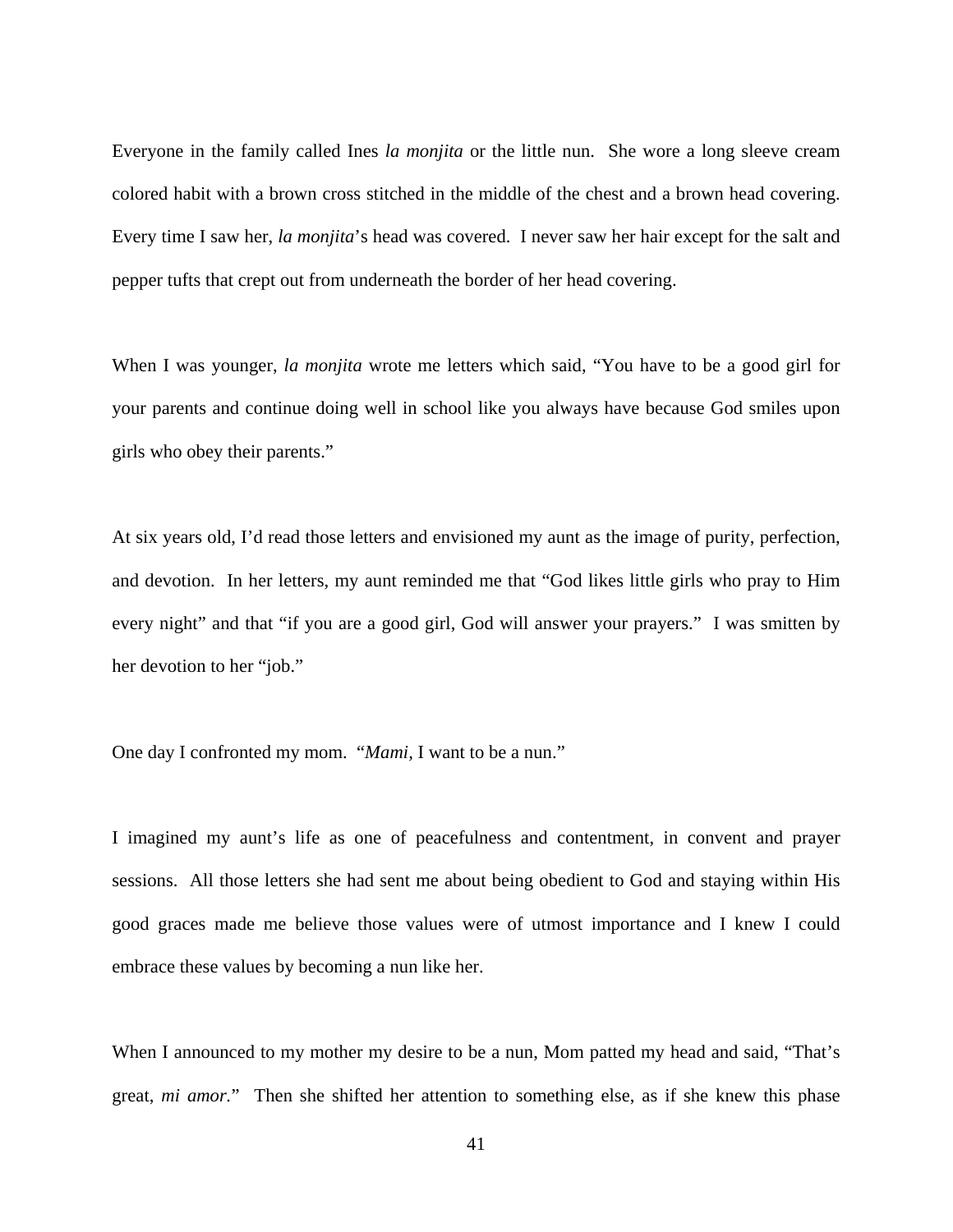would soon end. And it did. After several more months of school, I began discovering other "careers" and soon enough, was fantasizing about other things I could be when I grew up, like a school teacher.

From stories my father had told me and through observation, I could tell life hadn't been kind to his other single sister, Teresita. All her siblings had married and were raising families. Even the nun had dedicated her life to the Church. She was married to God, she liked to say.

As for Tere, her only obligation was to a home with a stubborn octogenarian, my grandmother, whose case of progressive Alzheimer's made it difficult for her to recognize anyone, including Tere, even though she had been at her mother's side her whole life.

Her look matched her personality--short and terse. Teresita wore her hair short and close to her head with choppy layers of straight hair streaming down the sides. She wore plaid, button down shirts and uniform-like pants which gave her a boxy shape. Her flip flops were knockoffs and exposed her toes au natural. In a city where there were salons on every street corner bustling with clients, my aunt clearly was not concerned with her looks.

Teresita walked, talked, dressed, and even mopped her floors in a brash, authoritative manner. I stayed out of her way while she mopped the floors every morning and kept my distance from her to avoid falling out of her good graces.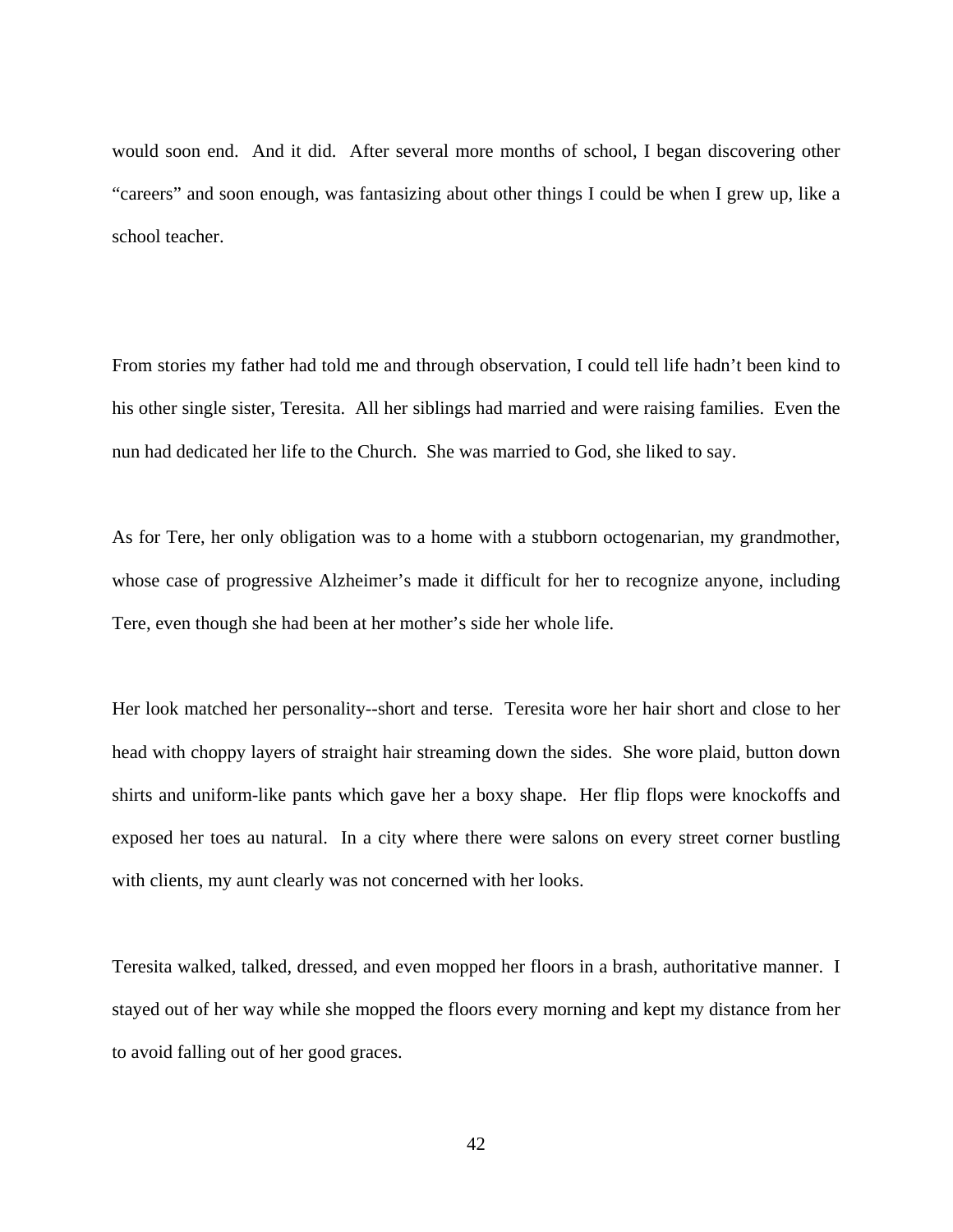Her room was directly across my grandmother's. I only entered it when she invited me in, which was rarely. Nothing drew my attention towards Tere's room. There was no intriguing art decorating her walls, no flashy clothes peaking out from her closet or polka dot heels like the ones which stood out each time my mother opened her closet back home. Her basic room housed a vanity table, a closet, and a bed. In Tere's room, there was only the gray floor, beige walls, brown furniture, and the ivory quilt.

The thin quilt on Tere's bed was probably made by one of her craftswomen sisters. I couldn't imagine her buying a thick, fluffy down comforter to snuggle up to at night, even though she had a secure job in finance and could probably afford it. She didn't think the way my mom did. "Buy yourself nice things because if you don't buy nice things for yourself, no one else will," my mom often said.

Tere didn't pamper herself. Her vanity table only contained a generic brand of hand lotion, a sample perfume, and miniscule figurines. It was a stark contrast to Mom's vanity table littered with perfumes of all different sizes, smells, and shapes. My favorite was the one shaped in the form of a woman's torso. I never smelled it since I couldn't bring myself to grab the risqué bottle. Some of my mother's perfumes were gifts while others she wanted so much that she went out and bought them for herself. Mom always said that shoes and purses were her weakness but I thought fragrances were as well.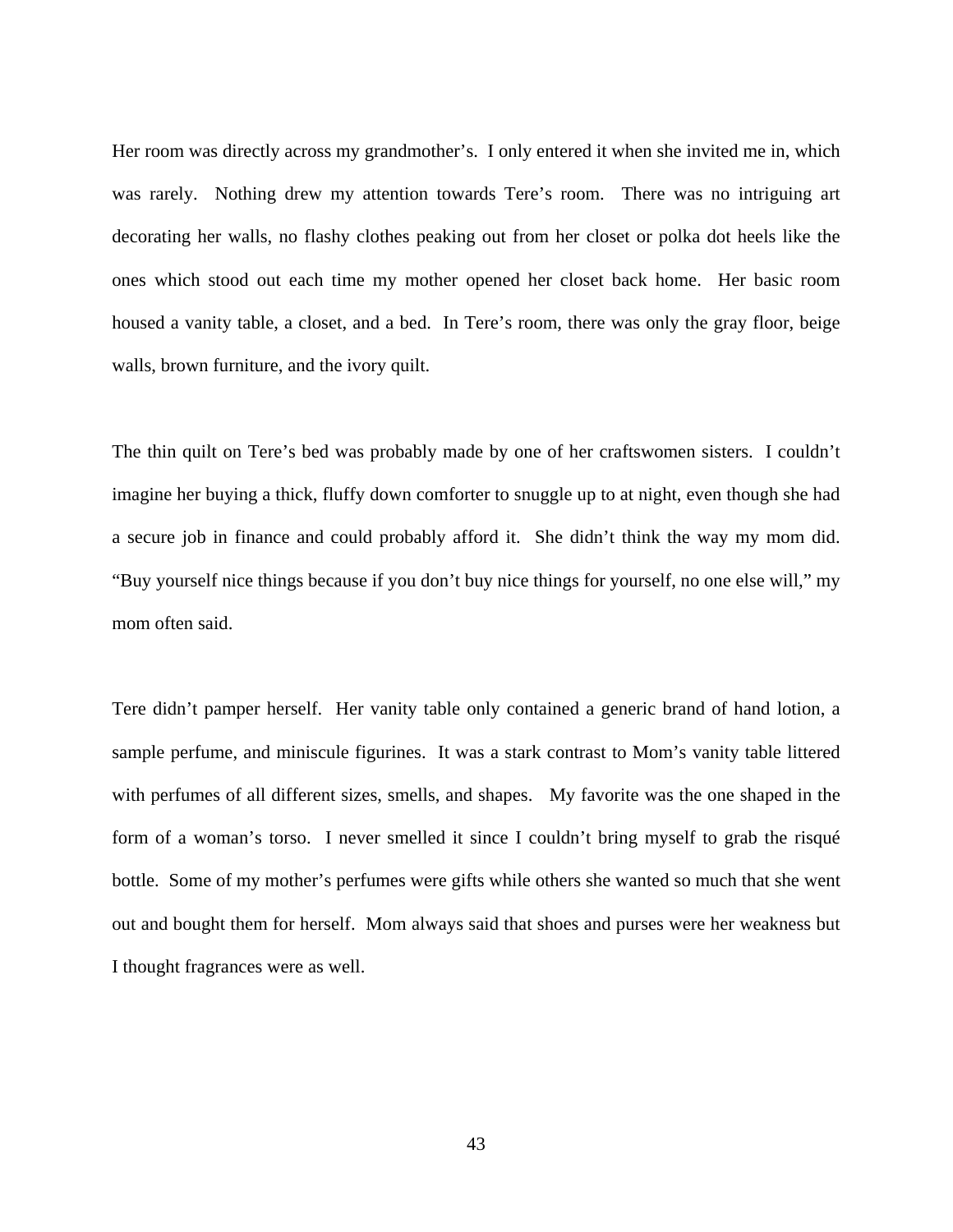My other aunt, the nun, shared a room with my grandma. Their room housed little more than their two twin beds. Each time I looked into their room, I thought it sad that two adults were still sleeping in twin beds.

In my house in Miami, everyone in my family could fit in my parents' king size bed. When I was a little girl, I often slept in my parents' bed, tucked snuggly in between the two of them and feeling like I was in the safest place on earth. I marveled at the sheer mass of the bed and seeing how the three of us--myself, my mother, and my 200 pound father--couldn't fill it gave me an overwhelming sense of security.

When I traveled to Colombia with my father as a teenager, staying at my grandmother's house consisted of sleeping, eating, watching the daily news, and praying. No matter what time I awoke, breakfast was served within five minutes. After breakfast, we moved to the sitting room where my grandmother and aunts would thank the Lord through memorized and recited prayers for awaking to another day. My aunts prayed quickly, eyes closed and chins pointing upward. They always had to pray the rosary: *Dios te salve Maria, llena eres de gracia, el Senor es contigo, bendita tu eres entre todas las mujeres y bendito el fruto de tu vientre, Jesus*. They prayed the way my father used to pray before he was taken away to jail. I was glad he didn't pray that way anymore. At home, he recited the poems he had written about God as his new prayers and the simpler language and simple requests of a man asking God to help and protect him appealed more to me than these lofty prayers worshipping Jesus and Mary.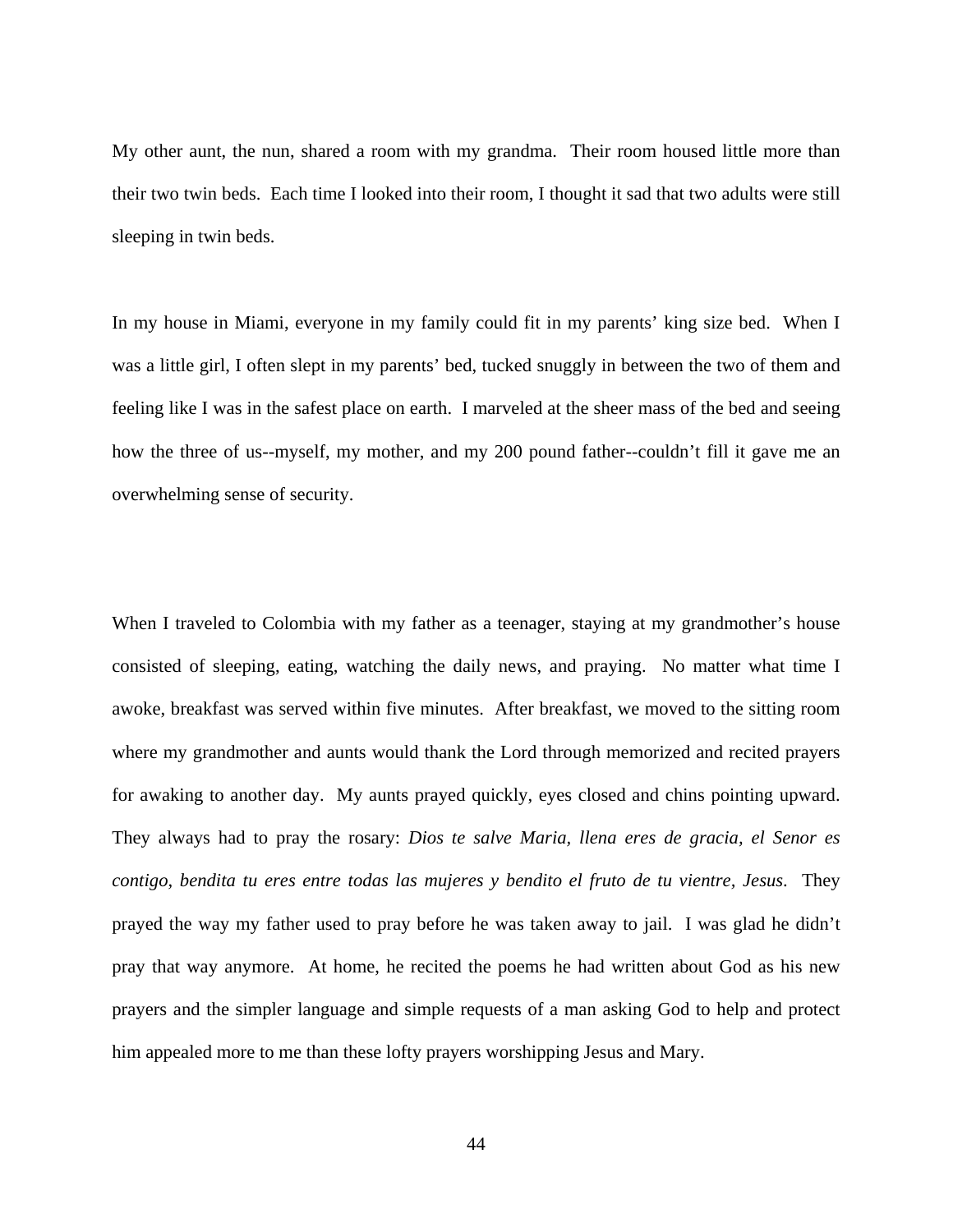Lunch was served promptly at midday and dinner at five pm. In between lunch and dinnertime, my two aunts spent the whole afternoon in the kitchen preparing the dinner. As I observed them in the kitchen slaving away--stirring, slicing, washing, peeling, frying--I thought about my mother who could whip up a homemade dinner in thirty minutes and wondered why they couldn't do the same. I got my answer when dinner was served. My mother's potato flakes and canned vegetables didn't compare to their homemade potato chips and gourmet salads. My aunts' meals even looked nice, the brown of the meatloaf and gravy complementing the oranges and greens of the sautéed vegetables.

Dinner in Miami depended on how much my mother was pressed for time. On days when she was especially pressed, we were served such weird concoctions as leftover spaghetti and meat sauce with fresh rice. When Mom didn't have time to make meat, she served us rice with *rollitos de jamon* or deli ham rolls as she liked to call it. We laughed each time Mom served us these quick fix meals but didn't give her a hard time about it. We knew she was just doing the best she could.

Nonetheless, I missed eating my mother's "cuisine" each time we stayed at my grandmother's house in Colombia.

Dinner was followed by the afternoon prayer in which my grandmother and aunts would thank the Lord for living another day. The local news came on at 8 pm, the footage adding a somber tone to an otherwise uneventful day: floods ravaging the already poor regions in the country and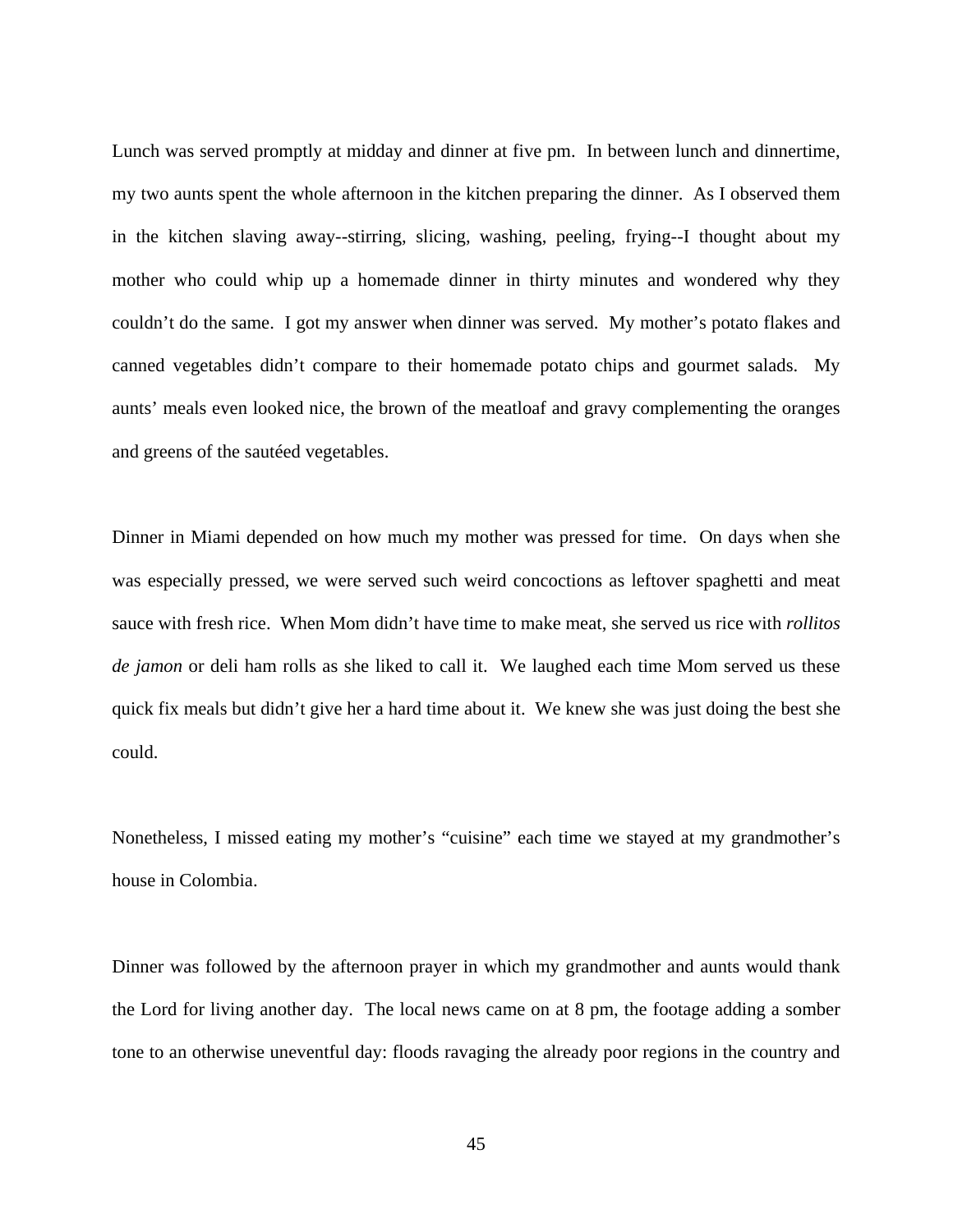local politicians being accused of corruption. When it finished half an hour later, it was time for bed.

One summer, soon after I turned seventeen, I accompanied my father on another trip to Colombia to visit *Abuelita* Herminia. Soon after we arrived at my grandmother's house, Dad told his mother and sisters that we were taking a day to go see Millo. "*La niña* really wants to see him and visit his parish," he said. Leaving the house to visit Millo was one of few acceptable reasons my father could give to his sisters to leave my grandmother's house. Ines and Teresita also believed that my father's only purpose for visiting Colombia should be to stay with my grandmother. Since my feeble grandmother hadn't gone past her balcony for several years, Dad and I mostly remained housebound when we traveled to visit her.

"Oh of course," Ines replied. "You have to go see it Octo. Millo's working very hard on the building of that church."

To my father's side of the family, but especially to my aunts Ines and Teresita, Cousin Millo was untouchable. He was like God to them--omnipotent, almighty, and all powerful--because he was the only priest in the family.

Millo's new parish was located in Niquia, a tough area of Medellin. As my father drove to Niquia, I could see the gradual transformation of a well maintained city into its neglected outskirts. The city's skyscrapers turned into old, dilapidated buildings. The city parks with their colorful fountains and well groomed children turned into abandoned soccer fields with long grass upon which children in shabby clothes threw a weathered soccer ball around.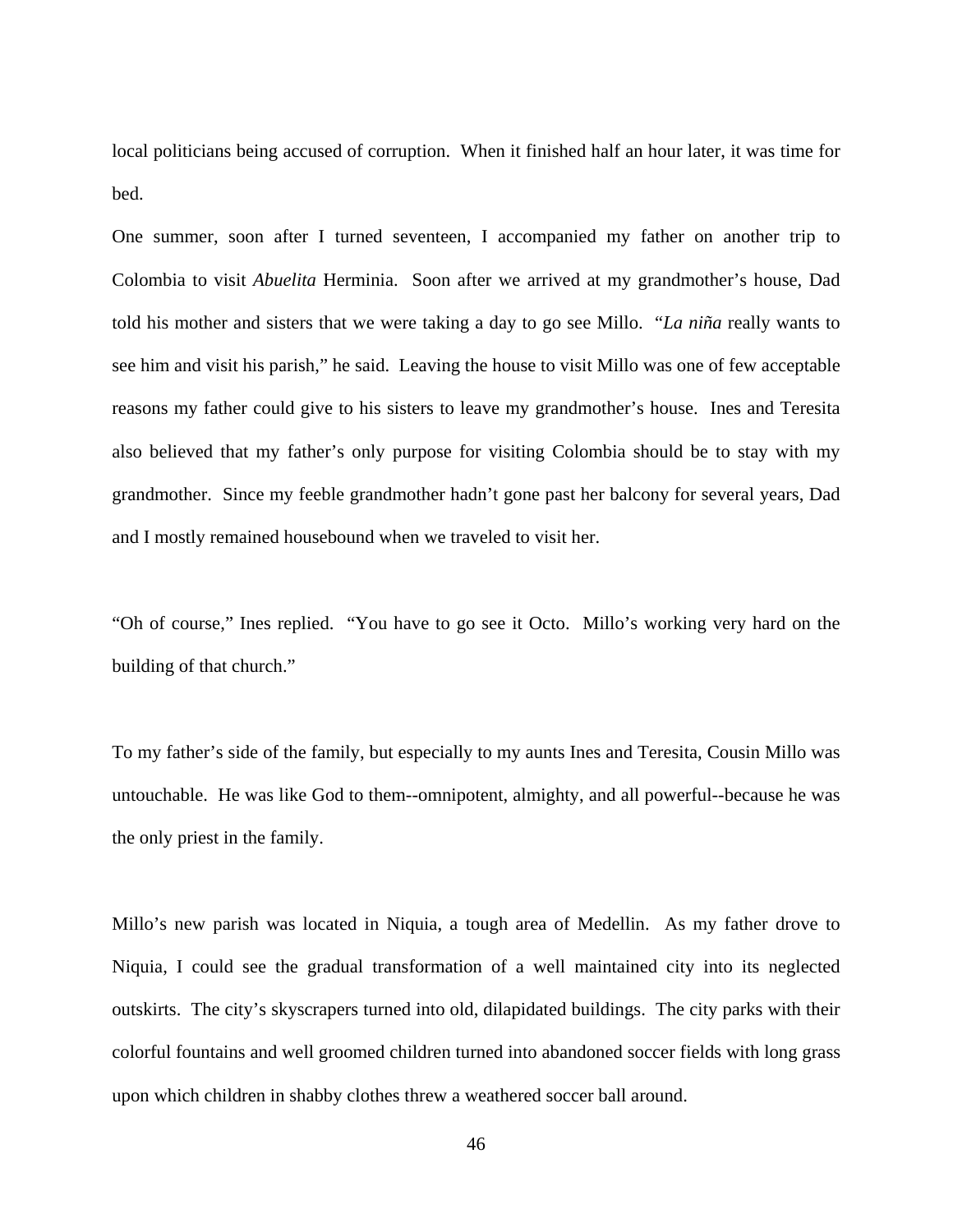From the moment we arrived in Niquia and I set foot on the rocky red gravel that lay before the church, I knew I had left city life far behind. I stood in front of Millo's small, pale church. An imposing gold cross decorated the roof and a life size white statue of the Virgin Mary stood at the entrance. These were the most elegant landmarks of the shanty *barrio*.

"Hello Andreita, how are you?" Millo had come to meet us at the car. He spoke quickly in his high pitched voice.

I smiled at him, trying to figure out what he'd said. Seconds later, I responded. "Oh…Millo…I'm doing well. I'm sorry, it's just that you talk so fast!"

Millo patted my head and laughed. His large white teeth resembled my father's. He towered over my father in both height and girth but they both had the same head full of bright white hair. Millo turned to my father. "Cousin Octo, how's it going? *Que mas*? You look like the man with the broken arm. Did you hear about the guy with the broken arm?"

Millo always had a new joke to share with us. I didn't laugh so much at his jokes as the fact that they were even more vulgar than the dirtiest jokes my father said. Like the one he liked to mention about going to Amsterdam and mistakenly ending up in *la casa de las putas*, a brothel.

To the left of Millo's church stood the local cemetery. I remember thinking how sad it must be to spend the rest of eternity in a place like the Niquia cemetery. This was where Millo's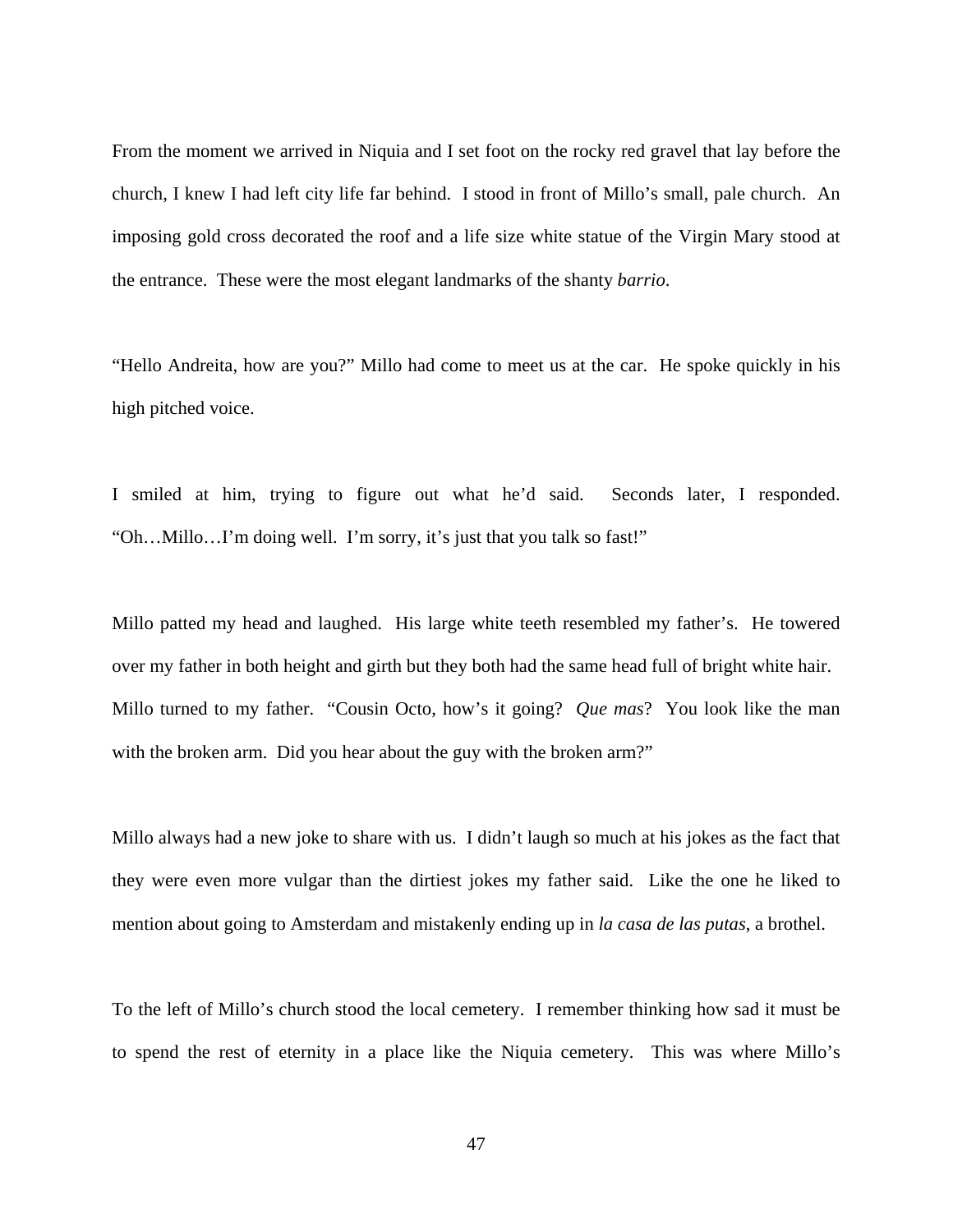parishioners would most likely be buried. Dirty white towers littered the weedy ground, each containing several inserts for rudimentary wooden caskets.

To the right of the church, shanty houses were stacked on top of one another, on shaky concrete or wooden ground.

Millo brought us into the church. He stood amidst the pews with his hands on his hips, smiling. The church was simple but immaculately clean. The wooden pews had a fresh glossy coat and the drab gray floor gleamed. The most elegant part of the church was its marble altar.

I tried to listen to Millo as he explained some details about the church but kept getting distracted by the *ranchera* music coming from a nearby house.

In my church in Miami, stained glass windows decorated the walls, showing images of saints and the holy family. Millo's church had large square holes in the walls which allowed for ventilation. I looked out of one of the holes and scanned the makeshift houses to pinpoint where the music was coming from.

It was the house with the open door. In it, a young lady in short shorts and a tank top swayed to the rhythm of the music with a dirty mop. She sang the *ranchera* song word for word as she mopped and danced feverishly over the black and white checkerboard tile. I had only seen this tile design for flooring on businesses which received a lot of traffic, not a residence.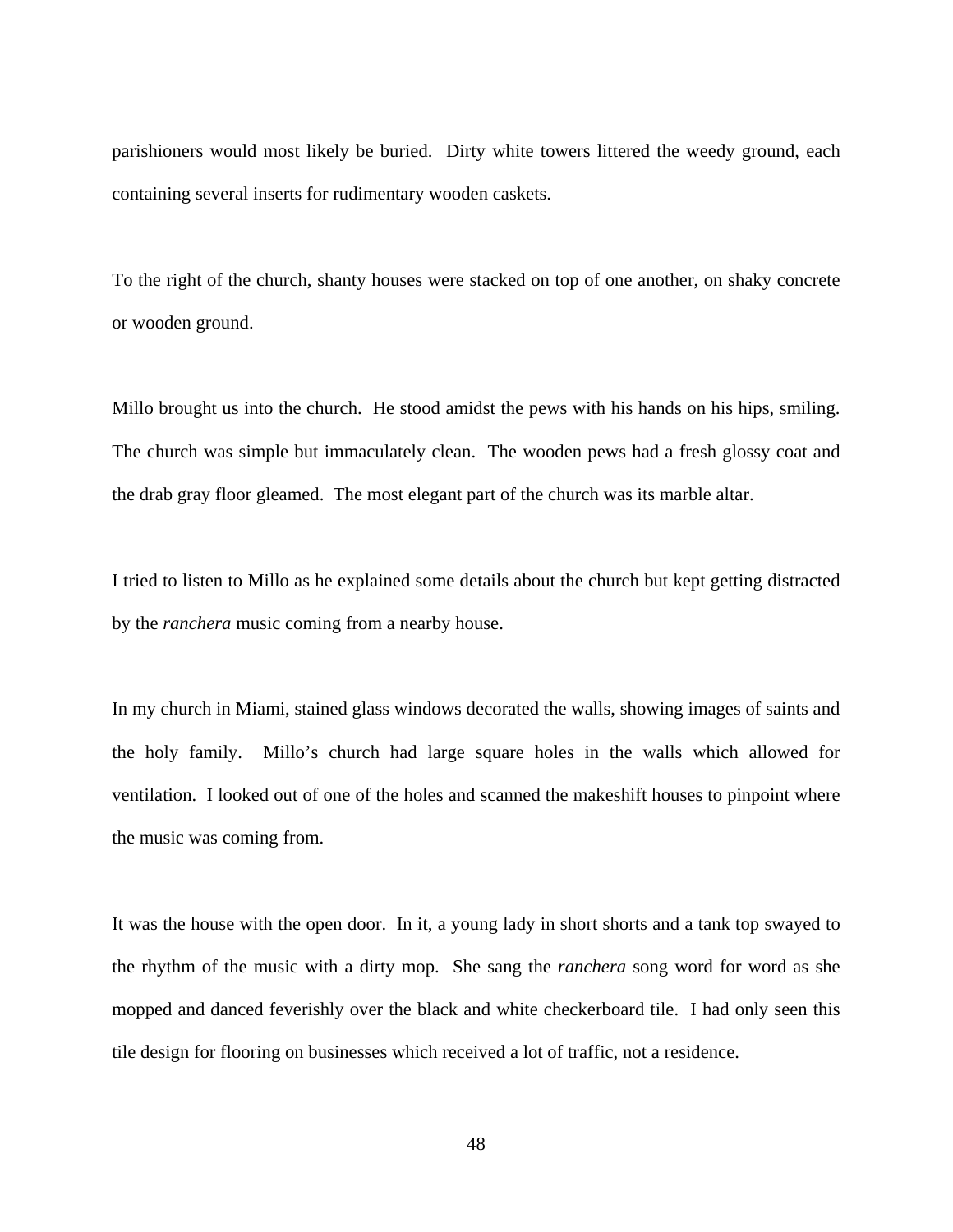Even though I couldn't hear her, I could tell by the way she opened her mouth to sing that this girl was singing with all her might as if she were on a stage, performing. She seemed to have forgotten that she was only mopping the drab tile in her poor house. The tile looked much cheaper than the pink, glossy tile which decorated my house. As many times as I had mopped the floor in my house however, I had never done so with as much joy as the girl in that house.

On the contrary, I whined each time my father asked me to do the floors in our house. My house, which had air conditioning and a full refrigerator and floors which gleamed. The *ranchera* singer, in her old clothes and rickety concrete house, didn't seem to mind her surroundings and instead seemed content in her superstar world. I felt ashamed for all the times I became disgruntled when my parents asked me to help them around the house, failing to notice that this was the least I could do in exchange for my comfortable lifestyle.

Millo then led us to his office. With a plain wooden table and chair, two chairs for guests, and a couple of cheap frames decorating the concrete walls, his office was as simple as his church. "Hey, what happened to that frame?" I pointed to the frame with the shattered glass and what appeared to be a hole left by a bullet.

"Oh." Millo giggled. "*Imaginese.* That happened one time while I was sitting at my desk, doing some work. A bullet shot through my window and hit that frame. Needless to say, it was a scary moment. Gangs." Millo giggled again and continued talking to my father about other church business.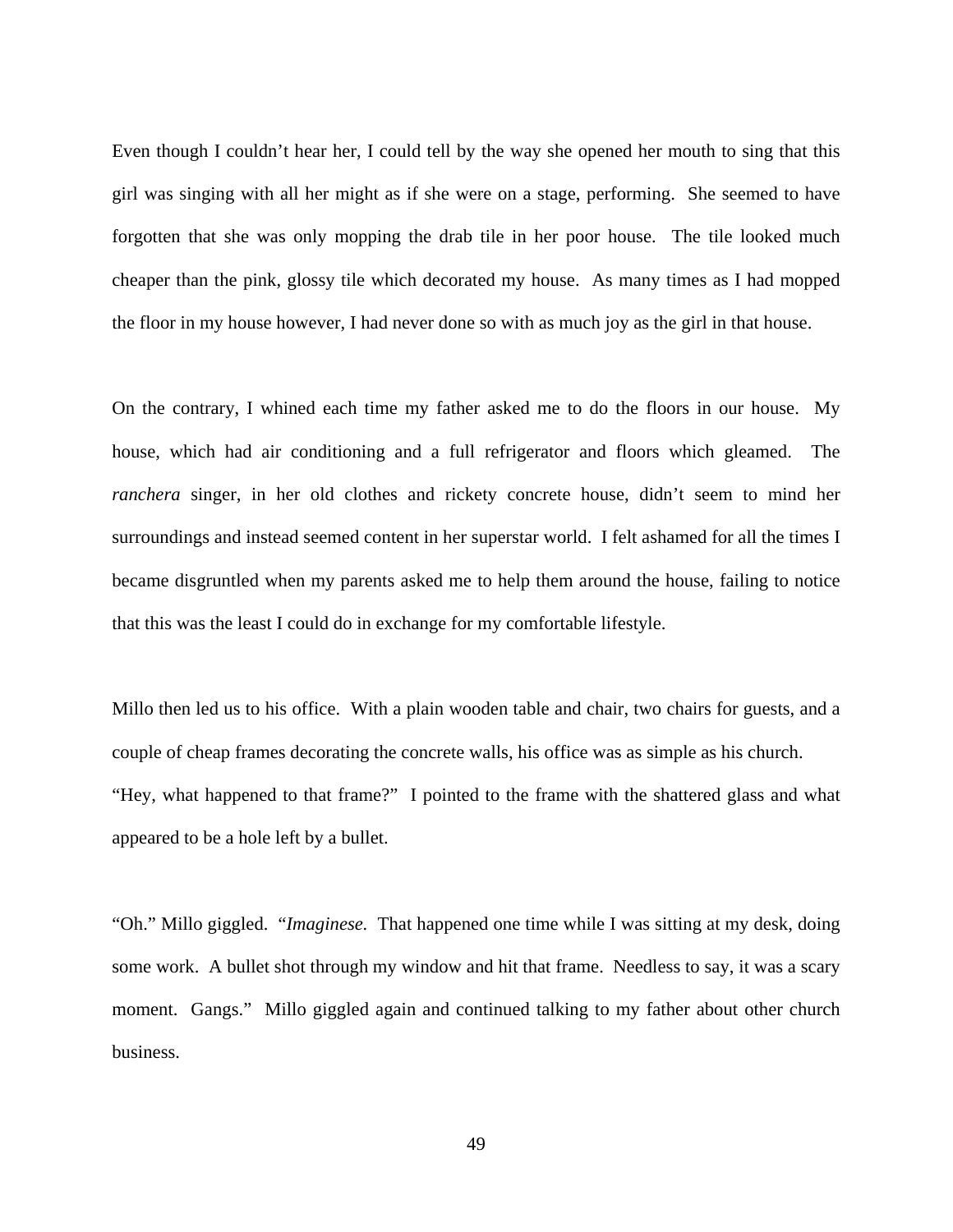The shattered glass window in Millo's office, a tiny slot in the concrete wall, revealed how the bullet had gotten inside.

"Millo, why haven't you fixed the window and the frame yet?" I asked.

"Well, to remind me of how close I came to the eternal glory." Millo laughed loudly in his typical manner of making light of serious topics.

But soon after, Millo looked at me with a straight face. "But also," he continued, "to remind me of what kind of community I'm working with."

This was a side to Millo I hadn't seen. For him to take a job there, in Niquia, in a place where people needed more than what they had to give said a lot about him. To him, being a priest had nothing to do with doing a job. Millo was fulfilling a passion to help others, no matter what the cost.

I admired Millo all the more after that day. Not in the way I admired *Hermana* Ines at six years old though. I was no longer the naïve youngster with a romantic image of religious workers who did little more than sit and pray. Millo had shown me that priests were also warriors sometimes. They literally had to defend themselves and their community for what they believed in. I wanted to be like Millo but not in the same way I had wanted to be a nun several years back when I craved my aunt's calmness and peaceful state. Instead, I was inspired by Millo's hands-on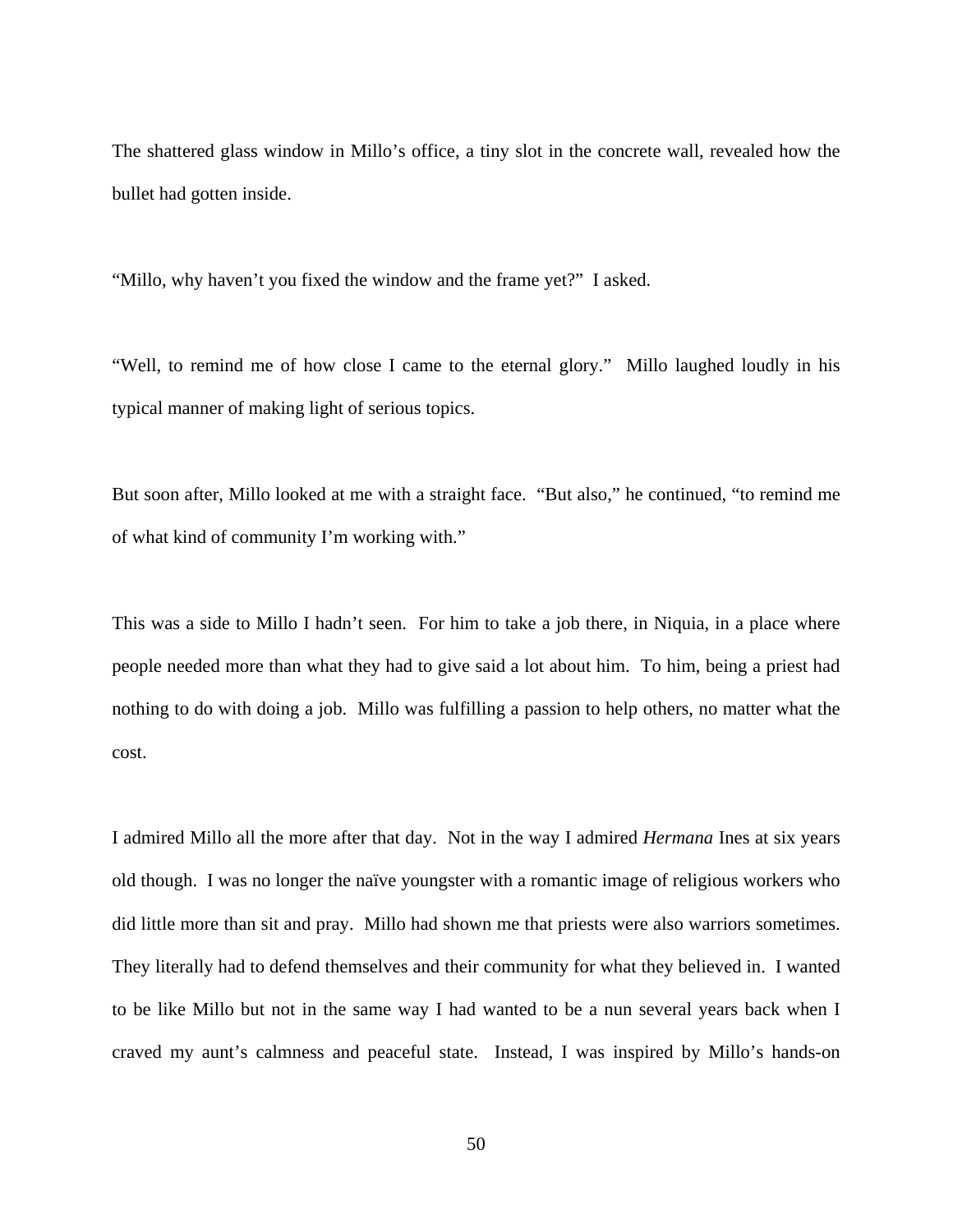approach to his faith and mission and sought to project my own faith in a new light: by helping those in need.

Passion was the only answer I could give myself to explain what Millo was doing in a place like Niquia. Niquia was *that* place--a place like those they showed on the news in the States when they talked about the civil war going on in Colombia.

For the first time, I was afraid to be in Colombia. I looked out the shattered glass of Millo's tiny window and saw a ghost town. I thought warring gangs from the *barrio* were suddenly going to appear and get into a fight, setting off guns and sending bullets towards me.

But I was willing to take the risk. I had no interest in driving back to the safety of my grandma's house. I was fine where I was, looking through the shattered glass and absorbing this side of Medellin I knew existed but had never been able to say I had lived. Until now.

On the drive home, I asked my father, "*Papi,* when we visit Colombia next year, can we return to Niquia?"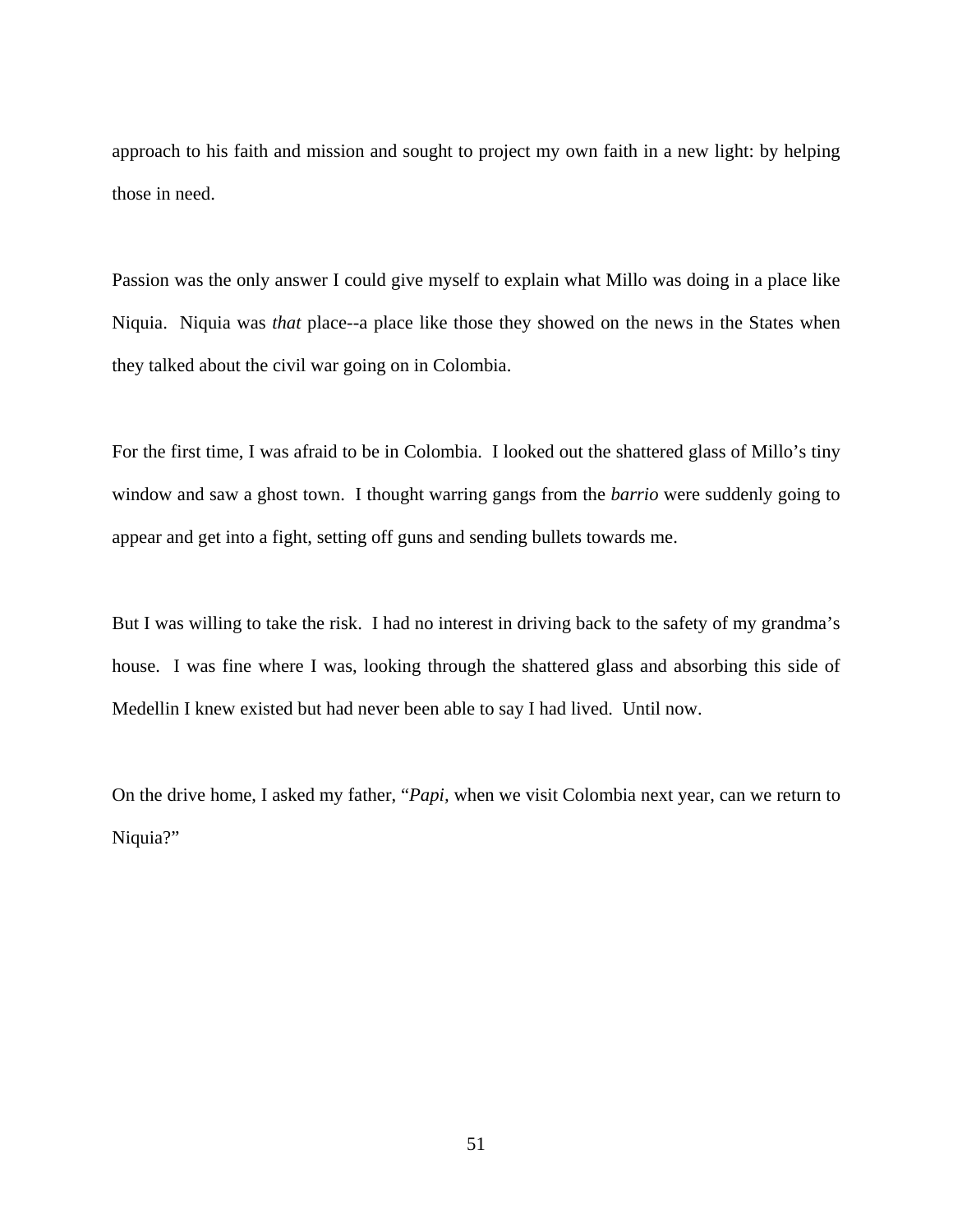## **CHAPTER THREE: THROUGH THEIR EYES**

My mother told her family and friends that the reason she liked Miami so much was because, "It was like living in Colombia but with the American system."

In Miami, my mother had managed to create the kind of home every immigrant craves--a place where the best of the old world and the new could combine to form one.

My mother called the walls of our backyard "el Rincon Paisa," or The Paisa Corner, a reference to the people from the region of Antioquia in Colombia, where my parents are from. I liked to stand in between these two walls that included everything from a frame of Juan Valdez and his humble donkey to shelves holding mini replicas of *chiveras* or traditional buses from Colombia. I figured that if I stared at and studied these objects long enough, I too could understand what living in Colombia was like and what it felt like to be from a place with such a colorful history. I stared at Juan, the long reigning and most popular spokesperson for Colombian coffee, and was transported back to that idyllic place so different from my house. The constant drone of the cars zooming past our house suddenly disappeared. Instead, I visualized myself in between those coffee plants breathing in the sharp smell of the coffee bean and hearing nothing more than the birds chirping.

The *Rincon* had mini replicas of *fincas* or haciendas with red roofs and little green plants hanging from the roof's edges. The tiny bags of coffee, flags, and coffee cups that cluttered the shelves all boldly proclaimed the same three colors--amarillo, azul, y rojo-- (yellow, blue, and red), *el*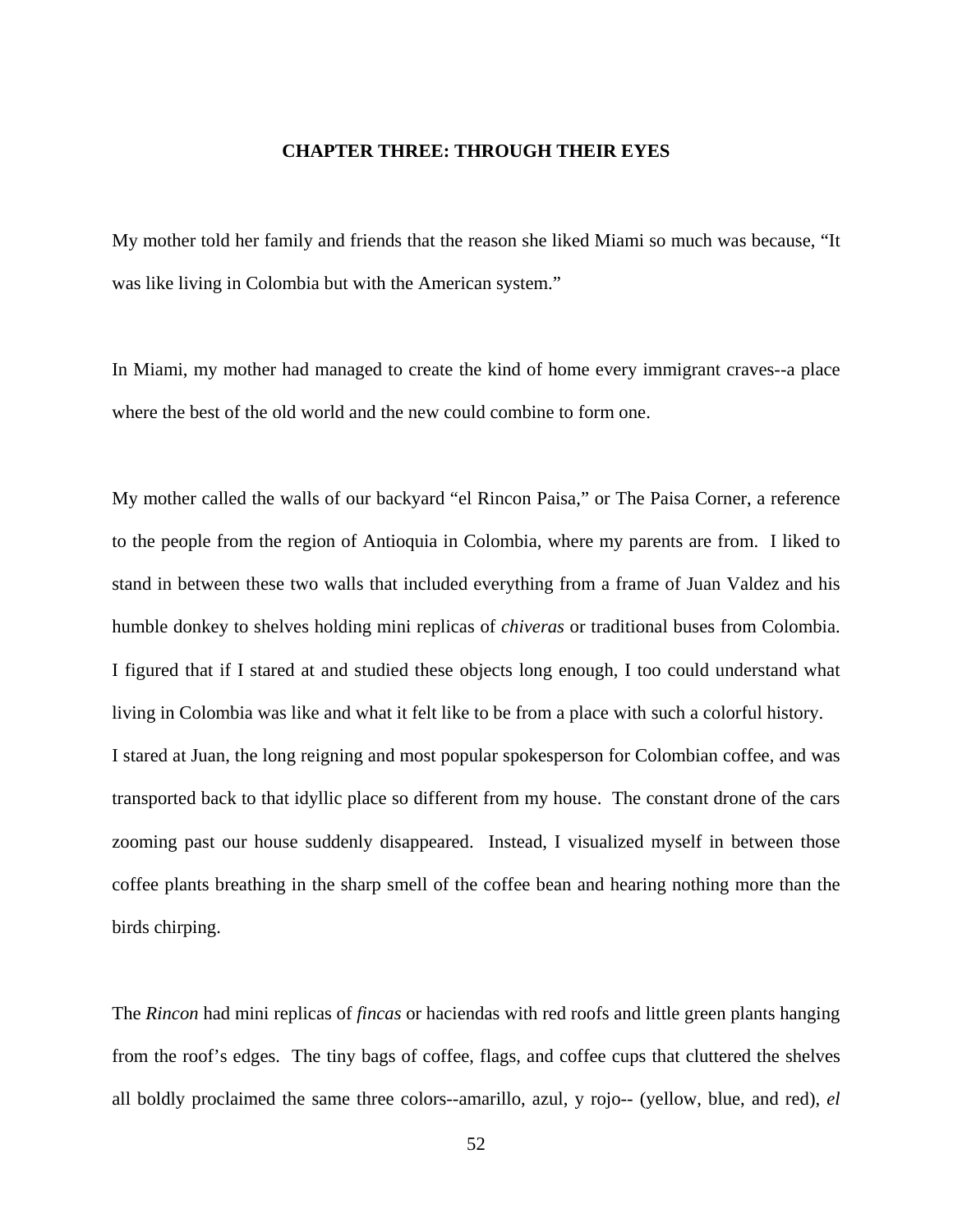*tricolor*, as I had heard my parents describe them. I wondered what it was like to ride a bus with live chickens and people literally hanging off its sides as it made its way through the lush green mountains and winding bumpy roads which I had only briefly encountered in my short vacations to Colombia.

The majority of my mother's side of the family lived in Miami. Out of the 44 townhouses in my neighborhood, seven belonged to members of my family, including my mother's mother. My mother and her mother, *Abuelita* Mercedes, visited each other every day, in between their long chats on the phone.

We referred to my subdivision, Inglewood, as *Parque Berrio* or Berrio Park, the name of a neighborhood in Medellin. Berrio was also my mother's family name.

Several of my neighbors were Colombian families. When I saw them on the street, they greeted me in Spanish and with the same accent as mine. We saw each other at the Colombian bakery, *Rico Pan*, on Saturday mornings when we ordered an assortment of Colombian breakfast breads, *parva*.

In *Parque Berrio*, my mother would send me to the neighbor's house to ask for whatever she needed to complete the meal that night. My neighbors were a husband and wife, Humberto and Liliana, who had recently moved from Colombia. They would quickly open their door, ask me to come in, and greet me with a hug and a kiss on the cheek.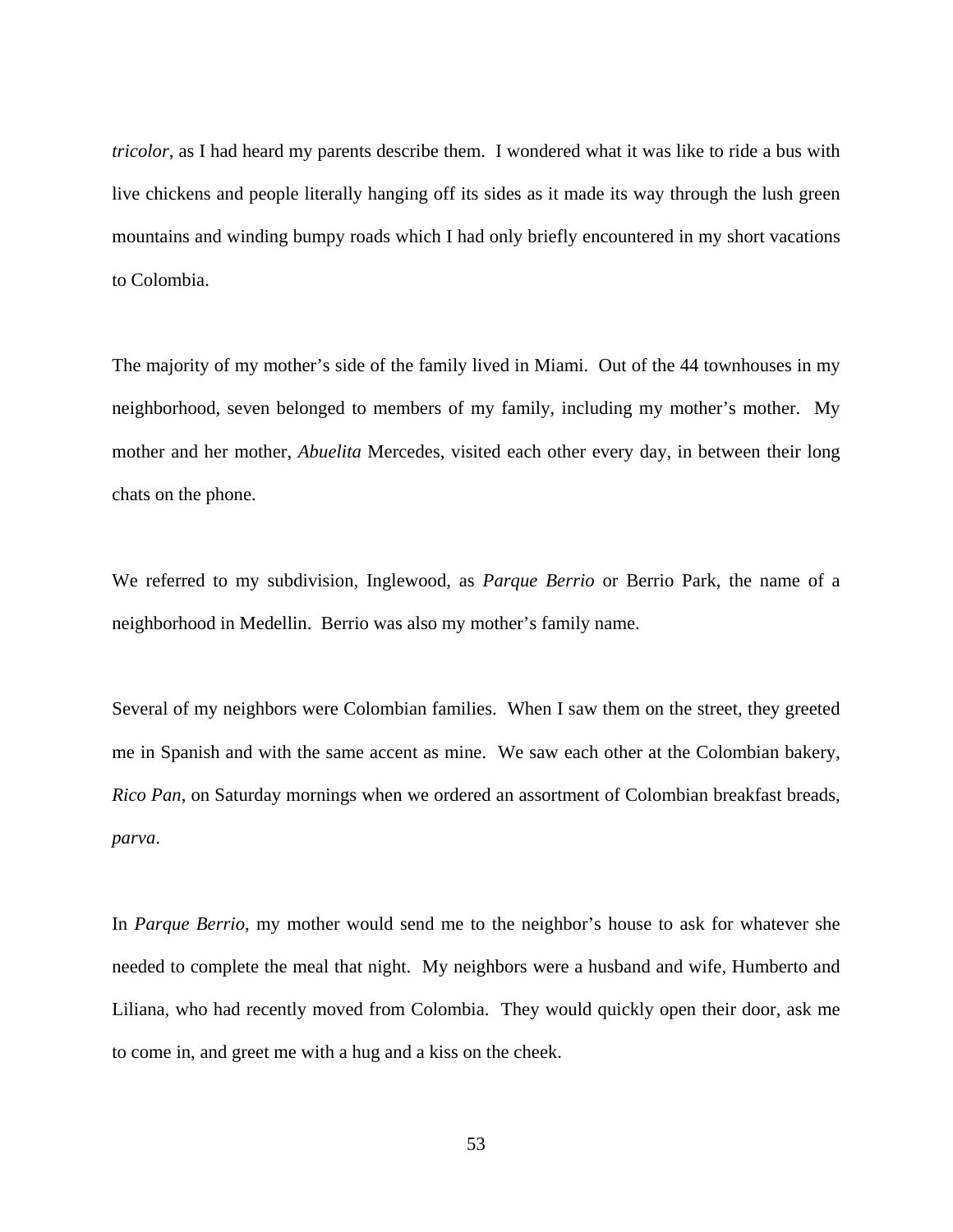While she filled my glass with milk, Liliana would ask, "So Andreita, how are you doing in school and how is your family doing? Her straight black hair rested on her back. She had fair skin and a slender frame.

Humberto sat on the couch, fiddling with some gadget. He had an olive complexion and *mestizo*  features. He often came to my house to help my mother out with home projects, since my father was a klutz at home repairs.

I would wait at the entrance to their kitchen quietly. I never knew what new information to share with them, since they talked to my parents on the sidewalk on a daily basis.

I would leave Liliana and Humberto's house with a full glass of milk even though I had only asked for half. They always gave me more than what I asked for.

Their house looked much like mine. Small and large porcelains decorated the living room tables. They were probably from Colombia, like the ones my mother had brought when she moved to the States.

The only times my mother got angry at me was when I accidentally broke one of the porcelains while running inside the house. She didn't hit me, but glared at me until I walked away slowly, tears running down my face and an overwhelming sense of guilt consuming me. My mother repaired one of the porcelains I broke, a large statue of a peasant woman. The broken parts, which my mother had carefully glued together, were easily distinguishable. That porcelain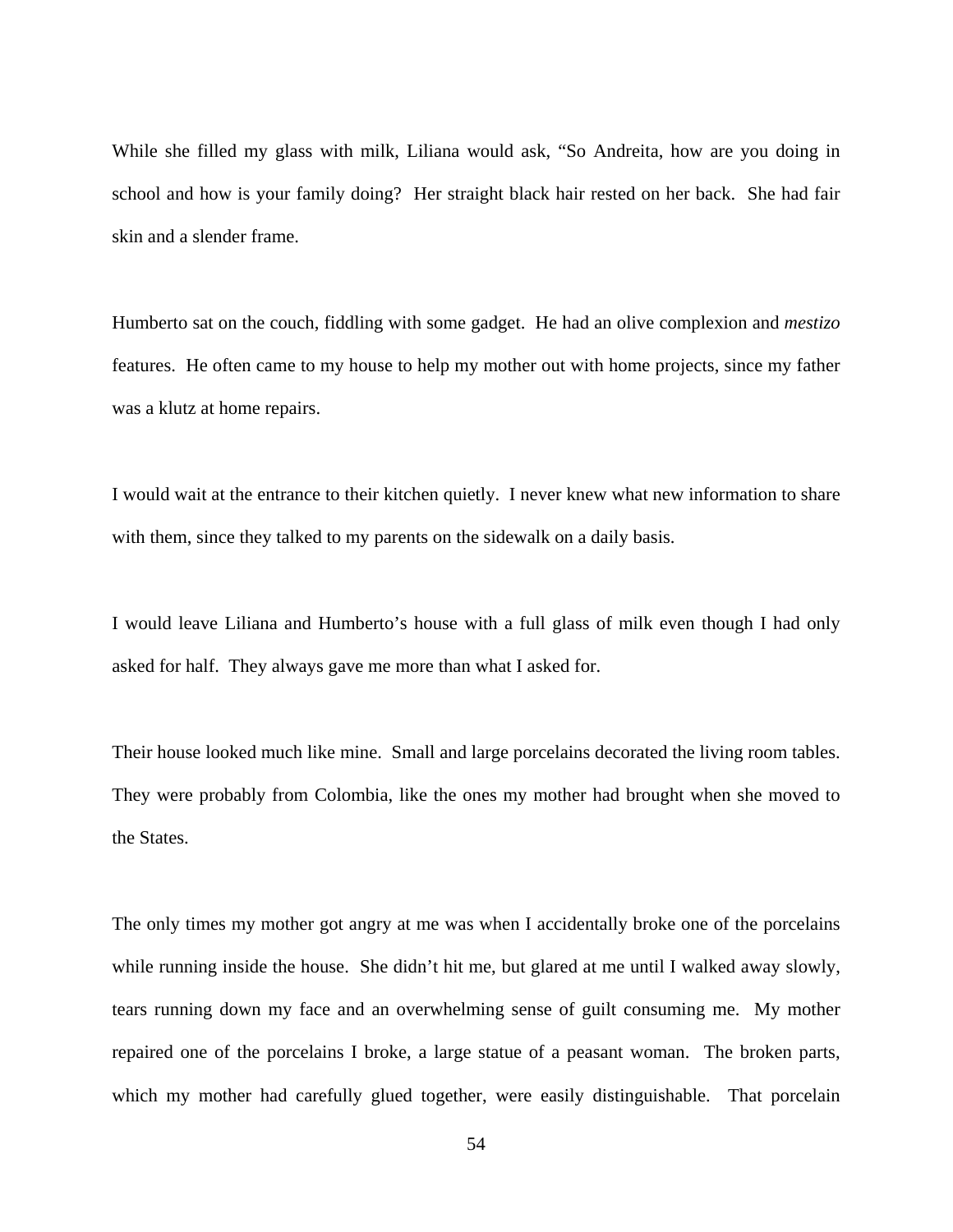statue had been in my house for as long as I could remember. I thought it weird that my mother had decided to salvage the statue, considering she had said before that something broken shouldn't be saved.

Our tight knit subdivision seemed like a splitting image of daily life in Colombia. At times, it was difficult for me to reconcile why my mother had decided to make a life for herself in the States even though her traditions, her actions, and her mind set often transported her to Colombia.

This was Colombia. Spontaneous. My mom and I could leave our quiet apartment, grab a taxi, and be surrounded by sights, sounds, and friendly faces within five minutes or less. This was Colombia when I traveled alone with my mother.

In Colombia, Mom was giddier than usual. Everything about her glowed: her bubbly personality, her healthy, shiny hair, her perfect makeup. As much as she talked about all the opportunities she and her family had been afforded in the U.S., she seemed to enjoy the opportunities given to her whenever she traveled to her native home even more. She made an appointment to visit the corner salon at least once a week, ensuring that her hair would be done throughout her stay.

Perhaps her frequent trips to the salon in Colombia were a way of silencing her critics back home in Miami--my father, siblings, and me. My sister especially, pointed out whenever my mother's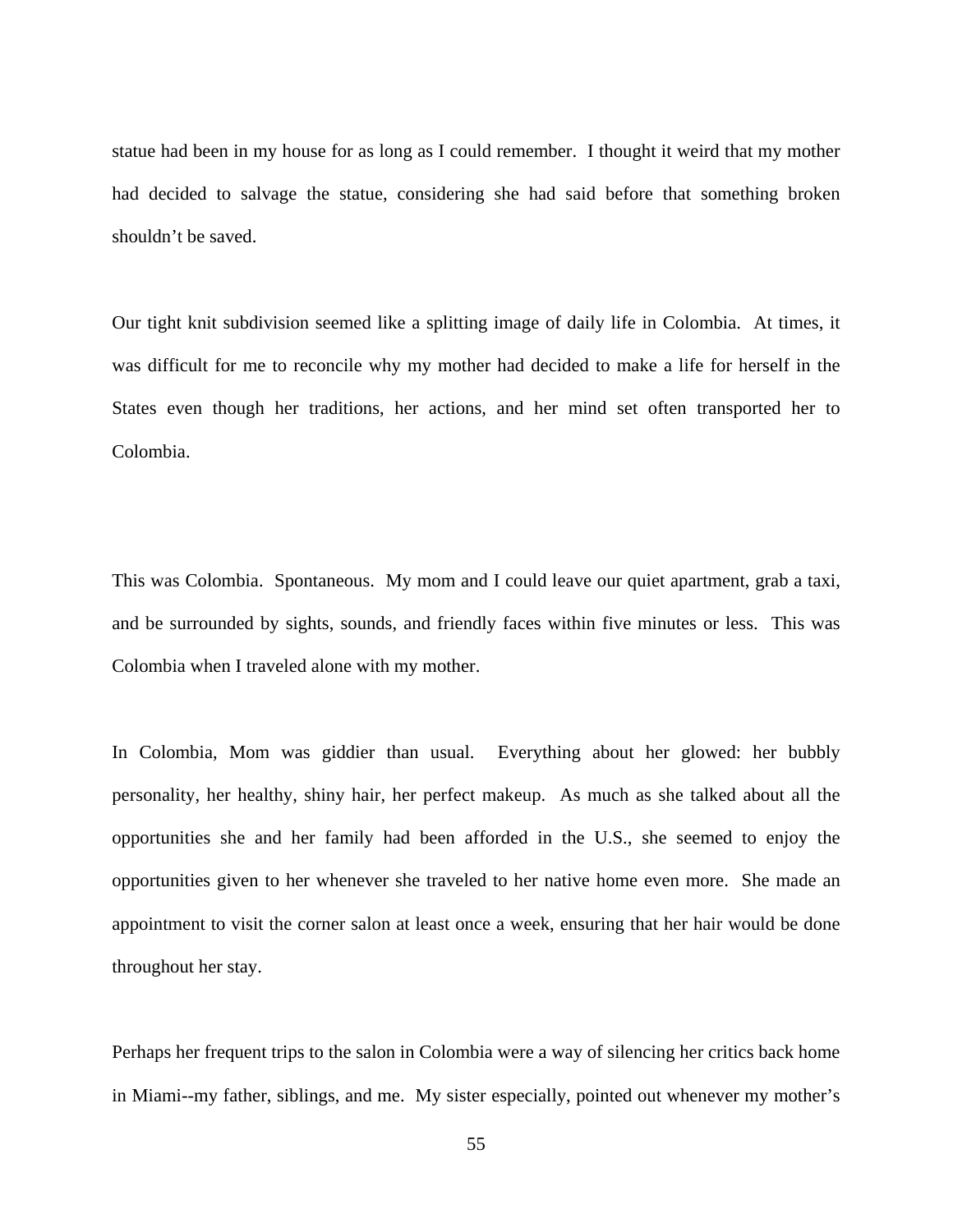hair looked unruly. "*Mami*," she said, "What's up with that hair?" Sometimes Ale commented in Spanish but sometimes she did it in English, to make sure my mother wasn't in on the joke and making it even funnier for the rest of us.

Mom snapped back. "I know you're talking about me. Think I don't understand?" she said in her thick accent. She continued in Spanish, "I don't care. I'm sporting the Tina Turner look." We laughed some more.

In Miami, Mom didn't have much time for herself. She woke up at 5:30 am, woke the rest of the family, prepared dinner, and tidied up the house before she left for work. She worked as a title clerk in an auto tag agency in Hialeah. Her work space was cramped and her computer was old and slow. Nonetheless, she used it to full capacity to deal with impatient customers from open to close. She understood people's unwillingness to run boring and tedious car errands, so despite their grumbling, greeted them with a smile and bid them farewell by saying "Have a nice day" in Spanish. Mom quickly became popular in Mendez Auto Tag Agency as "the nice lady from Colombia" and much to the other employees' chagrin, gained loyal customers who refused service unless it came from Yolanda.

Around six pm, Mom came home and had a homemade dinner on the table soon after. Dinner always consisted of "*sopa y seco*" or soup and dry foods. "Your father likes to have both," she had explained to me once when I questioned her about why we always ate soup at dinnertime. Not that I minded. I loved the soups my mother prepared, from cream of tomato and cream of onion to plantain soup.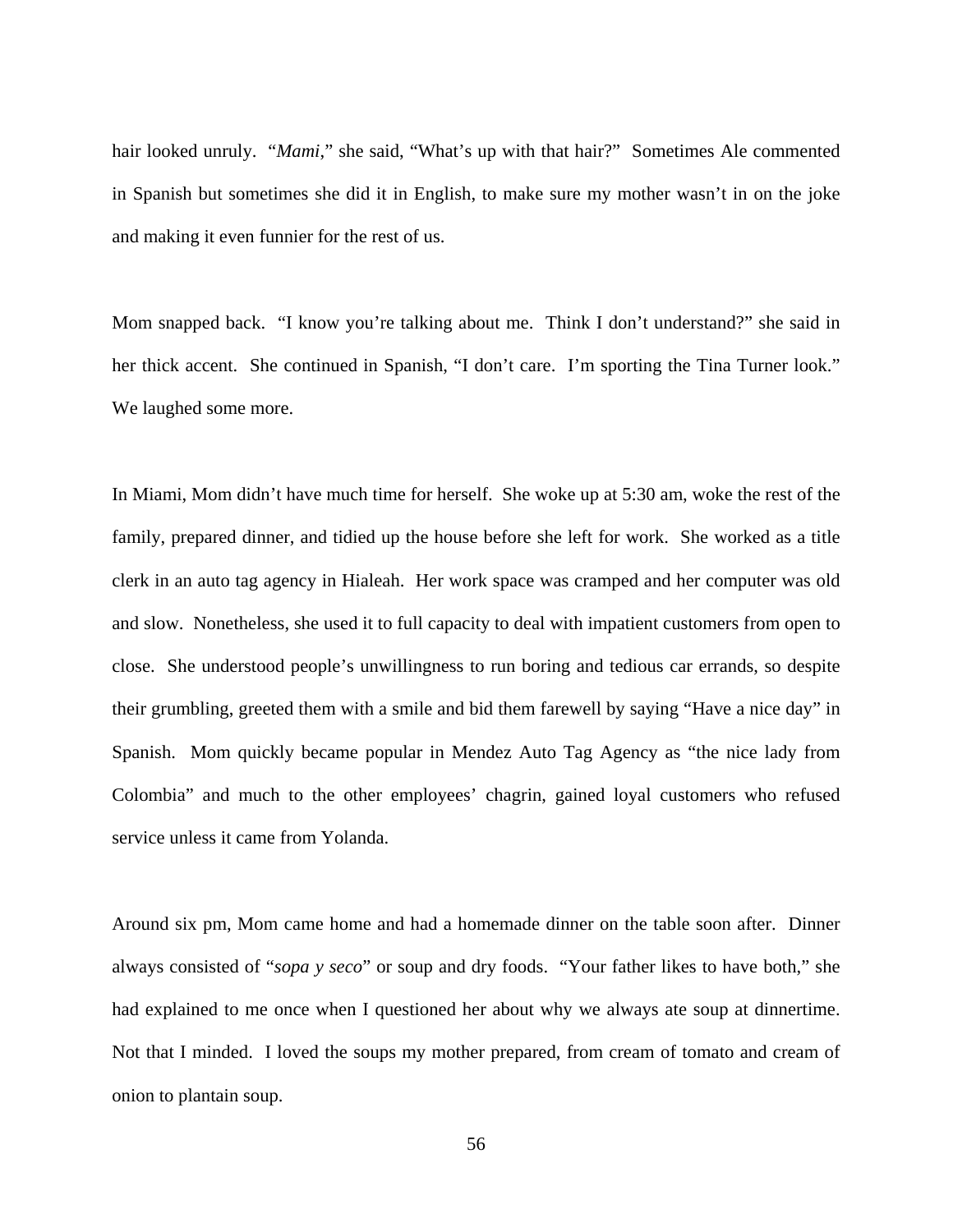No matter how late I stayed up, my mother was always the last one to retire for the night. I worried about her for staying up so late and getting up so early but every time I asked her when she was going to sleep, she replied, "In just a minute. I'm going to drink my coffee and then go to bed." Mom was the only person I knew who drank coffee and became drowsy.

But in Colombia, Mom wore bright, colorful clothes, clothes she didn't wear in Miami. The old drab t-shirt and sweatpants she changed into when she arrived from work never traveled with her. Instead, they remained on the hook behind her bathroom door in Miami, where she placed them every night before changing into her pajamas.

In Medellin, my mother had also left something else--the part of her life which consisted of hard work, long days and longer evenings, and the woman who was nothing more than a mother and wife--on that same hook behind her bathroom door in Miami.

Besides visiting her friends and members of her family, my mother and I also made time to visit my father's side of the family when we traveled to Colombia. We visited my grandmother and single aunts sparingly, preferring to spend more time with the more "scandalous" members of my father's family, who admired the flamboyant side of my mother that blossomed in Colombia. My single aunts, who like most of their siblings, had lean, tall bodies, often commented on my short mother's fluctuating weight.

"Yoly, you've put on some weight, right?" Aunt Teresita said, hands on her hips.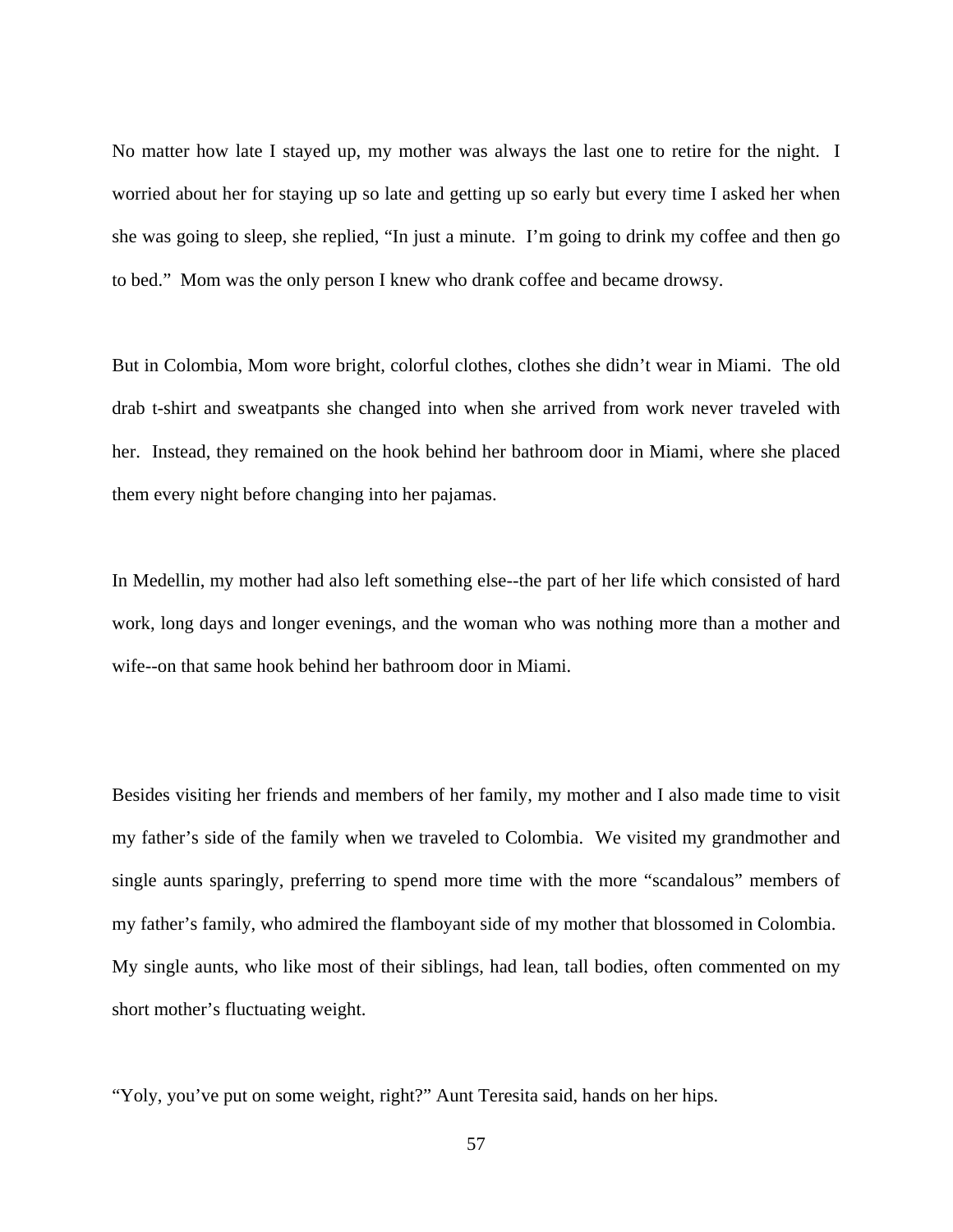Minutes later, my nun aunt commented on my mother's bouffant hairdo or the numerous bracelets that rode up her wrists and onto her arms. My nun aunt, who dressed only in habit and headdress, thought my mother's exclamatory fashion statements were not what God considered appropriate for a wife and mother of three. "That new hair color you have Yolanda, it's quite…colorful." *La monjita* laughed as she took a step back, studied my mother's bright red hair, and stared her down.

"Do you like it? I wanted to do something different," she said, as always. She patted her head and asked, "So how are *you* doing?"

I could never figure out whether my aunts' comments upset my mother or flew over her head. Perhaps she never took them personally since my aunts were generally critical of everyone. I watched my mother in awe as she casually responded to them and finally understood the meaning of one of her favorite sayings: "In life, you very much have to play the clown."

The members of my father's side of the family who we visited and enjoyed the most were *Tio* Luis's children and their families.

Luis's oldest daughter, Gloria, frequented her pool as religiously as my single aunts attended Sunday mass. She didn't attend church often but her glowing tan indicated that she lay out by her pool religiously.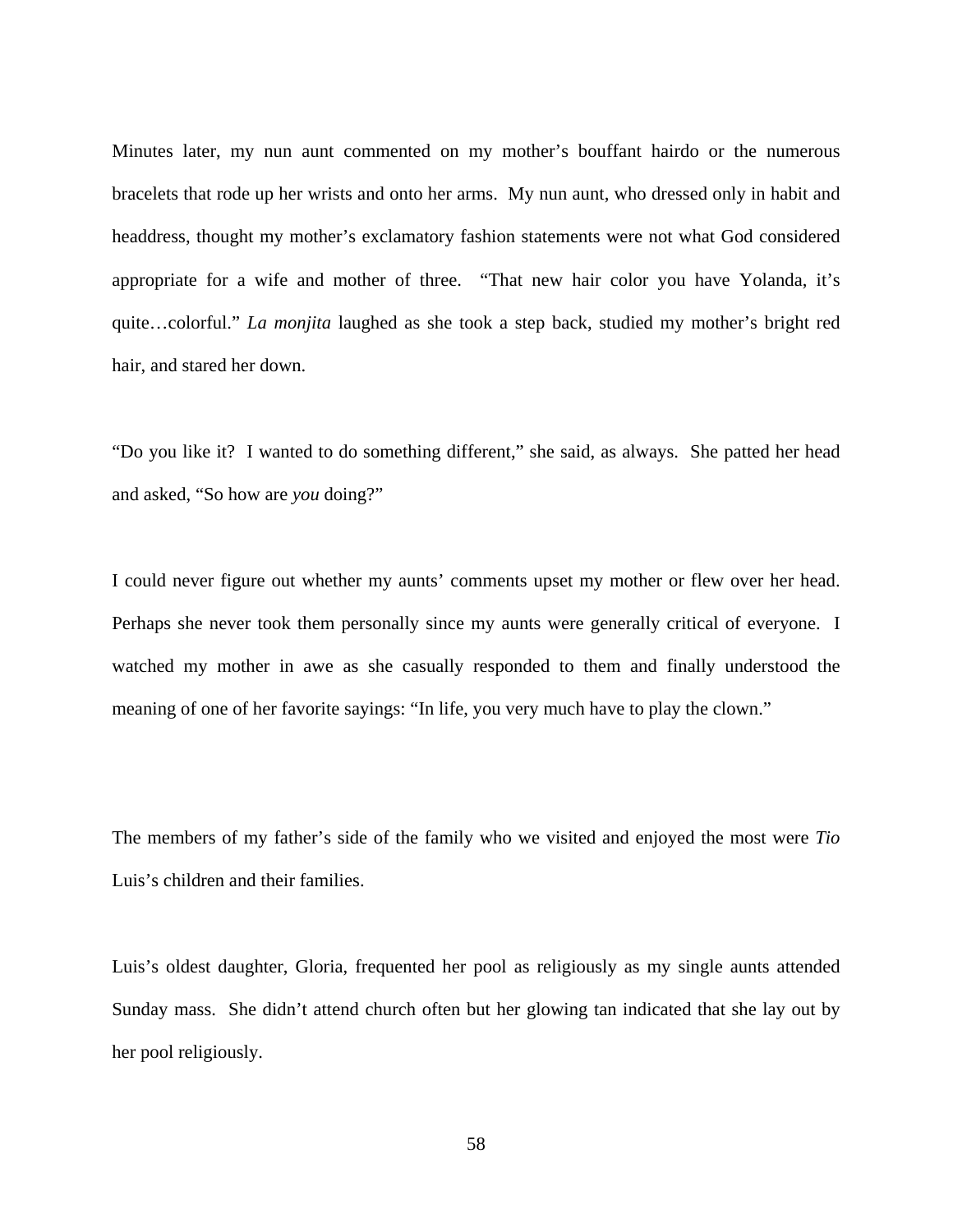Luz was the bohemian daughter in the family. Her hair was long, shaggy, and loose just like the sweaters she wore. She did not like to be considered religious. Rather, she referred to herself as spiritual.

Luis Jr. and his wife seemed pretty ordinary at first glance but once I had interacted with them long enough, I realized there was nothing average about their excessive drinking.

The youngest, Leon, was the calmest of the four, but rumor had it that his weakness, even as a married man, was for women.

Their children, my second cousins, also seemed to have a more liberal lifestyle, probably because they took after their parents. Going to Colombia with my mother meant spending more time with Luis's grandchildren who were closer in age to me than their parents, my cousins. I hung out most often with my second cousin Monica.

On my first trip to Medellin as an adult, I vowed to be more in sync with the city's fashion trends and wear my trendiest clothes everywhere I went, even downtown.

On another visit to Colombia with my mother, when I was 18, my cousin invited me to go downtown with her. I wore a pair of my sexiest casual jeans. They were tight on my legs and rode low on my waist.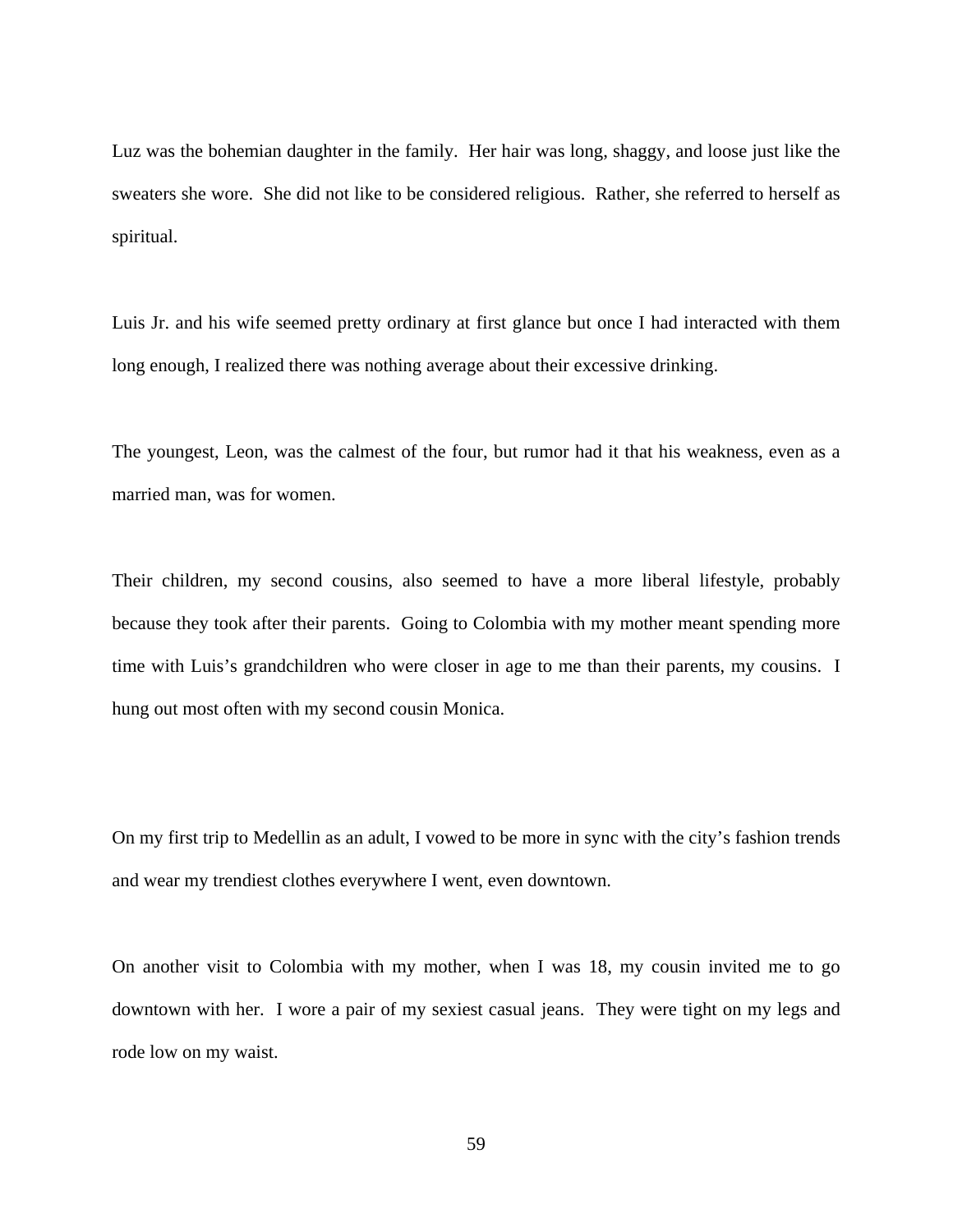Downtown Medellin was swarming with people looking for a bargain. Street vendors were selling everything from ice cream to imitation sunglasses and Barbie dolls and there were blocks of tiny stores selling items for much less than retail price. The bustle of consumers, beggars, street vendors, and cars made for a boisterous and active downtown.

As my cousin Monica and I walked along, greasy middle aged mechanics from the nearby tire shops heckled and whistled at us. I was convinced that the catcalling was due to my form fitting Bongo jeans. Not that I particularly enjoyed being whistled at by men my father's age, but I figured that if they were looking, more guys my age would look too.

We arrived at a sector in downtown called *el hueco* or "The Hole." Shortly after we arrived, I realized why the place had been named that way. I entered *el hueco* through a narrow door that led me to a corridor so long I couldn't see the other side. This corridor was riddled with tiny stores on both sides and salespeople who stood in the doors. As I walked through the corridor, they peeked their heads out, greeting me with "*A la orden senorita,*" or "At your service m'am." It was difficult for me to decline their services repeatedly, since they seemed so hospitable and willing to help.

We scanned *el hueco* for stores that carried the infamous Brazilian cut jeans so popular among Medellin's teen girls. Finally we caught a young saleswoman wearing the jeans we were looking for. She invited us into her store and showed us different styles. Then she led me to the makeshift fitting room, a small curtain in the corner. She asked me what size I wore and after telling her I didn't know, stared me down and handed me a pair of jeans in a size eight. I took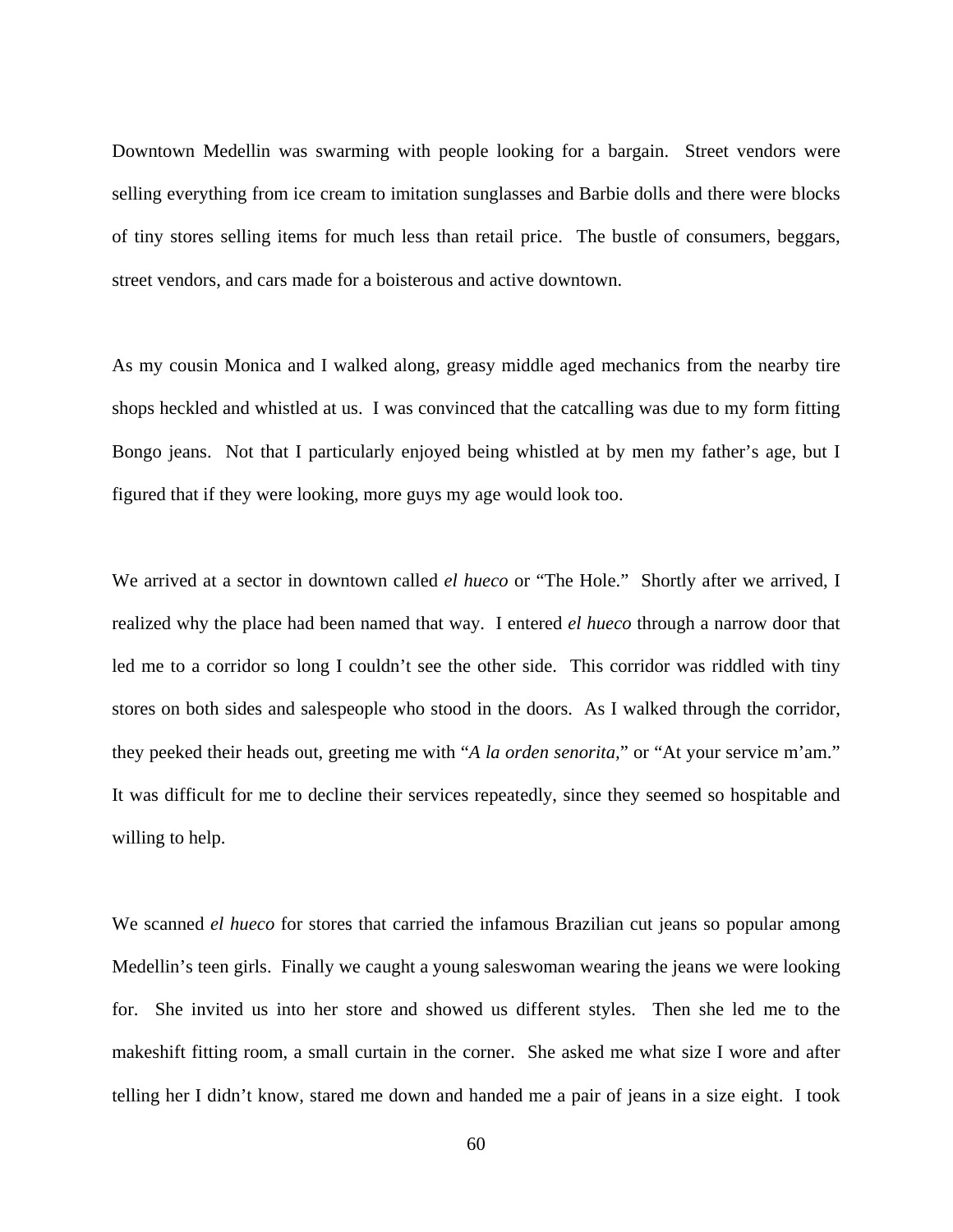the jeans, even though I was sure that size would be too small on me since Moni wore a size six and her legs were about as meaty as my arms. Too embarrassed to say anything however and harboring the hope that perhaps they would actually fit, I decided to try on the jeans. They went up half way.

"Moni, these don't fit," I said as I placed the pants of the top of the curtain. Seconds later, a hand reached through the curtain with a pair of jeans.

"Okay, try on this size," the saleswoman said.

I took the jeans and looked at the size on the tag. Size ten. *Okay, please let these fit and save me any further embarrassment*, I thought. I managed to get them up to my waist but there was no way I could zip them up. I slowly took them off, trying to delay the inevitable moment in which I would have to say these wouldn't fit and hope they carried a size twelve. Medellin girls, like my cousin, were petite.

## "Moni?"

"*Q'hubo,*" she responded. What's up?

"These don't fit either." I placed the pants over the curtain again and listened intently to the ensuing conversation between the sales girl and Moni.

"M'am, these don't fit her either."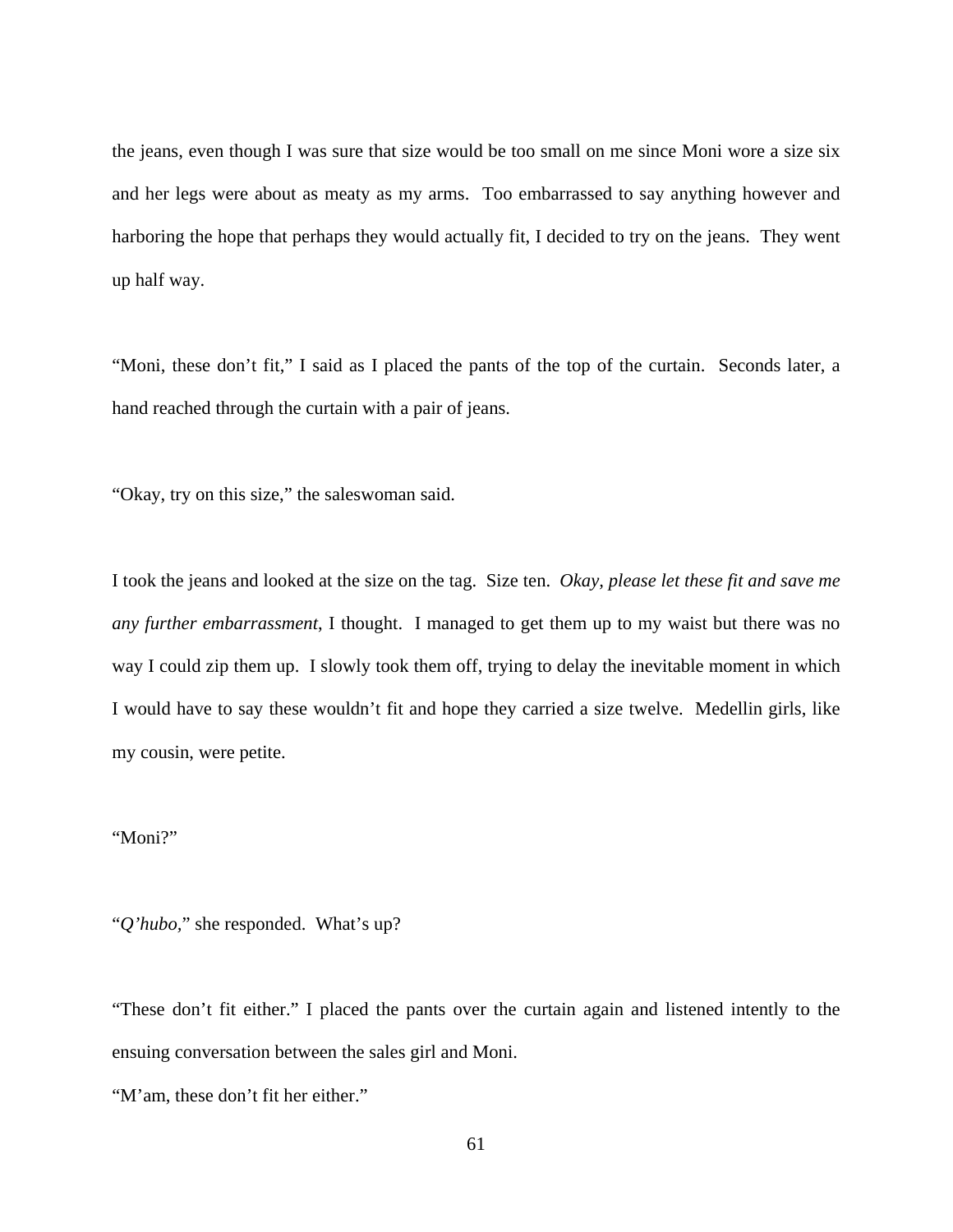"No? Oh well, here is a pair in twelve but this is the biggest size I have so I hope they fit her." I cringed at the statement, glad to be behind the curtain. The hand reached over again and I quickly took the third pair of jeans from her, anxious to try them on. These jeans fit. However, there was another problem.

"Uh, Monica?" I slowly opened the curtain, exposing the jeans which sat fairly low on my waist.

"Those look great!" she said.

"But don't you think these are way too low?" I couldn't help but think that one wrong move and I could expose my butt crack.

"No way. Oh come on. You need to change your jeans already," Moni responded and placed her hand on her naked hip, between her midriff and her low jeans.

"Okay, lemme take another look at them." I closed the curtain and looked into the full length mirror.

Moni was right. My jeans and these jeans were on opposite sides of the fashion spectrum. My Bongos fell just short of my belly button. These jeans ended where my torso began. My Bongos were snug on my legs. These jeans were made out of a stretch material, hugging much more leg.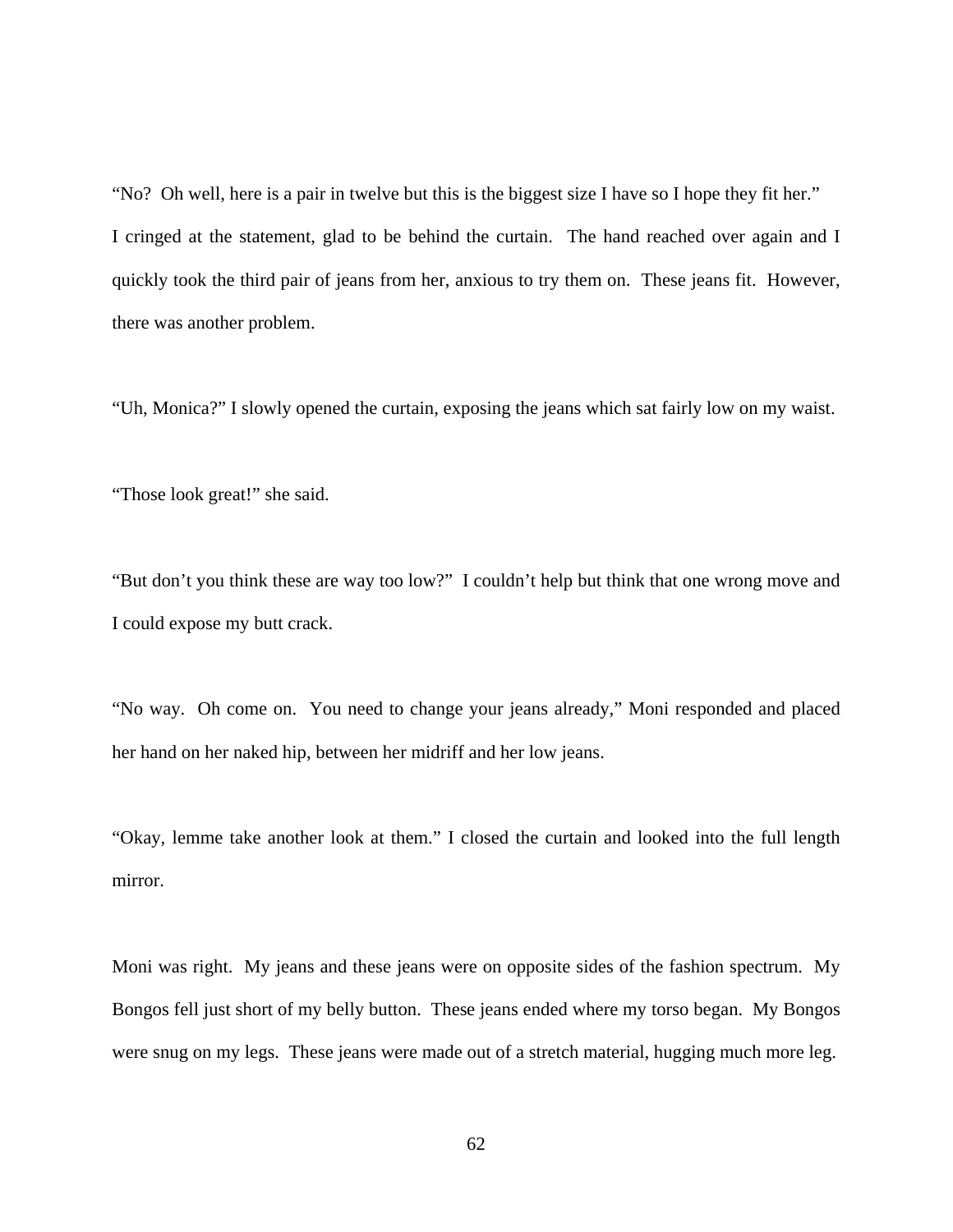I had never thought of flaunting my body the way these jeans did. My abs, even though they weren't washboard, were certainly exposed but with the right top, I could camouflage my lack of tone. Furthermore, these jeans elongated my torso, giving me an overall slimming effect. And the pant legs were surprisingly long. That is when I realized why Medellin girls loved platforms. These pants legs with the right platforms would make my legs appear even longer.

I flung the curtain open, scanned the room for the sales girl and as soon as I saw her, said, "I'll take them…got any others?"

Gloria, one of *Tio* Luis's children, was one of my mother's biggest fans. Each time she saw my mother, she fiddled with her bracelets and after commenting on how many she had, said, "Where can I get them, they're fabulous!"

I once heard that "Intelligent people speak about ideas, mediocre people speak about places, and ignorant people speak about people." If this saying is true, then Luis's family, my mother, and I belonged to the lower echelons of society because as soon as my mother entered Gloria's house, Gloria would ask her to share everything about anyone they mutually knew.

My mother would embellish the truth to whatever degree was necessary to keep Luis's daughters chuckling and pouring her steaming cups of Colombian coffee, her weakness. She talked about my brother's eccentric taste in clothing, my sister's bossy attitude, and even my father's short temper. I was sure that if I weren't in the room, I would also be an object of ridicule. These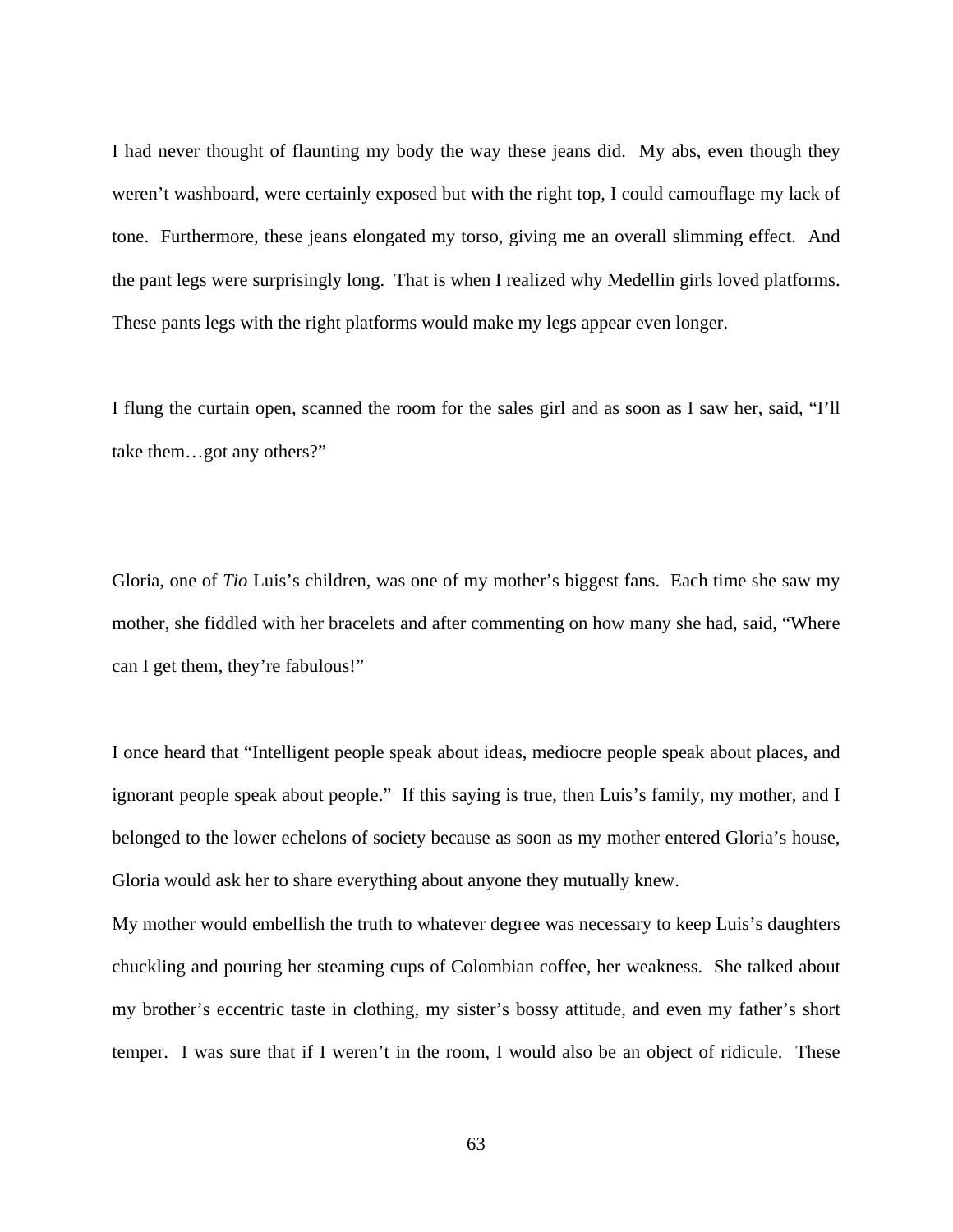were the type of gossip sessions in which my mother said, "*las unicas buenas somos nosotros*." Everyone is fair game except for us.

My mother resembled a sitting Buddha in the middle of Gloria's living room. She was short and plump, with long necklaces and colorful clothing. Gloria asked about a family friend.

"Oh, last I heard about her was…" The mother's gold bangles made a click clack sound as they crashed against each other. She made exaggerated hand gestures as she told a gossipy story.

But no visit to Gloria's house was complete without my mom's spiel on the wonders of *Los Estados Unidos*. All it took was for someone to mention another tragic situation that was all too common in Colombia--a child who had been kidnapped; a family member who wasn't able to pay for her child's tuition that year. Mom found a way to bring it all full circle so that eventually, she ended up uttering the same words as the year before. I had heard her "and the moral of the story" talk so many times that I even knew which phrases she was going to use before she said them.

So when Gloria referred to a recent tragedy in Colombia, my mother topped her gossip.

"And this is why I say," she said slowly, nodding her head, and making hand gestures. She looked like a conductor leading her orchestra. "Colombians say all these bad things about the United States but the point is, my children wouldn't have half the opportunities they have now were it not for that country."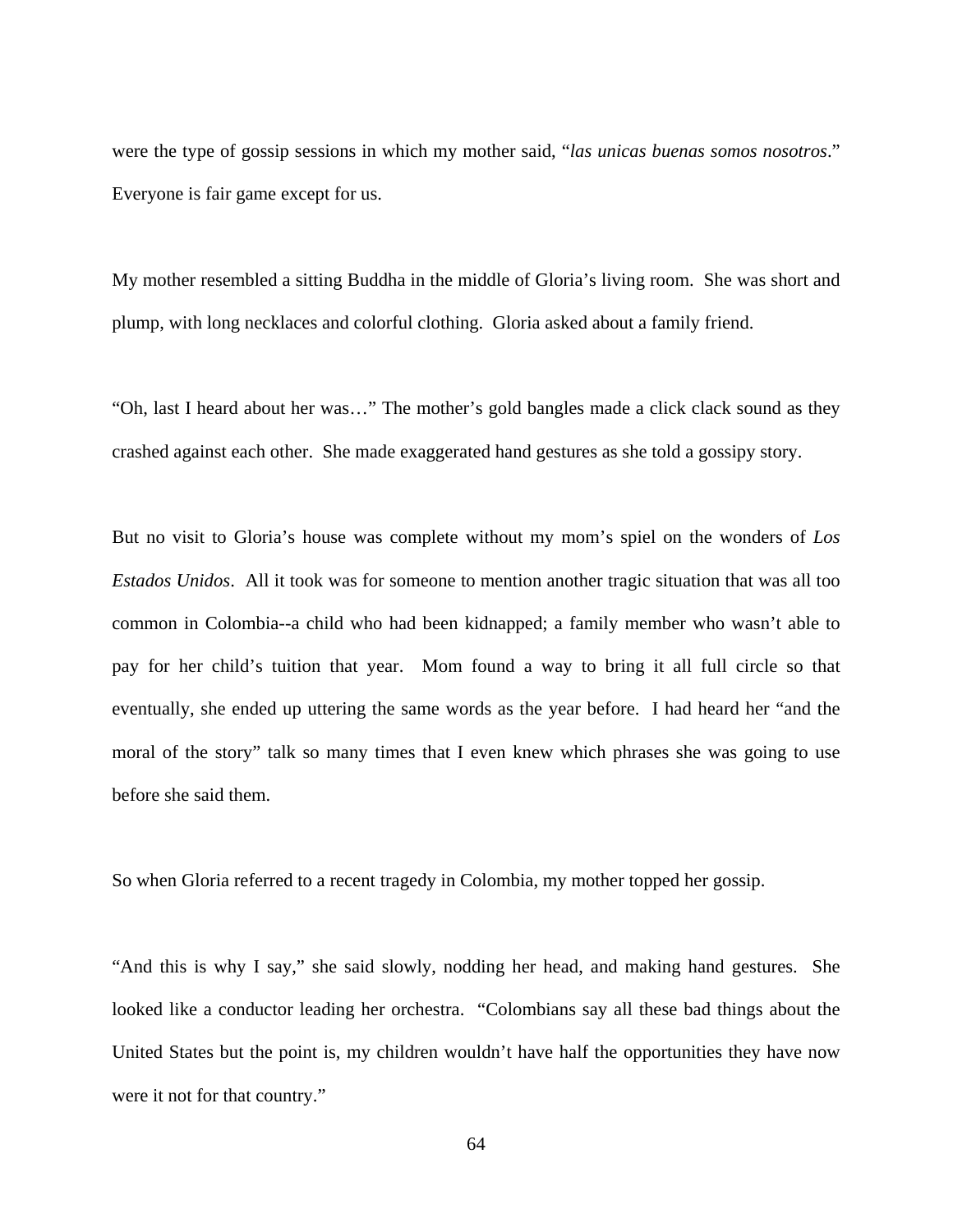Gloria and my other cousins nodded in chorus like devout followers who were absorbing the great teachings of their master. Mom continued.

"*Imaginense*. Ivan got a full paid soccer scholarship to attend a private college. Ale was given grants to attend college too. And this one?" She looked at me and I mentally kicked myself for not making a run to the bathroom earlier.

Mom pulled back one of her fleshy fingers with each point she made. "She's in the Honors College at her school." Index finger pulled back.

"She lives in a dorm. Paid." Middle finger pulled back.

"Tuition. Paid." Ring finger pulled back.

"Expenses. Paid." She had reached her pinkie but kept talking.

My cheeks were burning with a combination of rage and embarrassment. Even though she was telling them the truth, I always thought Mom's bragging made her sound arrogant, as if her children were the only ones who had accomplished anything. The zealous followers looked at me and smiled.

"*Mami*, okay, enough already," I said.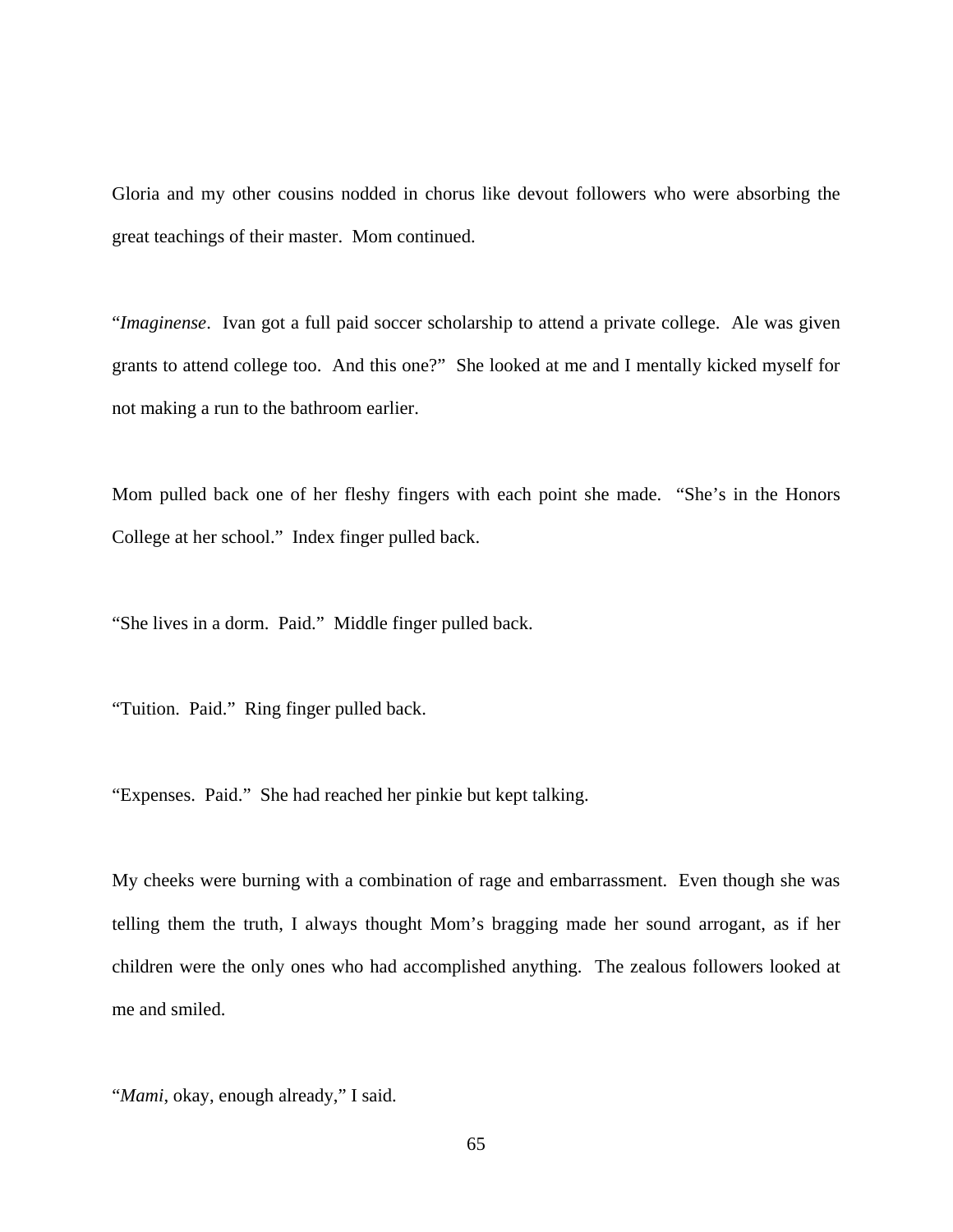"Eeehhh! Why shouldn't I be able to brag about my kids? I'm proud of you guys!" Mom was unstoppable. She took small sips of her coffee and talked in between the sips.

The summer I turned eighteen and accompanied my mother to Colombia, we also visited three of her long time friends, *Dona* Matilde and her two widowed daughters.

We caught a taxi to get to *Dona* Matilde's house. The taxi driver greeted us with the customary, "*Buenas tardes*," good afternoon, and quickly accelerated, speeding down the bumpy streets. The traditional Colombian music, *vallenato*, blared from the stereo. All four car windows were down, causing the wind to hit my face from all directions.

As I sat in the taxi cab, I noticed how much graffiti decorated many of the concrete walls in Medellin, walls separating the residential areas from the public streets and the remnants of abandoned buildings. I started reading the graffiti, expecting it to be much like the one I had seen in Miami--big bubble letters with messages of teenage love or a goofy street name the artist had given himself. While there were messages of love sprinkled around the city, most of the graffiti transmitted other feelings such as anger, injustice, hope, and other sentiments about the state of the country. I read phrases such as, "*Muerte a los guerilleros*," death to the guerillas, and "Imagine a war which no one goes to."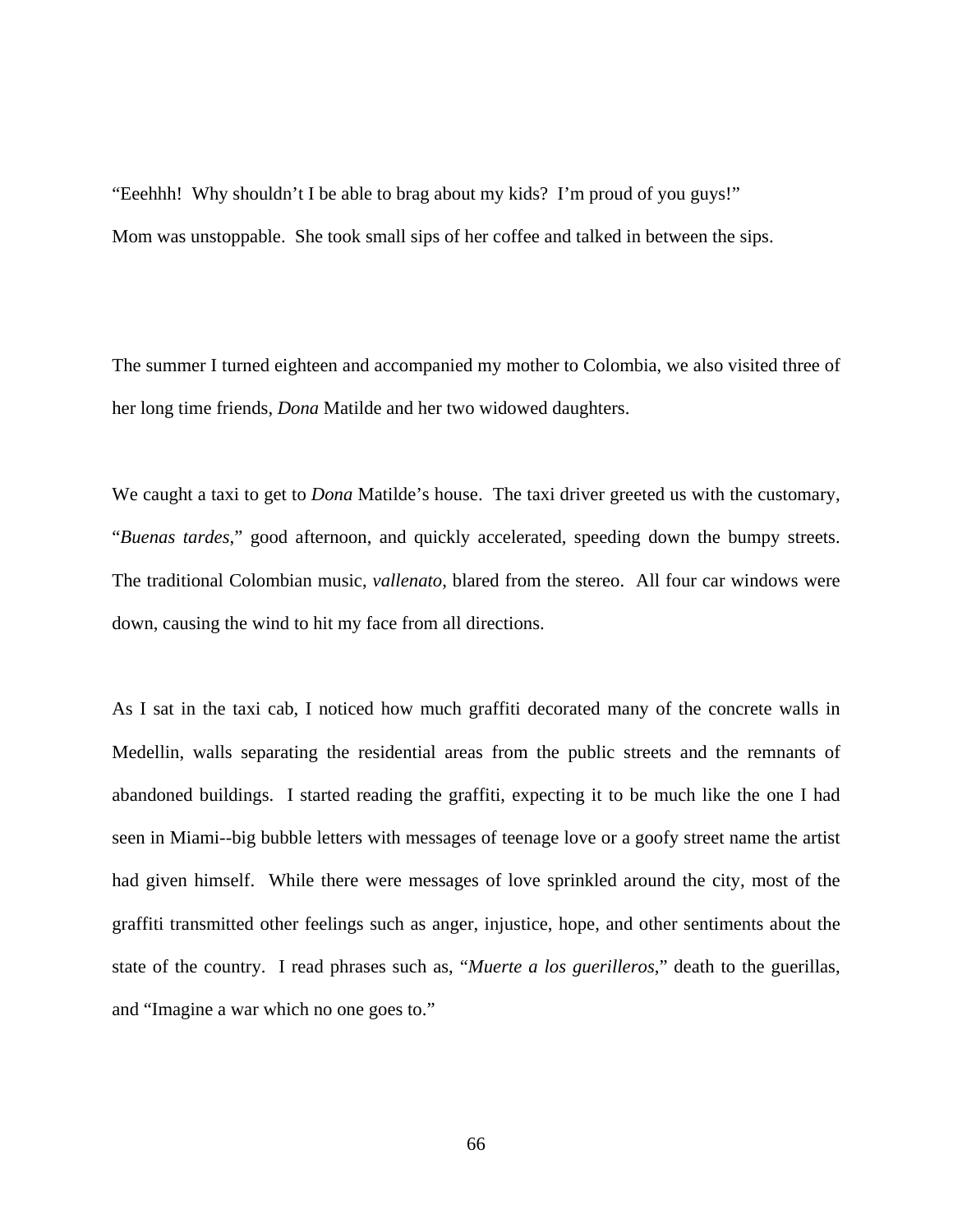As Mom and I traveled throughout the city, I found myself missing life in Colombia even though I had never lived there. But perhaps my desire to know what that was like was strong enough to develop the nostalgia. Or perhaps my nostalgia was a product of my mother's sheer joy when she and I found ourselves back in her homeland. As if her memories were vivid and cherished enough to become my own.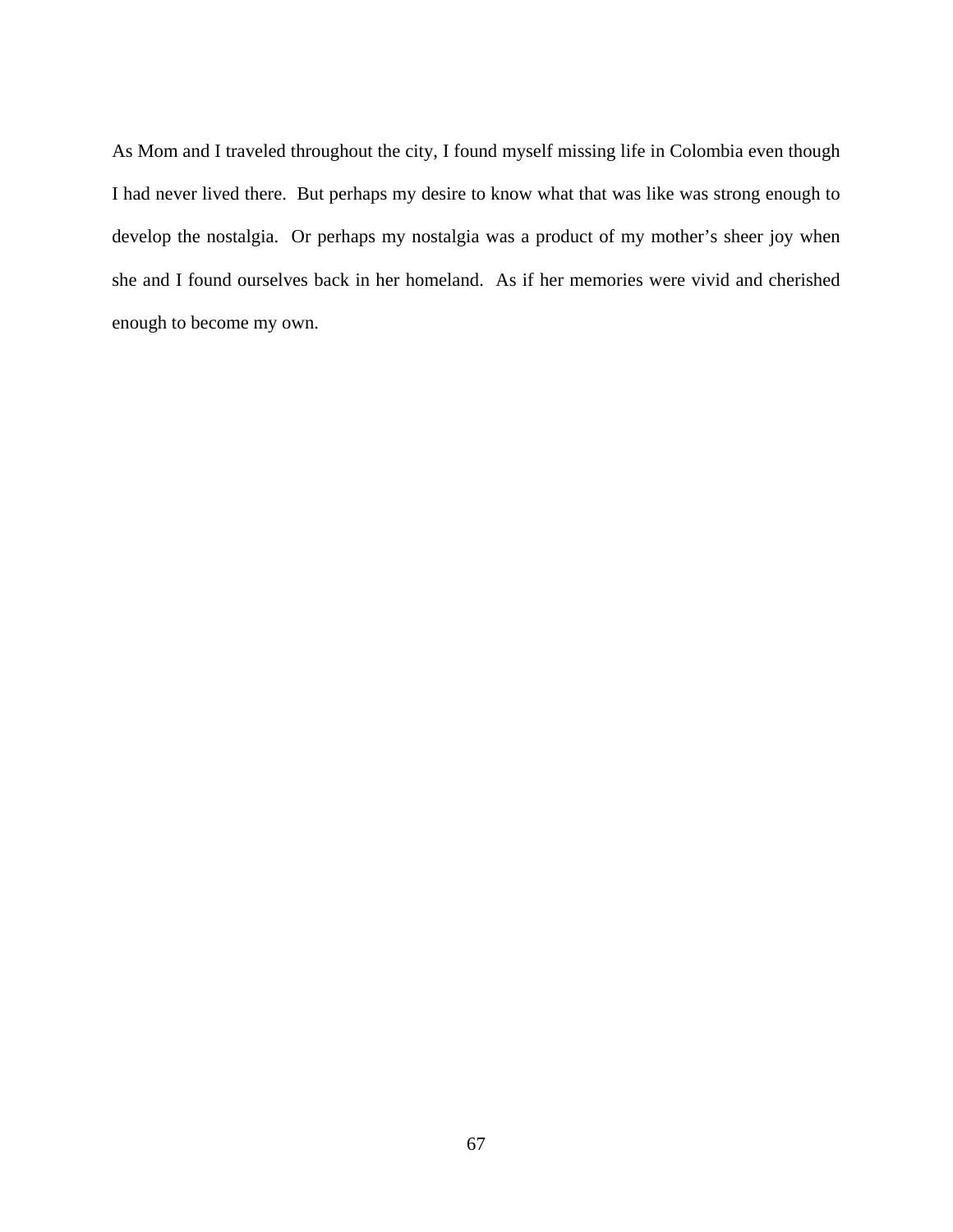## **WRITING LIFE ESSAY**

I first explored the genre of literary nonfiction in my first undergraduate nonfiction writing class with Dr. Jocelyn Bartkevicius. Even though I had read works of nonfiction before (*The Diary of Anne Frank* comes to mind), I had never given a thought to the specifics of this genre and how it differed from the others. Soon after learning the difference between literary nonfiction and the other genres of writing, I became instantly drawn to it. It was difficult for me to create a world with place, characters, and plots as fiction requires and I struggled with brevity as an art form in poetry. I was initially drawn to nonfiction for the opportunity to craft a story that in a way, already existed since it had already happened.

 For my first nonfiction writing assignment, I decided to write about firewater or *Aguardiente*, the national alcoholic beverage in Colombia, and how it is a staple of daily life in my Colombian culture. While writing this story, I learned one of my first lessons in nonfiction writing: writing for me is as much about the discoveries that take place during the writing process as it is about crafting and building upon a preconceived topic or theme.

My intention was for my story to have a humorous tone to it: I would talk about my first encounter with *Aguardiente*, how it led to my first time getting drunk, and how I could always seem to recall its presence throughout my life. Throughout the writing process however, my alcoholic uncle came to mind and I knew my story about this drink would not be complete unless I delved into how *Aguardiente* has turned him into an addict for many years, impacting his family in sad and negative ways.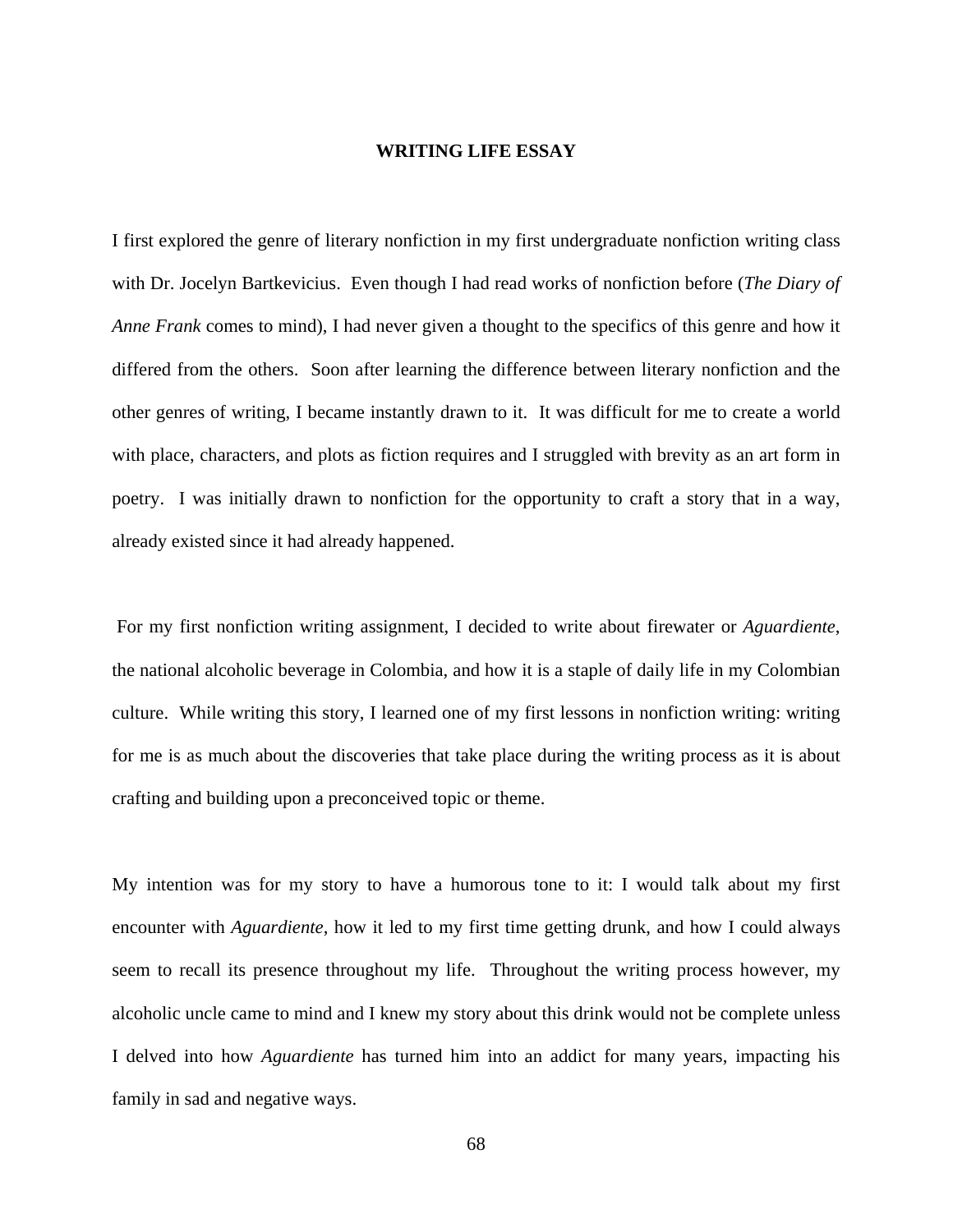Upon working on my first story, I also came to another conclusion: writing from memory can turn into a tedious and complicated process. As a writer, I felt a sense of obligation to my impending audience of readers. I did not want to betray them with facts in my story that I could not verify as 100% accurate. This is why I greatly benefited from reading two books in Jocelyn's class which touched upon the topic of memory and nonfiction writing, *The Business of Memory: The Art of Remembering in an Age of Forgetting* edited by Charles Baxter and Jill Ker Conway's *When Memory Speaks: Reflections on Autobiography*. Through these books, I learned that truth based on memory is indeed subjective, but that a memoir should primarily be defined as a story based on a person's recollections of the facts. Ker Conway states, "But it is the sequencing and interpretation of the information we recall that the forms and tropes of culture take effect. And it is the examination and interrogation of that sequencing and interpretation that constitute the craft of the autobiographer" (178). Baxter points out, "[Nonfiction writers'] particular interest in memory and the effect of turning something private into a public event is filtered through literary-rather than purely scientific, psychoanalytic, sociological, and commercial-sensibilities" (IV).

Thus began my journey as a nonfiction writer. Now, many years later, I still find nonfiction to be my genre of preference in my writing and reading. While working on my master's thesis in nonfiction, I've tried to read works that would provide me with a more thorough historical background in the genre, among them, works by St. Augustine, Montaigne, Emerson, Thoreau, and Wolfe. Another one of these writers was John Ruskin. In his book *Modern Painters*, Ruskin states that a person can derive pleasure from a work of art by "the perception of faithfulness in a statement of facts by the thing produced" (9). I found Ruskin's point to be applicable to any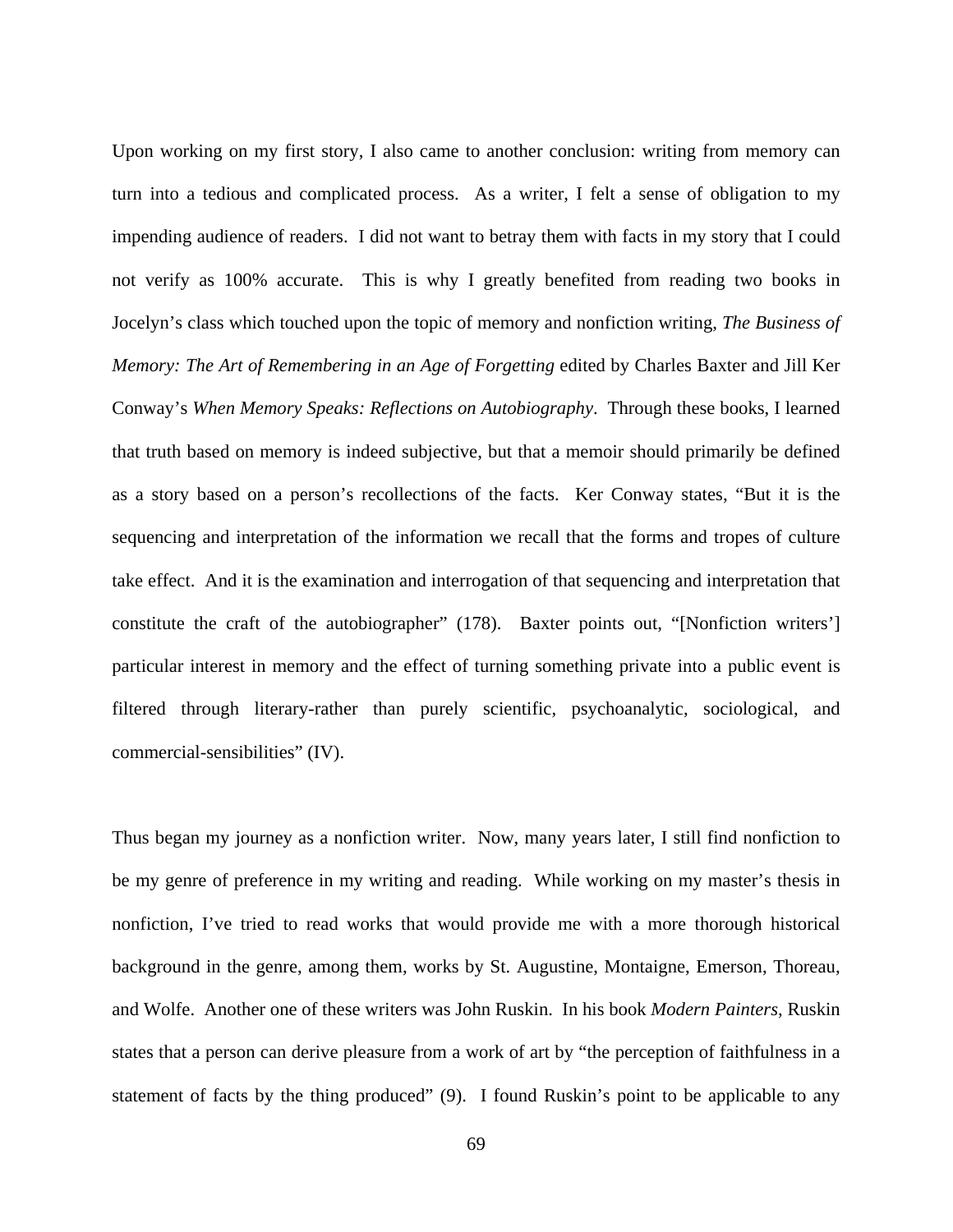work of art, be it a painting, a memoir, or a personal essay. To me, art often attempts to convey what I believe are the artist's truths about the world.

This realization has helped me to be honest about the stories that I tell, specifically the first chapter in my thesis. In my first chapter, I write about the impact that my father's incarceration had on me. Even though many might think this would be a traumatic and difficult time in my life, I discovered, as I wrote, that it was actually a time of maturity and positive growth for me. With Ruskin's words in mind, I allowed myself to write what I knew to be true about how this experience shaped me.

When I consider the evolution in my writing and the changes in my life that have led me to change my thesis so dramatically throughout the years, I think of the saying, "You must kiss many frogs before you find your prince." I consider my initial thesis drafts to be the "frogs" in my writing. My initial thesis drafts focused much on my early childhood and the concept of growing up in a multicultural setting. However, I often encountered trouble when telling the stories of my childhood by attempting not to delve into a time in my life when my father was away in prison.

I struggled with writing about this experience for quite some time, even before working on my thesis chapters. I knew this was a story I needed to tell for myself but faced what many writers also face: a sense that I would infringe on a loved one's privacy by revealing the impact this person's life had on mine.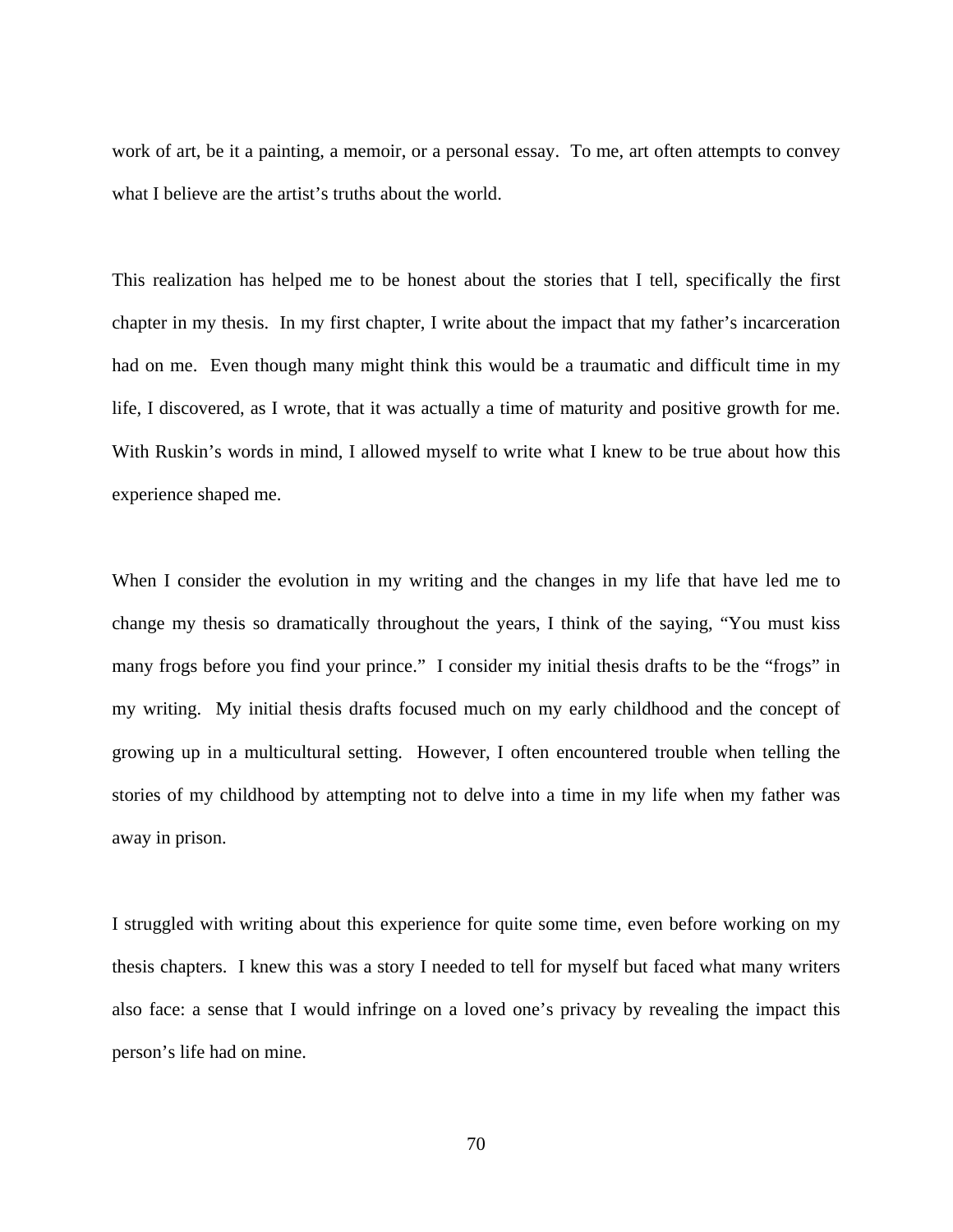After many more thesis drafts and finding clever ways to mask this revelatory and significant part of my life, I came to the point where I could not afford to protect my father any longer. Doing so was only making it harder for me to be truthful to myself and others in my writing. This is when I decided to confront my father about the idea of writing on my reaction to his time away. I explained to my father that this was a story I felt I needed to tell and, surprisingly, he respected my intuition enough to grant me his blessing and trust that I would portray him respectfully in my writing.

In the first pages of her book, *Silent Dancing*, Ortiz Cofer provides me with a lesson on how to show, rather than tell, my readers about the multicultural world I live in through concrete examples of my daily life. She talks about the *cuentos* or morality tales which the elder women in her family told her. Ortiz Cofer describes the *cuentos* as "stories that became a part of my subconscious as I grew up in two worlds" (15). Ortiz Cofer's pressure to represent both cultures was in many ways created and heightened by her parents' beliefs and behaviors. Her father believed his family would be more accepted in the States if they behaved like Americans, yet her mother could not adapt to the American way of life and thus sought to keep her ties with Puerto Rican culture strong. Ortiz Cofer writes, "Though Father preferred that we do our grocery shopping at the supermarket…, my mother insisted that she could cook only with products whose labels she could read, and so,…I accompanied her and my little brother to *La Bodega*" (91).

In her second memoir, *Cherry*, Mary Karr employs an informal, familiar voice which hints at the kind of town she was raised in. Karr veers away from a more traditional style of memoir writing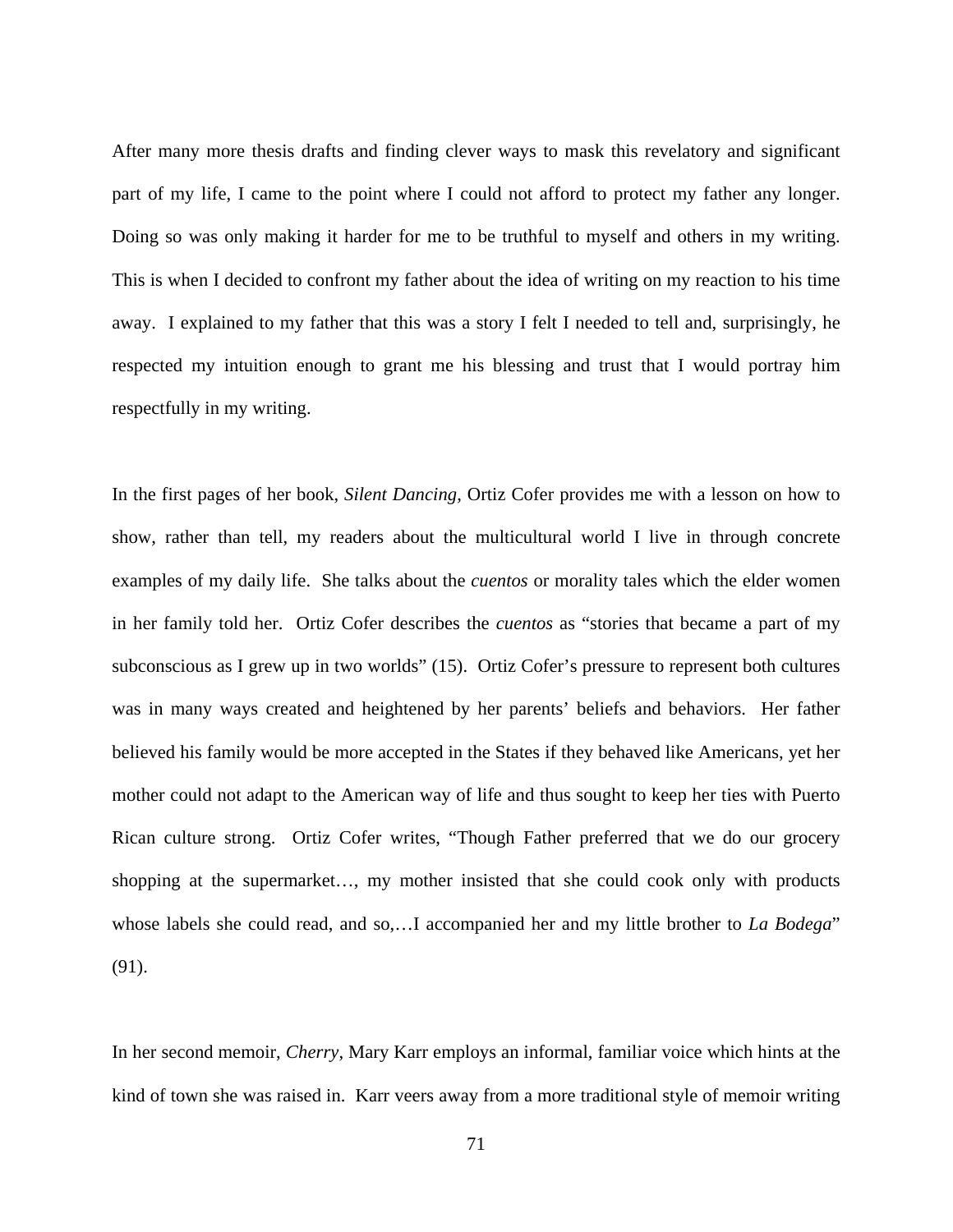with prose containing humorous lines of local vernacular, sayings, and even obscenities. For instance, Karr's father's blue collar background is evident through his use of slang and obscenities, "Suddenly, I can picture Daddy saying, 'Ain't you got a case of the sweet ass!'" (Karr 85). Karr showed me how to create a balance in the tone of my writings by infusing lighter, more humorous scenes into those requiring more seriousness and exploration. Furthermore, her works guided me in learning how to transition between fond and hurtful memories.

Being able to write about my father's incarceration contributed greatly to my evolution as a writer. I was able to write with the surety of knowing the stories I wanted to tell and most importantly, about my transformation truthfully and without constraints.